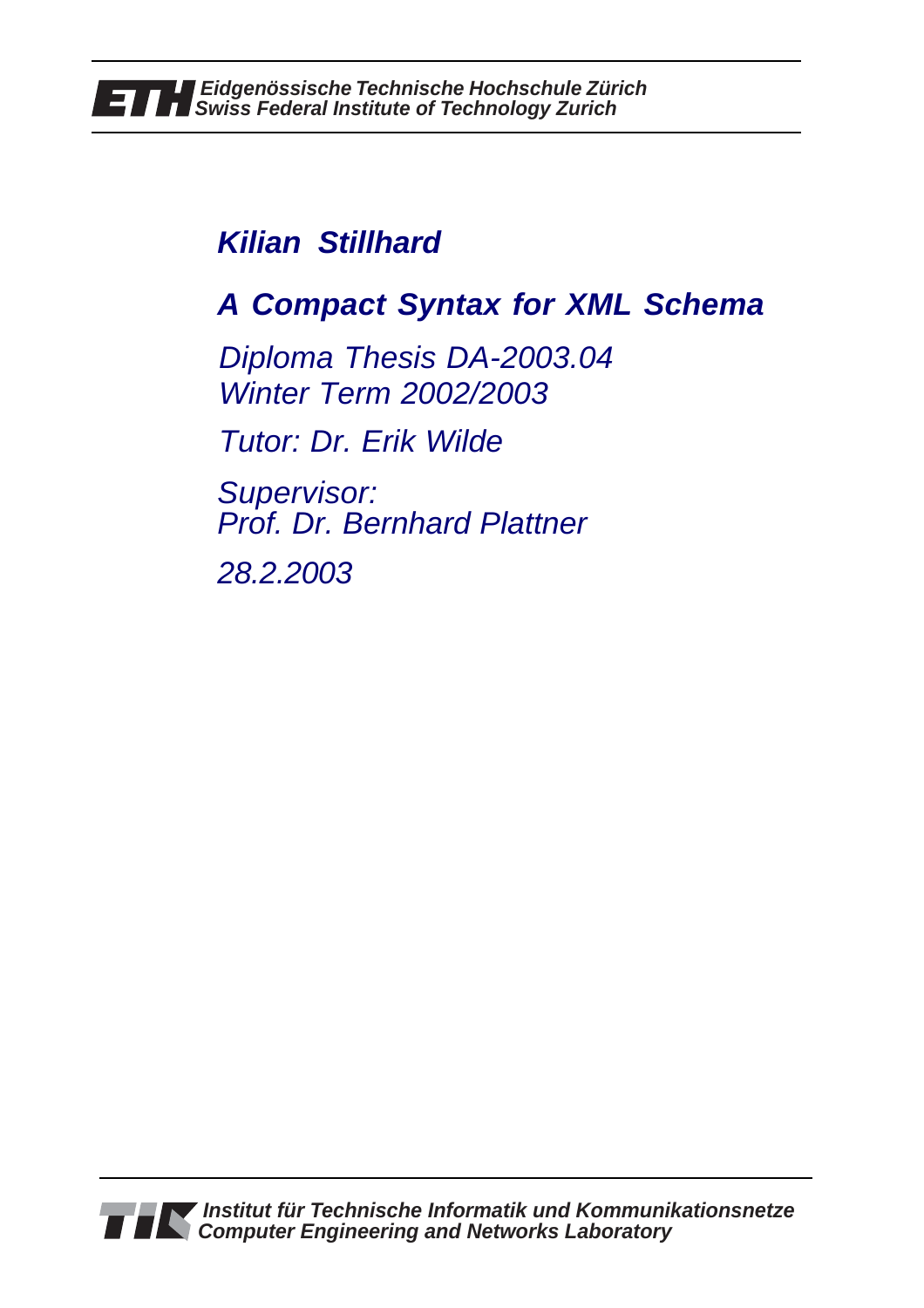## Abstract

The XML Schema language offers a variety of useful features to the XML schema designer. But due to its XML syntax and its inherent complexity, XML Schemas are difficult to read and understand. To reduce XML Schema's syntactical verboseness and complexity, a new syntax has been defined, the XML Schema Compact Syntax (XSCS). The compact syntax is designed for the human user, by reusing wellknown programming and schema language concepts. It reduces schema size about 60%. A parser for the compact syntax has been implemented to allow conversion from compact syntax to XML Schema and back.

Zürich, 18. March 2003

Kilian Stillhard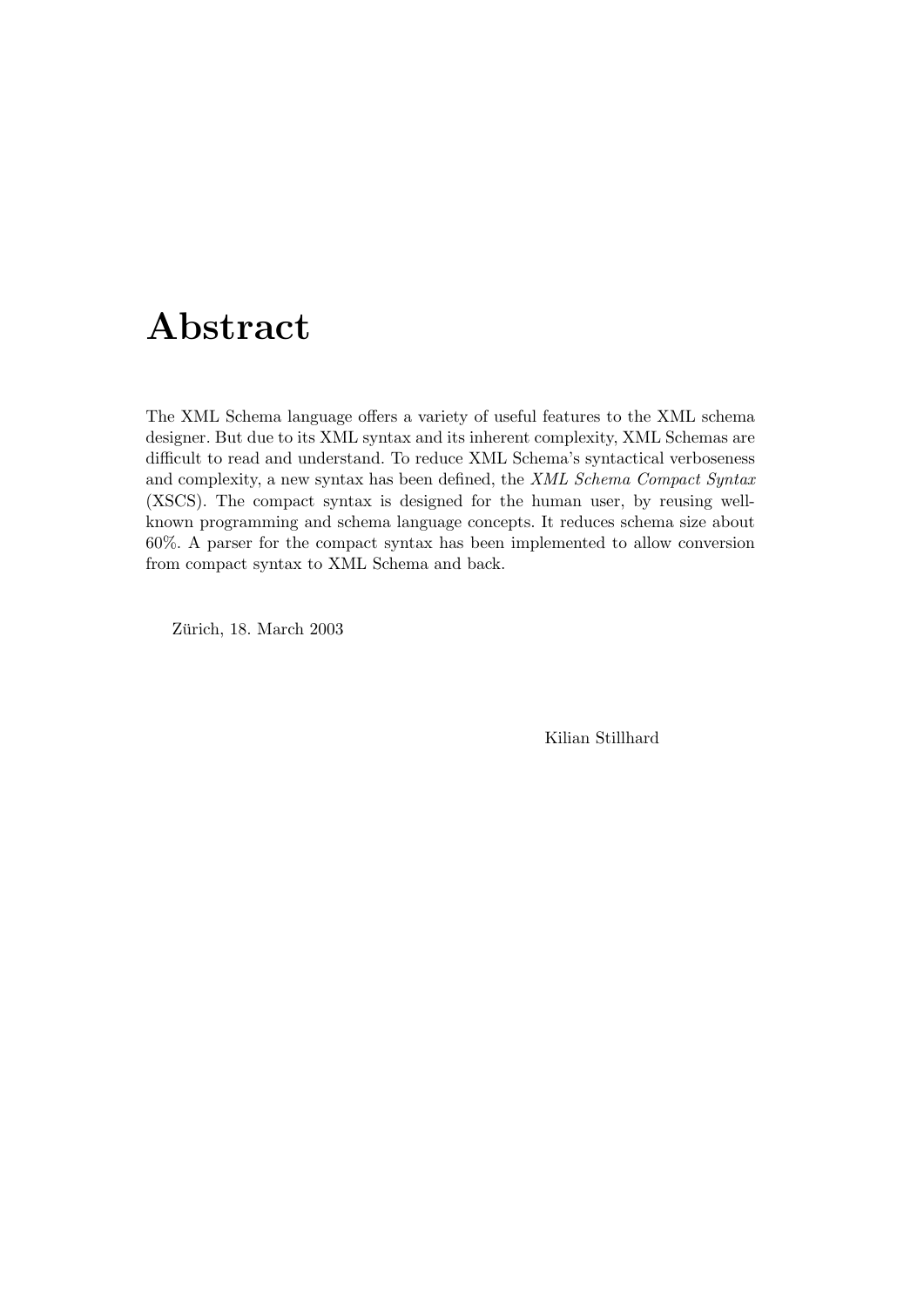# **Contents**

| $\mathbf{1}$   |                                     | Introduction   |                                                                            | $\bf{2}$        |  |  |  |  |  |  |  |  |  |
|----------------|-------------------------------------|----------------|----------------------------------------------------------------------------|-----------------|--|--|--|--|--|--|--|--|--|
|                | 1.1                                 |                |                                                                            | $\overline{2}$  |  |  |  |  |  |  |  |  |  |
|                | 1.2                                 |                |                                                                            | 3               |  |  |  |  |  |  |  |  |  |
|                | 1.3                                 |                |                                                                            | 3               |  |  |  |  |  |  |  |  |  |
|                | 1.4                                 |                |                                                                            | $\overline{4}$  |  |  |  |  |  |  |  |  |  |
| $\overline{2}$ | <b>XML</b> Schema<br>$\overline{5}$ |                |                                                                            |                 |  |  |  |  |  |  |  |  |  |
|                | 2.1                                 | $\overline{5}$ |                                                                            |                 |  |  |  |  |  |  |  |  |  |
|                | 2.2                                 |                |                                                                            | 6               |  |  |  |  |  |  |  |  |  |
|                | 2.3                                 |                |                                                                            | $6\phantom{.}6$ |  |  |  |  |  |  |  |  |  |
|                | 2.4                                 |                |                                                                            | 8               |  |  |  |  |  |  |  |  |  |
| 3              |                                     |                | <b>Compact Syntax Definition</b>                                           | 10              |  |  |  |  |  |  |  |  |  |
|                | $3.1\,$                             |                |                                                                            | 10              |  |  |  |  |  |  |  |  |  |
|                | 3.2                                 |                |                                                                            | 11              |  |  |  |  |  |  |  |  |  |
|                |                                     | 3.2.1          | Schemas as a whole $\dots \dots \dots \dots \dots \dots \dots \dots \dots$ | 12              |  |  |  |  |  |  |  |  |  |
|                |                                     | 3.2.2          |                                                                            | 13              |  |  |  |  |  |  |  |  |  |
|                |                                     | 3.2.3          | Import/Include statements                                                  | 14              |  |  |  |  |  |  |  |  |  |
|                | 3.3                                 |                |                                                                            | 15              |  |  |  |  |  |  |  |  |  |
|                |                                     | 3.3.1          |                                                                            | 15              |  |  |  |  |  |  |  |  |  |
|                |                                     | 3.3.2          | Elements                                                                   | 16              |  |  |  |  |  |  |  |  |  |
|                |                                     | 3.3.3          |                                                                            | 18              |  |  |  |  |  |  |  |  |  |
|                |                                     | 3.3.4          |                                                                            | 19              |  |  |  |  |  |  |  |  |  |
|                | 3.4                                 |                |                                                                            | 22              |  |  |  |  |  |  |  |  |  |
|                |                                     | 3.4.1          |                                                                            | 22              |  |  |  |  |  |  |  |  |  |
|                |                                     | 3.4.2          |                                                                            | 23              |  |  |  |  |  |  |  |  |  |
|                | 3.5                                 |                |                                                                            | 25              |  |  |  |  |  |  |  |  |  |
|                |                                     | 3.5.1          |                                                                            | 25              |  |  |  |  |  |  |  |  |  |
|                |                                     | 3.5.2          | Attribute Groups                                                           | 26              |  |  |  |  |  |  |  |  |  |
|                |                                     | 3.5.3          | Wildcards                                                                  | 27              |  |  |  |  |  |  |  |  |  |
|                |                                     | 3.5.4          |                                                                            | 27              |  |  |  |  |  |  |  |  |  |
|                |                                     | 3.5.5          |                                                                            | 29              |  |  |  |  |  |  |  |  |  |
|                |                                     | 3.5.6          |                                                                            | 29              |  |  |  |  |  |  |  |  |  |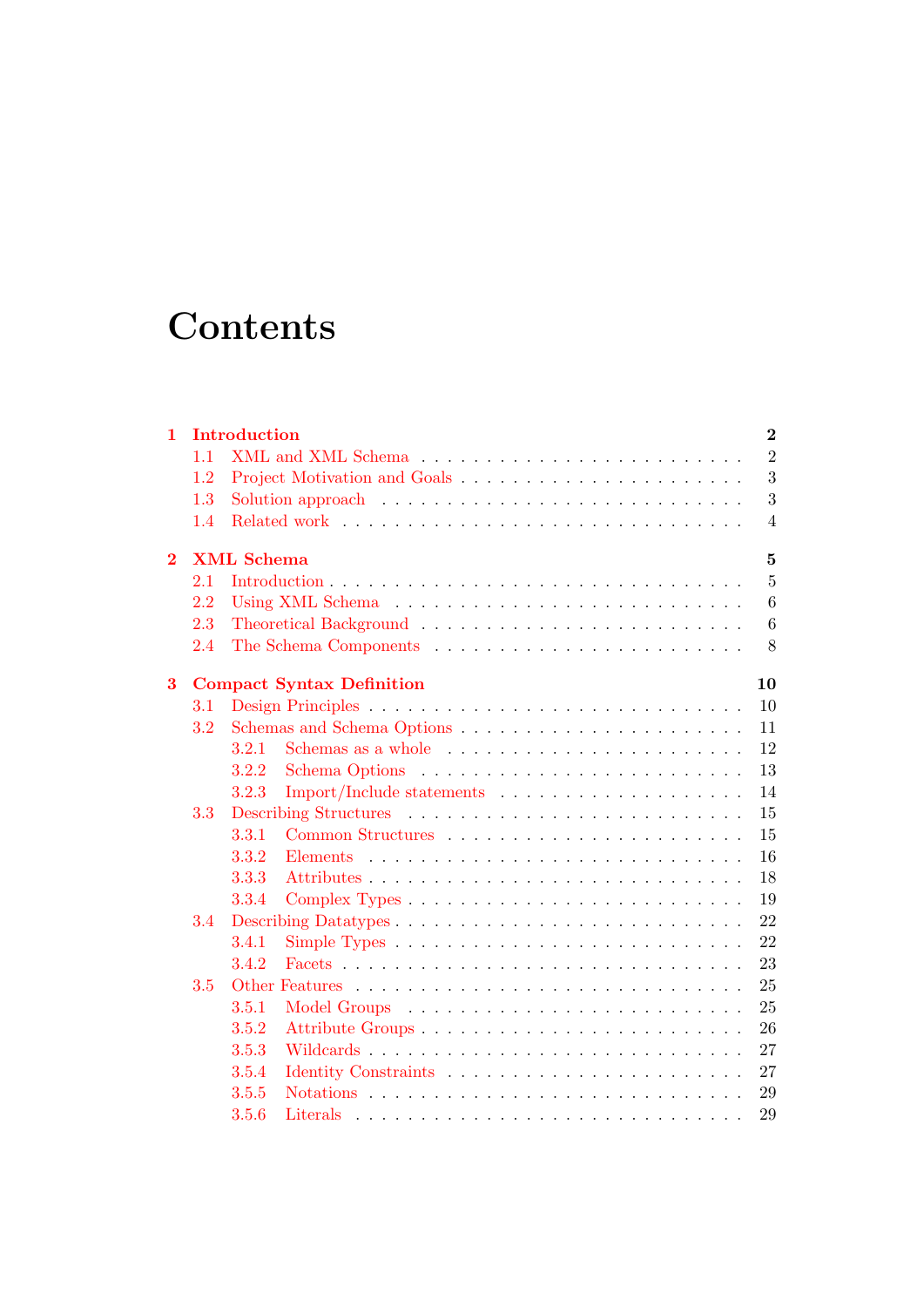| $\overline{\mathbf{4}}$ |     | Implementation                                                          | 32 |
|-------------------------|-----|-------------------------------------------------------------------------|----|
|                         | 4.1 |                                                                         | 32 |
|                         | 4.2 |                                                                         | 32 |
|                         |     | 4.2.1                                                                   | 32 |
|                         |     | 4.2.2                                                                   | 34 |
|                         | 4.3 |                                                                         | 35 |
|                         |     | 4.3.1                                                                   | 35 |
|                         |     | 4.3.2                                                                   | 35 |
|                         |     | Serializing the DOM tree $\dots \dots \dots \dots \dots \dots$<br>4.3.3 | 38 |
| 5.                      |     | <b>Summary and Outlook</b>                                              | 39 |
|                         | 5.1 |                                                                         | 39 |
|                         | 5.2 |                                                                         | 40 |
|                         |     | <b>A</b> Complete Grammar                                               | 43 |
|                         |     |                                                                         | 43 |
|                         |     |                                                                         | 47 |
| B.                      |     | <b>User Manual</b>                                                      | 48 |
|                         |     |                                                                         | 48 |
|                         | B.2 |                                                                         | 48 |
|                         |     | <b>C</b> Schema Components                                              | 50 |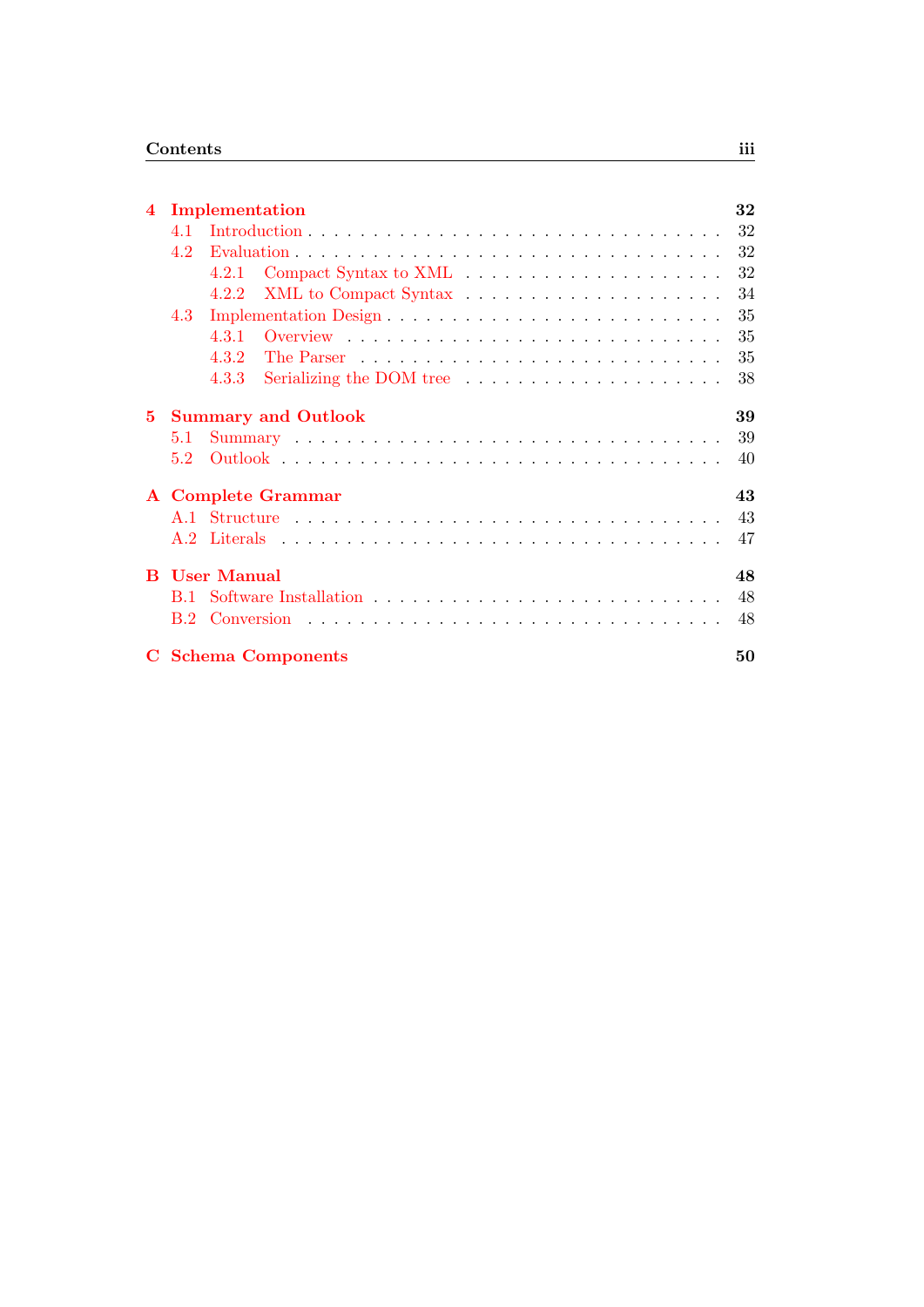# List of Figures

| 4.2 Conversion using a Java component 34 |  |
|------------------------------------------|--|
|                                          |  |
|                                          |  |
|                                          |  |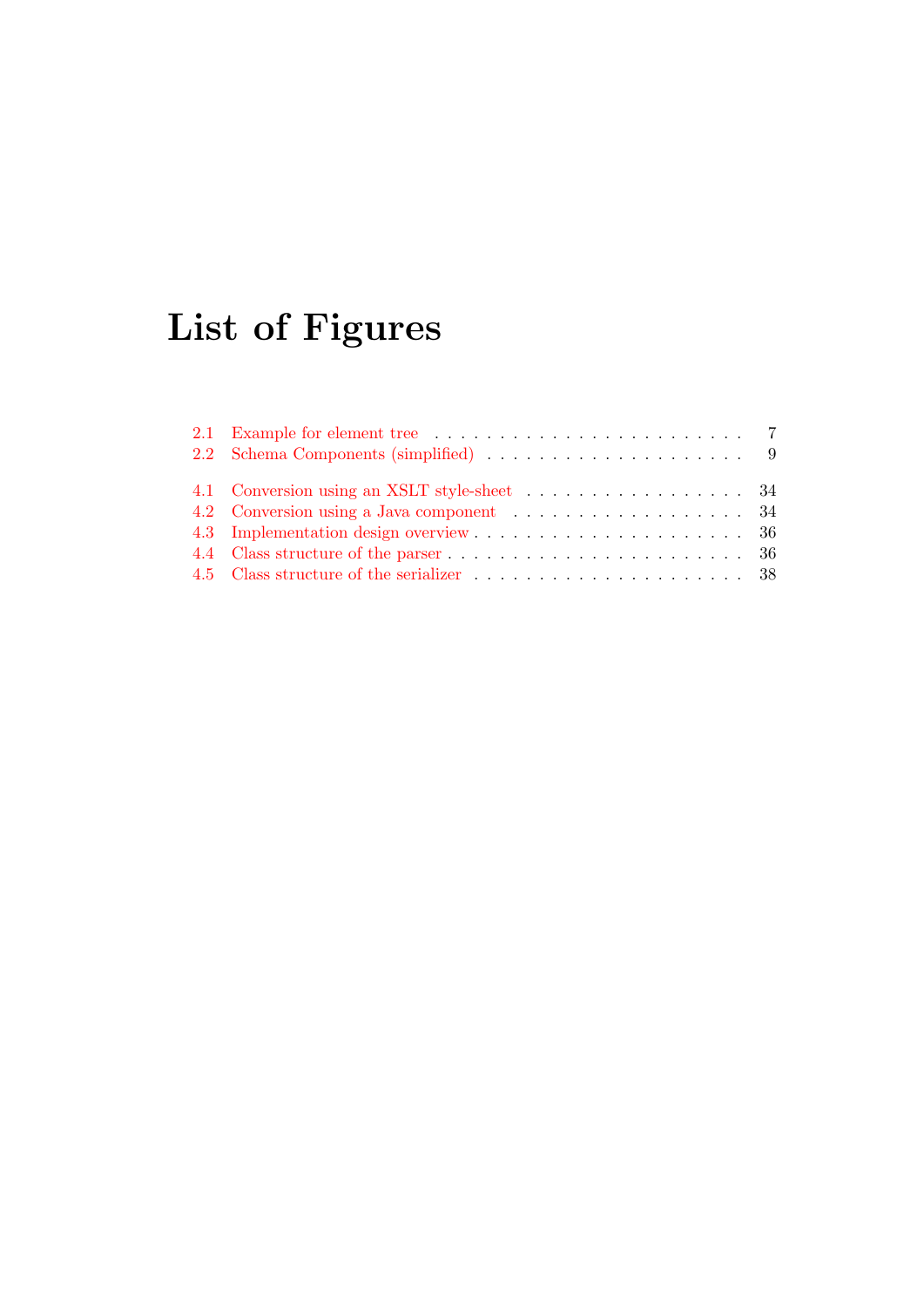# List of Tables

| 3.1  | 13                                                                                               |
|------|--------------------------------------------------------------------------------------------------|
| 3.2  | Final and block default settings $\ldots \ldots \ldots \ldots \ldots \ldots \ldots \ldots$<br>14 |
| 3.3  | 14                                                                                               |
| 3.4  | 14                                                                                               |
| 3.5  | 15                                                                                               |
| 3.6  | 16                                                                                               |
| 3.7  | 16                                                                                               |
| 3.8  | Allowed qualifiers and extensions for <i>element</i><br>17                                       |
| 3.9  | 18                                                                                               |
| 3.10 | 19                                                                                               |
|      | 19                                                                                               |
|      | 20                                                                                               |
|      | 3.13 Definition of the occurrence specifiers<br>22                                               |
|      | 22                                                                                               |
|      | 24                                                                                               |
|      | 26                                                                                               |
|      | 26                                                                                               |
|      | 27                                                                                               |
|      | 27                                                                                               |
|      | 28                                                                                               |
|      | 28                                                                                               |
|      | 29                                                                                               |
|      | 30                                                                                               |
| 4.1  | 33                                                                                               |
|      |                                                                                                  |
| 5.1  | 39                                                                                               |
| C.1  | General Schema Component Properties<br>50                                                        |
| C.2  | Simple Type Definition Schema Component<br>50                                                    |
| C.3  | Complex Type Definition Schema Component<br>51                                                   |
| C.4  | Element Declaration Schema Component $\ldots \ldots \ldots \ldots \ldots$<br>51                  |
| C.5  | Attribute Declaration Schema Component<br>51                                                     |
| C.6  | Attribute Group Declaration Schema Component<br>52                                               |
|      |                                                                                                  |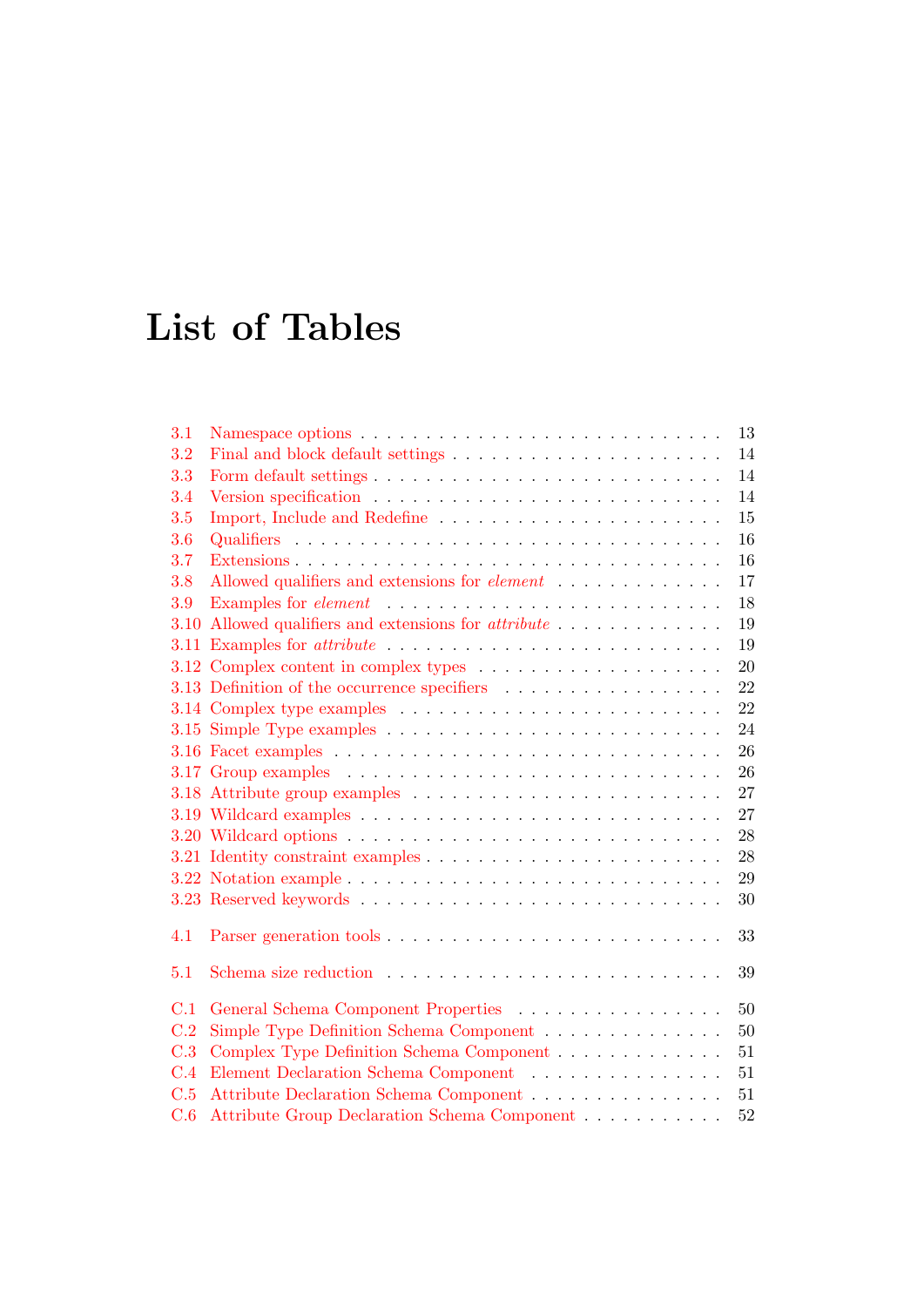|  |  |  |  |  | C.12 Identity Constraint Definition Schema Component 53<br>C.13 Notation Declaration Schema Component 53 |
|--|--|--|--|--|----------------------------------------------------------------------------------------------------------|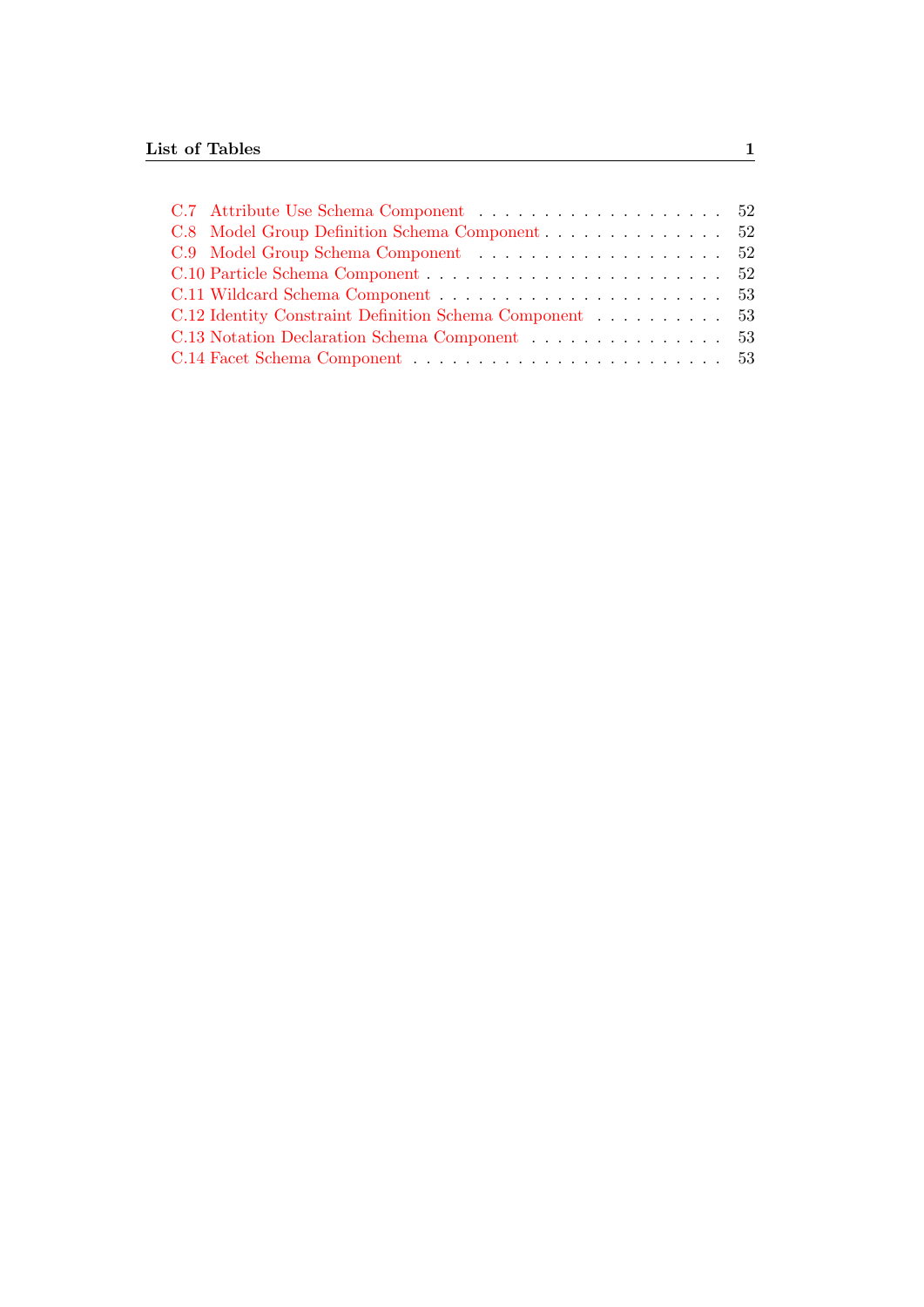## <span id="page-7-0"></span>Chapter 1

## Introduction

### <span id="page-7-1"></span>1.1 XML and XML Schema

XML is a standardized syntax for markup languages defined by the W3C consortium. XML documents are text documents containing special character sequences, the markup, that describe the semantics of the documents' content. XML documents have a tree structure where the nodes are elements that can contain text and/or other elements. Attributes are attached to elements and provide further information about the element and its contents.

The XML standard [\[1\]](#page-46-0) however does not define any element or attribute names nor any semantics. To represent a particular document type, an XML application has to be designed by describing the set of allowed documents. This can be done using prose text, however this approach becomes impractical when computer processing or validation of the described documents is needed. More formal ways of describing rules for allowed document content are suitable in this case.

Many schema definition languages have been proposed, all with different advantages and drawbacks. The XML standard itself contains the DTD (Document Type Definition) language [\[1\]](#page-46-0), but many others standards like RELAX NG [\[2\]](#page-46-1), Schematron  $[3]$ , DSD  $[4]$  etc. exist. Recently, the W3C has released the *XML Schema* standard [\[5,](#page-46-4) [6,](#page-46-5) [7\]](#page-46-6), thought to replace DTD's with a more powerful and complete tool to describe XML document classes.

DTD, XML Schema and most other schema languages belong to the *grammar*based schema language class. Schemas in such languages describe documents by defining allowed element and attribute names, setting content models for the elements and imposing restrictions on the text contained in elements and attributes. Schematron is a rule-based schema language, in which a schema is a collection of constraints that the documents have to fulfill. Further schema language concepts have been proposed.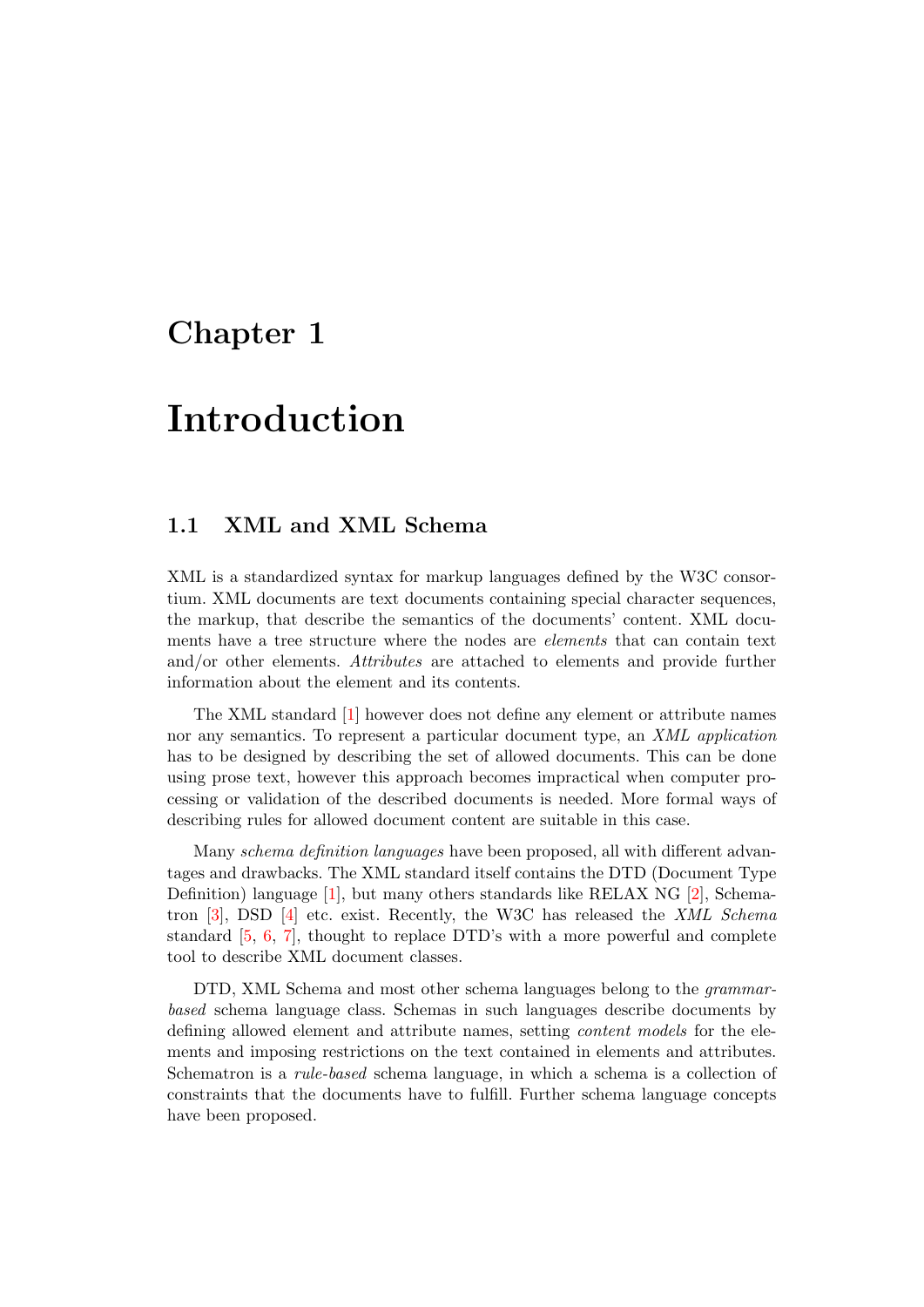DTD's were designed to describe weakly structured documents like books or web pages. Such documents don't need strict datatyping as they are interpreted by human readers. However, XML documents are more and more used in applications like business integration and data exchange. Here, heavily structured and strictly typed data is required as these documents are usually interpreted by computers. DTD's contain only rudimentary datatyping features, therefore new means of schema definition were necessary.

XML Schema tries to fill the gaps left by DTD's with a strong dataype concept, object oriented schema development concepts, namespace awareness and many more features designed to simplify the design of schemas.

### <span id="page-8-0"></span>1.2 Project Motivation and Goals

The goal of this diploma thesis is to develop a new, more compact and better readable syntax for XML Schema and to make this syntax useful by implementing the needed tools.

XML Schema comes with a bunch of modelling concepts, an advanced type inheritance concept and a quite complete datatype library. This, as well as the use of an XML syntax have lead to a complex and verbose language described in a very formal and almost unreadable standard. To describe a simple element digit that can contain the values 0 to 9, the following construct is needed:

```
<xs:element name="digit">
  <xs:simpleType>
    <xs:restriction base="xs:nonNegativeInteger">
      <xs:maxInclusive value="9"/>
    </xs:restriction>
  </xs:simpleType>
</xs:element>
```
Therefore, more real-life schemas tend to become very large and difficult to read. Of course, XML schema documents are mostly interpreted by computers which don't care about verbosity, but to develop and debug schemas, a more dense and readable representation could be useful.

### <span id="page-8-1"></span>1.3 Solution approach

The XML Schema language is defined on the abstract Schema Component model which define a schema as a set of related components having certain properties. The XML elements and attributes described in the W3C XML Schema standard are just the standard representation of the Schema Components, but other representations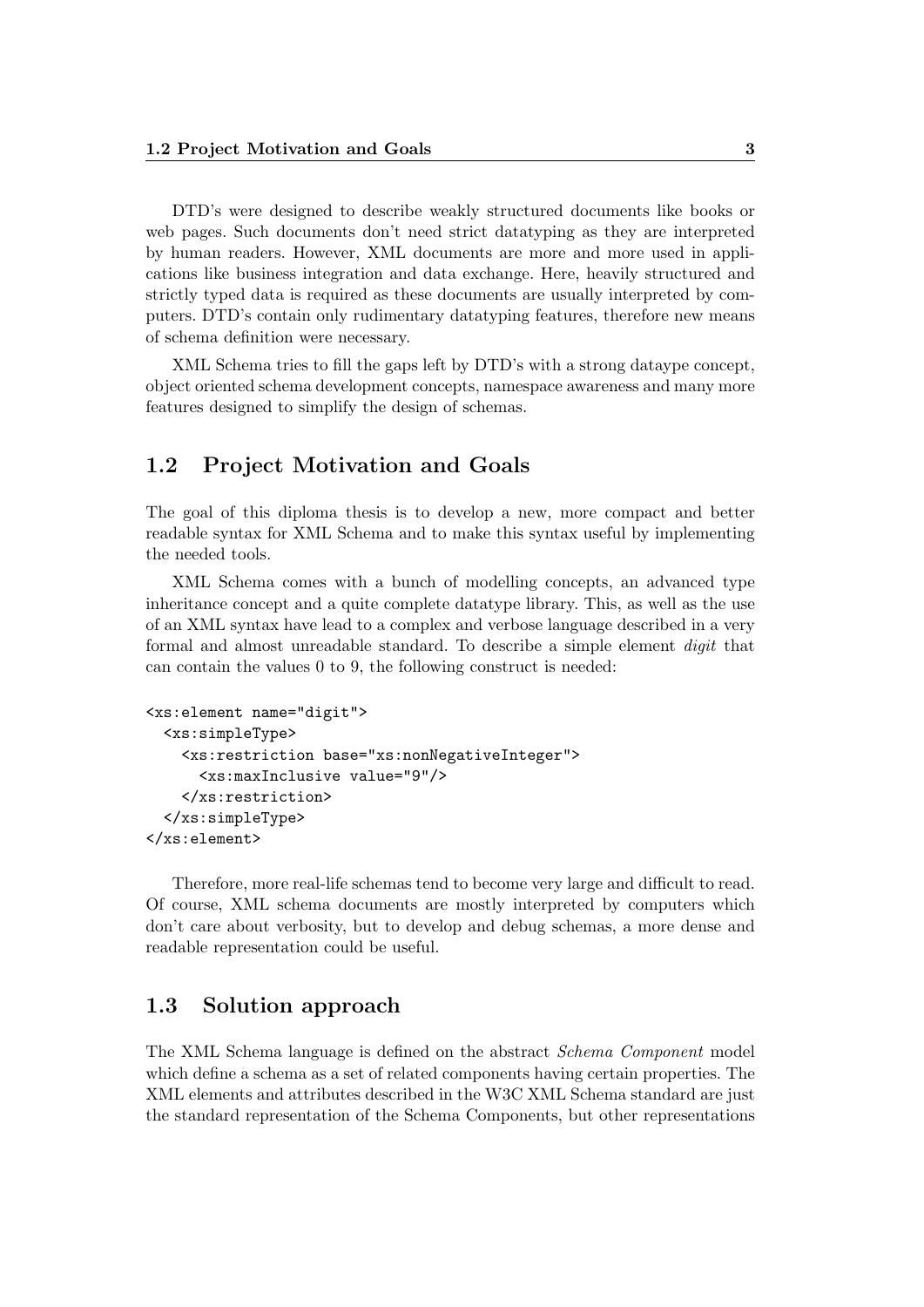could be used as well to describe an XML Schema instance. Therefore, an alternative Syntax for XML Schema must be able to represent all possible and allowed sets of Schema Components, but it does not have to reuse the structures used for the XML representation of XML Schema.

Main design goals for the definition of the compact syntax were:

- Good readability and compactness
- Reuse of well-known programming and schema language concepts
- Full compatibility to the XML Schema standard
- Definition in EBNF notation  $[8]$  to make automatic parser generation possible

To make the compact syntax useful, tools supporting its use have to be implemented. This includes mainly a software component that is able to validate XML instance documents against a compact syntax schema. Furthermore, conversion from the XML syntax to compact syntax and vice versa should also be possible.

The implementation of a validating parser would however go beyond the scope of this thesis. But as there are some implementations of parsers validating against an XML Schema, a schema in the compact syntax can first be converted to the XML Schema syntax and then used for document validation.

#### <span id="page-9-0"></span>1.4 Related work

For RELAX NG, another schema language for XML documents, a compact non-XML syntax [\[9\]](#page-46-8) has already been defined. The standard uses a BNF notation for the syntax definition and contains a mapping to the XML version of RELAX NG, which defines the semantics of the language.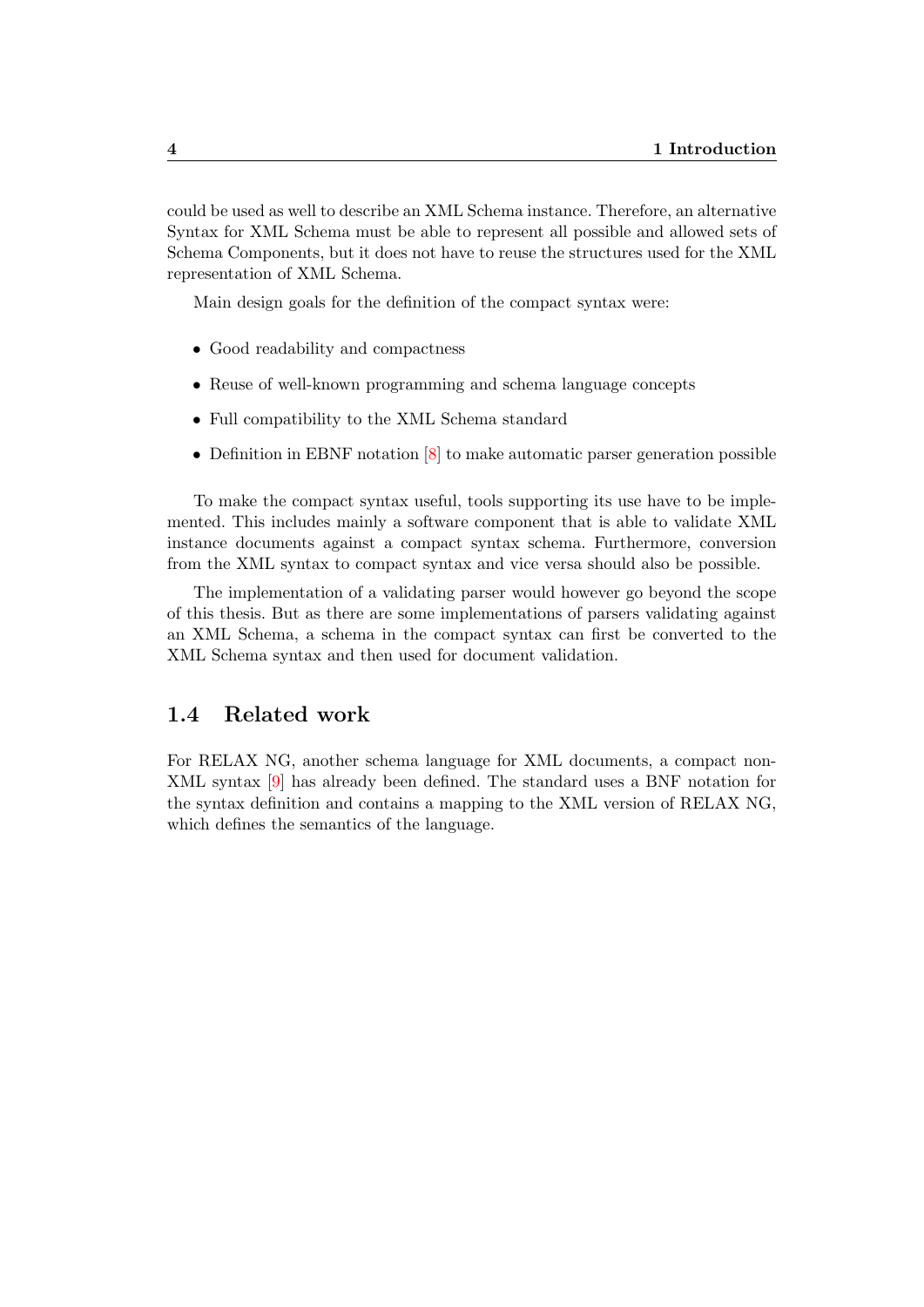## <span id="page-10-0"></span>Chapter 2

## XML Schema

### <span id="page-10-1"></span>2.1 Introduction

The XML Schema standard consists of two parts, Structures [\[5\]](#page-46-4) and Datatypes [\[6\]](#page-46-5). Structures contains the parts of XML Schema that deal with the structure of XML documents, basically describing the allowed element trees and attribute sets. Datatypes contains the parts of XML Schema that impose restrictions on the character sequences in text nodes and attribute values. Among others, the XML Schema standard defines the following concepts:

- Schema Components An abstract data model for the various components of a schema. Components have properties, which are either of a specific datatype, or components themselves. The standard further defines the constraints that apply to these properties to form a valid component. An XML Schema is a set of Schema Components satisfying all component constraints.
- XML Representation A definition of the XML elements and attributes used to represent Schema Components. Various constraints also apply to the XML representation of XML Schema in order to guarantee that only valid schema component sets can be described.
- Validity assessment The rules used to assess validity of an XML Information Set using a set of Schema Components. The XML Information Set [\[10\]](#page-46-9) is a standardized data model of XML documents.
- Information set contributions Various augmentations added to the information set of a validated instance document. The added information contains for example a node's validity, the type that has been used for validation, etc. These augmentations are called Post-Schema-Validation Infoset (PSVI).

Validity assessment and the related PSVI are essential for the implementation of validating parsers, but not as much for the representation of XML Schemas,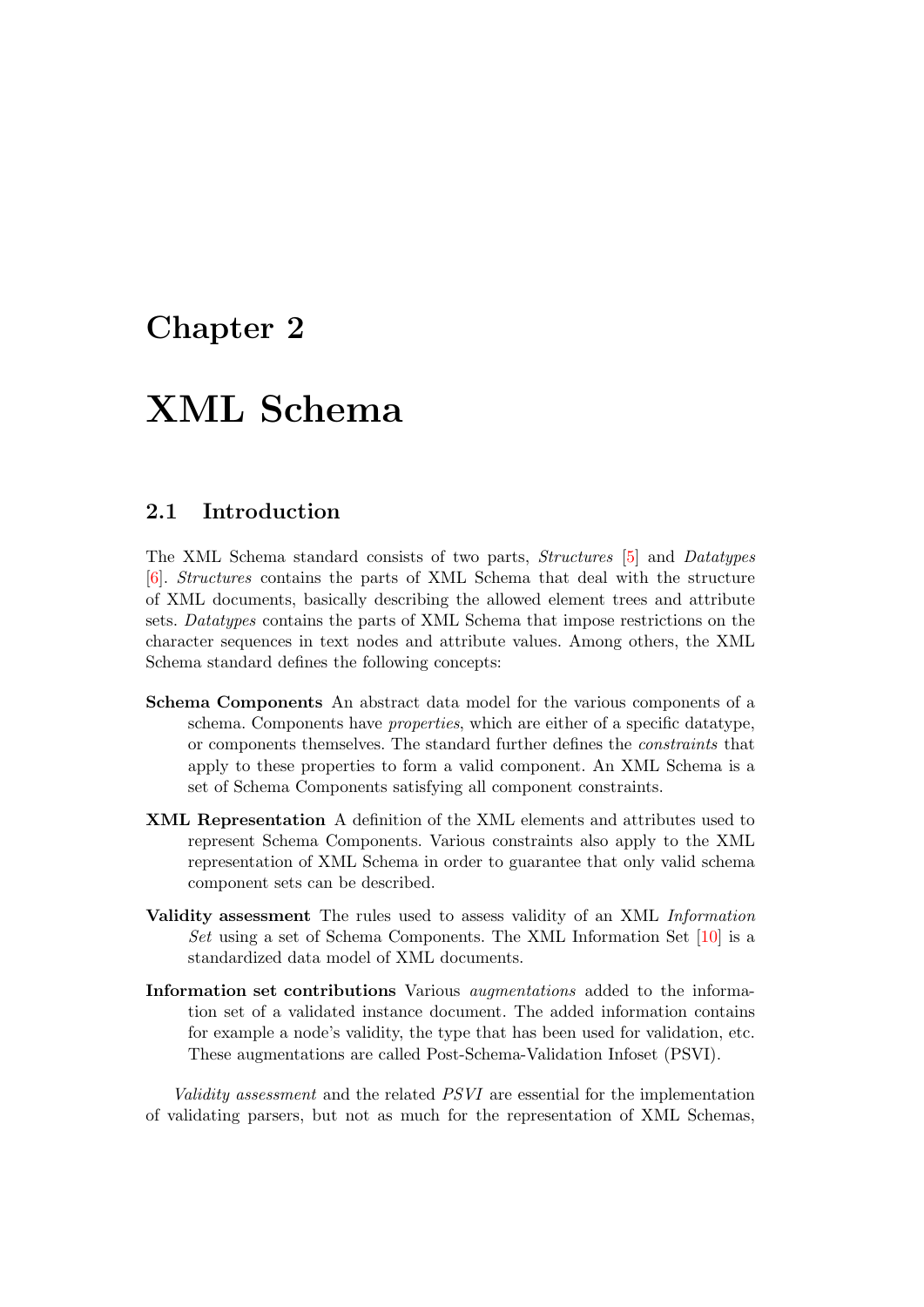therefore there is no further discussion of these topics. The Schema Components are described more in-depth in section [2.4,](#page-13-0) while the XML Representation is used for the definition of the compact syntax in chapter [3.](#page-15-0)

### <span id="page-11-0"></span>2.2 Using XML Schema

To benefit from the features of document description that XML Schema offers, a schema-validating parser is needed. This software reads an XML document, looks for an associated schema and validates the document against this schema. There are several parsers around that support XML Schema validation, for example Apache's Xerces [\[11\]](#page-46-10), XSV [\[12\]](#page-46-11) or MSXML [\[13\]](#page-46-12).

Before an XML Schema can be used for validation, it should be checked whether it is correct and satisfies all constraints defined in the W3C standard. Because there are a high number of constraints, some quite intricately worded, the use of software tools for schema checking is inevitable. Currently, the most stable and complete implementation is  $SQC$  [\[14\]](#page-46-13), but Xerces can also be used for schema checking.

### <span id="page-11-1"></span>2.3 Theoretical Background

XML documents form a tree of elements. Wellformed XML documents allow elements to have any number of child elements as well as any number of child text nodes. Elements can further contain an unordered collection of attributes, which consist of a name and a string value. Grammar-based schema languages are used to describe:

- 1. A collection of elements names that can be used in a document.
- 2. The set of allowed attribute names for every element.
- 3. Allowed sequences of children elements for every element (the content model).
- 4. Allowed string values for text nodes and attribute values.
- 5. Additional constraints on values like uniqueness or relations to other values (identity constraints).

In theory, such trees of elements are described by *tree grammars* [\[15\]](#page-47-0). Different variants of tree grammars exist with different expressiveness concerning the set of describable trees. In [\[16\]](#page-47-1), a Taxonomy of XML Schema Languages using Formal Language Theory has been established comparing the most important Schema Languages regarding their formal expressiveness. The following text summarizes the XML Schema related chapters of this paper. Note that not all features of XML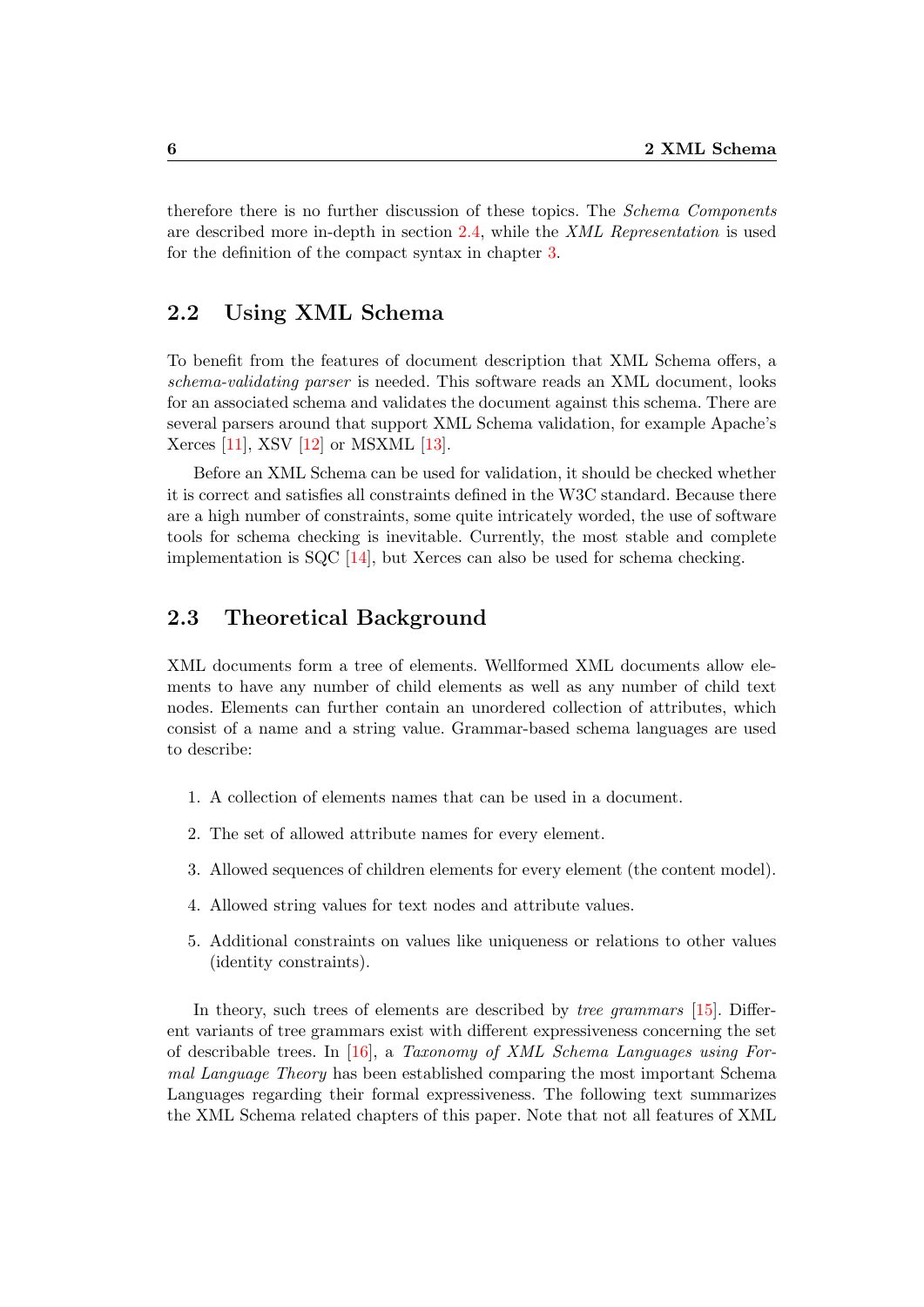

<span id="page-12-0"></span>Figure 2.1: Example for element tree

Schema can be covered by this view, identity constraints for example can not be expressed with a tree grammar.

A general form of a tree grammar is the Regular Tree Grammar which is defined as a 4-tuple  $G = (N, T, S, P)$  where:

- $N$  is a finite set of non-terminals.
- $\bullet$  T is a finite set of *terminals*.
- S is a set of *start symbols*, where  $S \subset N$ .
- P is a finite set of production rules of the form  $n \to t$  r, where  $n \in N$ ,  $t \in T$ and  $r$  is a regular expression over  $N$ , the content model.
- There are no two *production rules* having both the same *non-terminal* and terminal.

When used for XML document trees, the terminals represent *element names* while the non-terminals represent *element types*. The document element is the terminal of one of the production rules for the start symbols. Attributes and XML constructs like processing instructions are omitted in this view.

XML Schema implements a class of tree grammars referred to as  $Single-Type$ Tree Grammar. A Single-Type Tree Grammar is a Regular Tree Grammar with the following restrictions: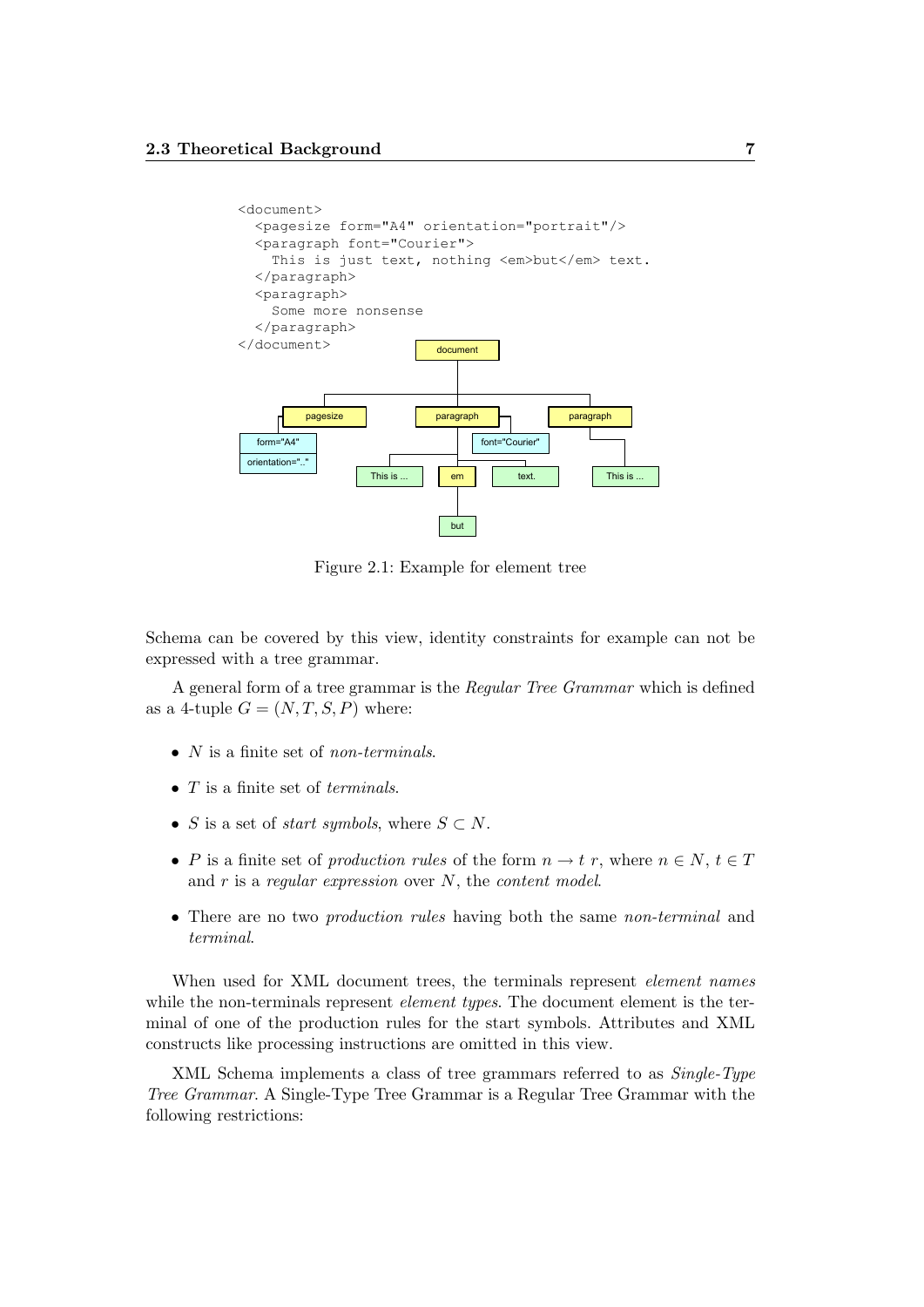- 1. The content models of all production rules do not contain different nonterminals to which the same terminal is associated in a production rule.
- 2. All start symbol non-terminals have different associated terminals.

In XML Schema, the non-terminals are the *complex types*, while the terminals are the elements. Restriction one is the equivalent to [Schema Component Con](http://www.w3.org/TR/xmlschema-1/#cos-element-consistent)[straint: Element Declarations Consistent,](http://www.w3.org/TR/xmlschema-1/#cos-element-consistent) while the second restriction is explained in [Names and Symbol Spaces](http://www.w3.org/TR/xmlschema-1/#concepts-nameSymbolSpaces) within the XML Schema standard.

Not all schema languages implement the same tree grammar class. DTD's [\[1\]](#page-46-0) for example implement an even more restrictive Local Tree Grammar which requires different terminals for different non-terminals in all production rules. DTD does not differentiate between terminals and non-terminals as it does not have the concept of element types. RELAX NG [\[2\]](#page-46-1) however has the full expressiveness of a regular tree grammar.

### <span id="page-13-0"></span>2.4 The Schema Components

Figure [2.2](#page-14-0) shows a simplified view of the component structure of an XML Schema. Main components within a schema are the following:

Element Declares an element name and associates it with a type.

Attribute Declares an attribute name and sets a datatype for its value.

Complex Type Defines an element type, using a content model that specifies the set of allowed child element sequences as well as the allowed attributes. Complex types can also specify mixed content models allowing both elements and text nodes as children.

Simple Type Defines a datatype for text nodes and attribute values.

Additional Schema Components are needed for the definition of content models, the Model Group and Particle components. They occur within Complex Type components. When using the DTD-style notation for content models, for example:

$$
(a | b? | c * | (d, e+)?)
$$

a Particle component corresponds to one element name including the occurence specifiers like  $+$ ,  $*$  and ?. Several Particles connected with *compositors* like, or and grouped by parentheses form a Model Group component.

The definition of Simple Types occurs through the use of Facets, which restrict the set of allowed values in different dimensions. Existing Simple Types can also be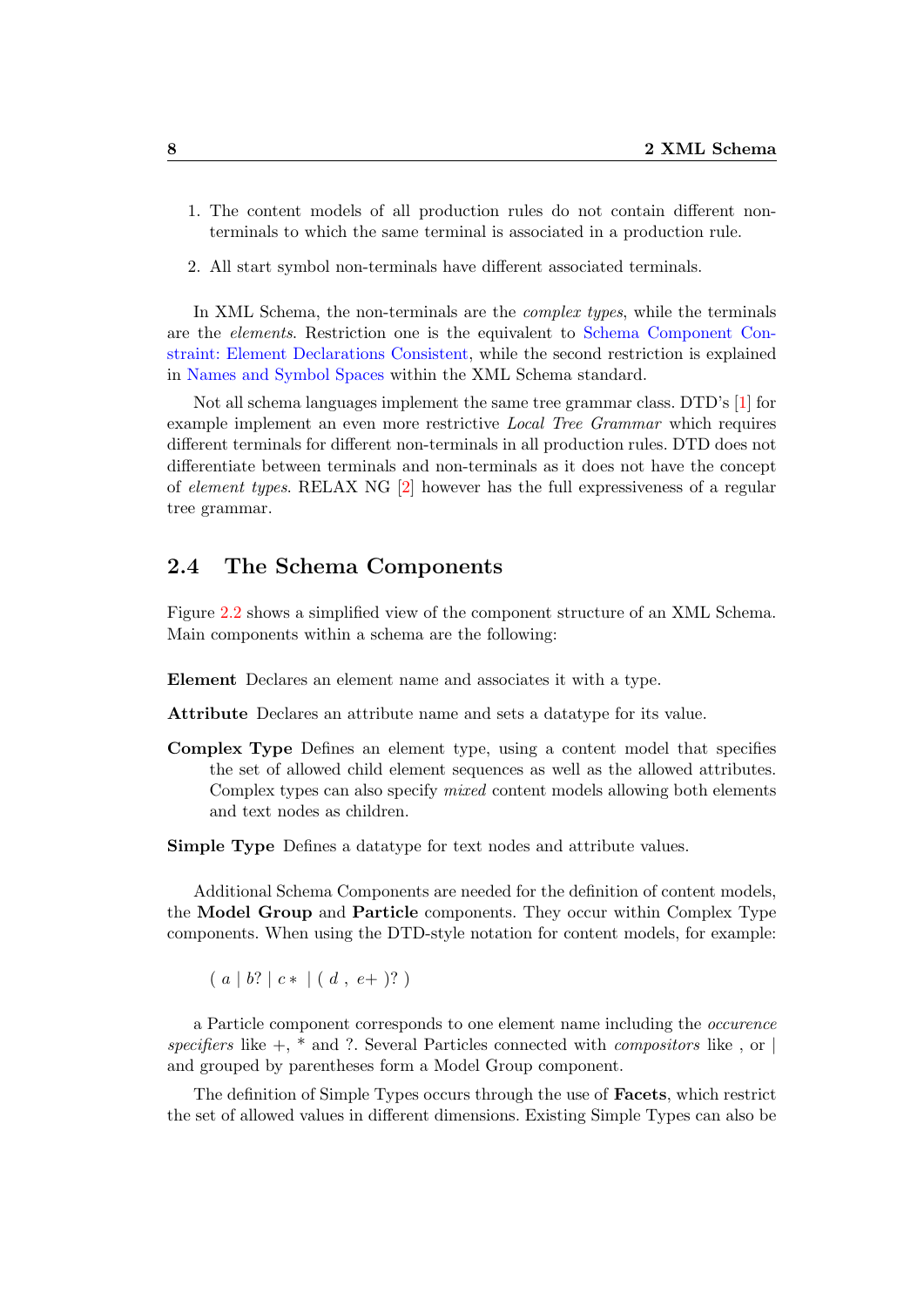

<span id="page-14-0"></span>Figure 2.2: Schema Components (simplified)

combined using lists or unions. Some Facets impose lexical restrictions on datatypes, regarding values as sequences of characters. Others restrict value spaces, regarding values as instance of a certain datatype. For example the Pattern facet restricts values on a lexical basis using a regular expression, while the MinInclusive facet restricts values on a value basis using a numeric lower border.

Some other Schema Components exist for supportive purposes. The Group component allows the definition of reusable content models, while the Attribute-Group component can be used to define collections of attributes. Identity Constraints can be attached to elements to set integrity constraints. There is also support for the DTD legacy Notation.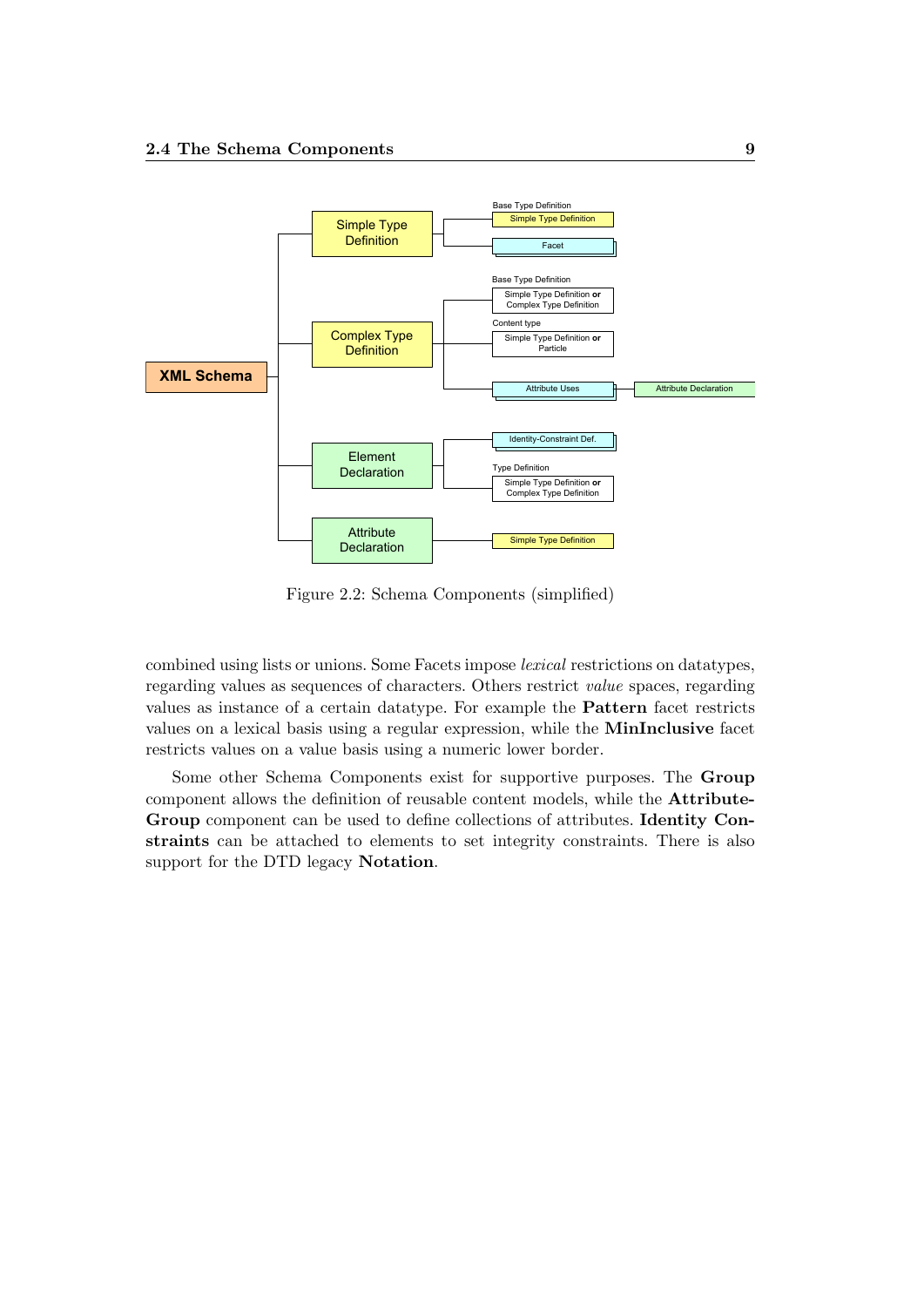## <span id="page-15-0"></span>Chapter 3

## Compact Syntax Definition

This chapter describes the compact syntax for XML Schema. It starts with a general overview of the syntax design, followed by a more detailed description of the compact syntax features.

The compact syntax is defined using the XML representation of XML Schema. As the XML standard itself uses the Schema Component model to define XML Schema, it would be an obvious approach to define the compact syntax directly using the *Schema Components*. Structurally, however, the compact syntax is much closer to the XML representation, which makes the definition of the compact syntax much easier. Furthermore, the definition of the compact syntax is also useful for XML Schema users that don't know the Schema Components model (which is the vast majority of XML Schema users).

## <span id="page-15-1"></span>3.1 Design Principles

An XML schema is basically a collection of Schema Components. These components can refer to other components and they can contain components themselves. The Schema Components can be divided into several categories. A whole schema is described by the Schema component. This component contains the top-level components. There are several components that can occur at the top-level of a schema. Common to all of them is that they are named, unlike certain other components that cannot appear at top-level. The top-level components are the following:

Element, Attribute, Simple Type, Complex Type, Model Group Definition, Attribute Group, Notation

Note that the Complex Type and the Simple Type components can also appear unnamed (anonymous) inside other schema components. There are some more components which only occur within other components, the inner components: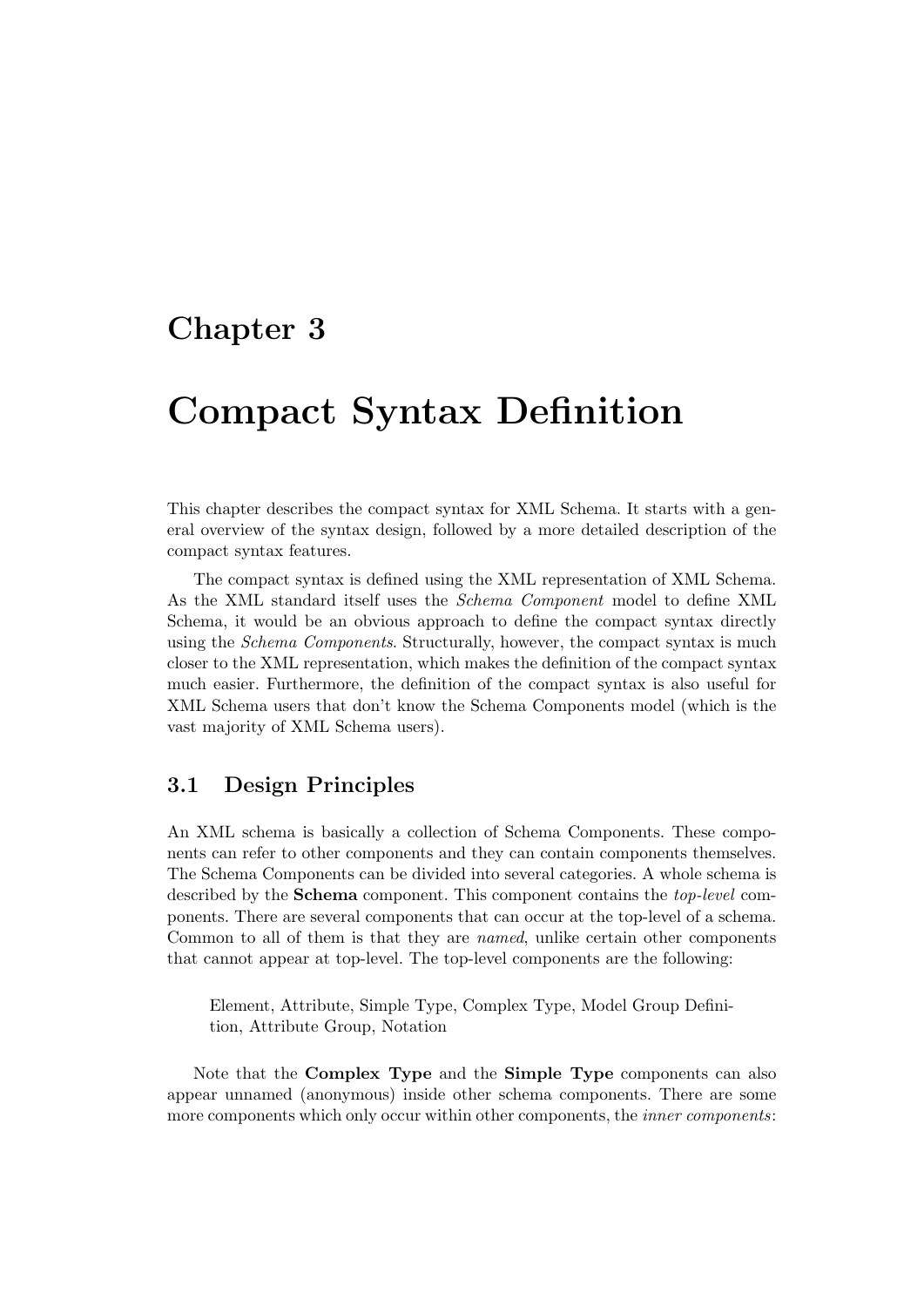Model Group, Particle, Wildcard, Identity Constraint, Attribute Use, Facet (different Facet components exist).

The main design principle was to represent the top-level components using a regular syntax of the form:

#### options component-type name extensions { inner components };

Options simply set or unset a specific component property. They are used for boolean and fixed-value list properties. In the XML representation of XML Schema<sup>[1](#page-16-1)</sup>, they mostly appear as attributes with a boolean or enumerated datatype. Extensions represent properties with a string, name, or reference datatype. In XML Schema, they appear as attributes with a name or string datatype. The inner components are the equivalent to component reference properties in the Schema Components and mostly appear as nested elements in XML Schema.

Some of the non-top-level components use the same syntax, whereas others use non-regular constructs. However, the overall structure is always the same: A schema is made up of a list of components, which can contain blocks of inner components. A block is delimited by curly brackets. Components can optionally be terminated with a semicolon.

Another main design goal was to reuse well-known syntactical constructs to simplify the use of the compact syntax for new users. The DTD *content model* notation is certainly the best example. This notation in regular expression style is well-known and concise for the description of element content. Other notation reuses include the interval notation used for occurrence specifiers, and the length and range facets. Instead of using two elements or attributes as in XML Schema, it is much clearer and shorter to use a mathematical notation for intervals.

Some syntax elements were borrowed from programming languages like C or Java. The grouping of multiple components with curly brackets is an example, as well as the *options* and *extensions* constructs. Finally, the syntax for the pattern facet was inspired by the scripting language Perl.

### <span id="page-16-0"></span>3.2 Schemas and Schema Options

The following grammar definition for the compact syntax uses the following conventions: Non-Terminals appear italic and terminals are in bold-face. Optional components are enclosed in square brackets [ ], a star \* is used for zero or more repetitions and the plus + denotes one or more repetitions. The vertical bar | separates alternatives. Parentheses are used for grouping.

<span id="page-16-1"></span><sup>&</sup>lt;sup>1</sup>In the following text, the term XML Schema is mainly used as a synonym for the XML syntax of XML Schema, while XSCS or compact syntax are used for the newly defined compact syntax.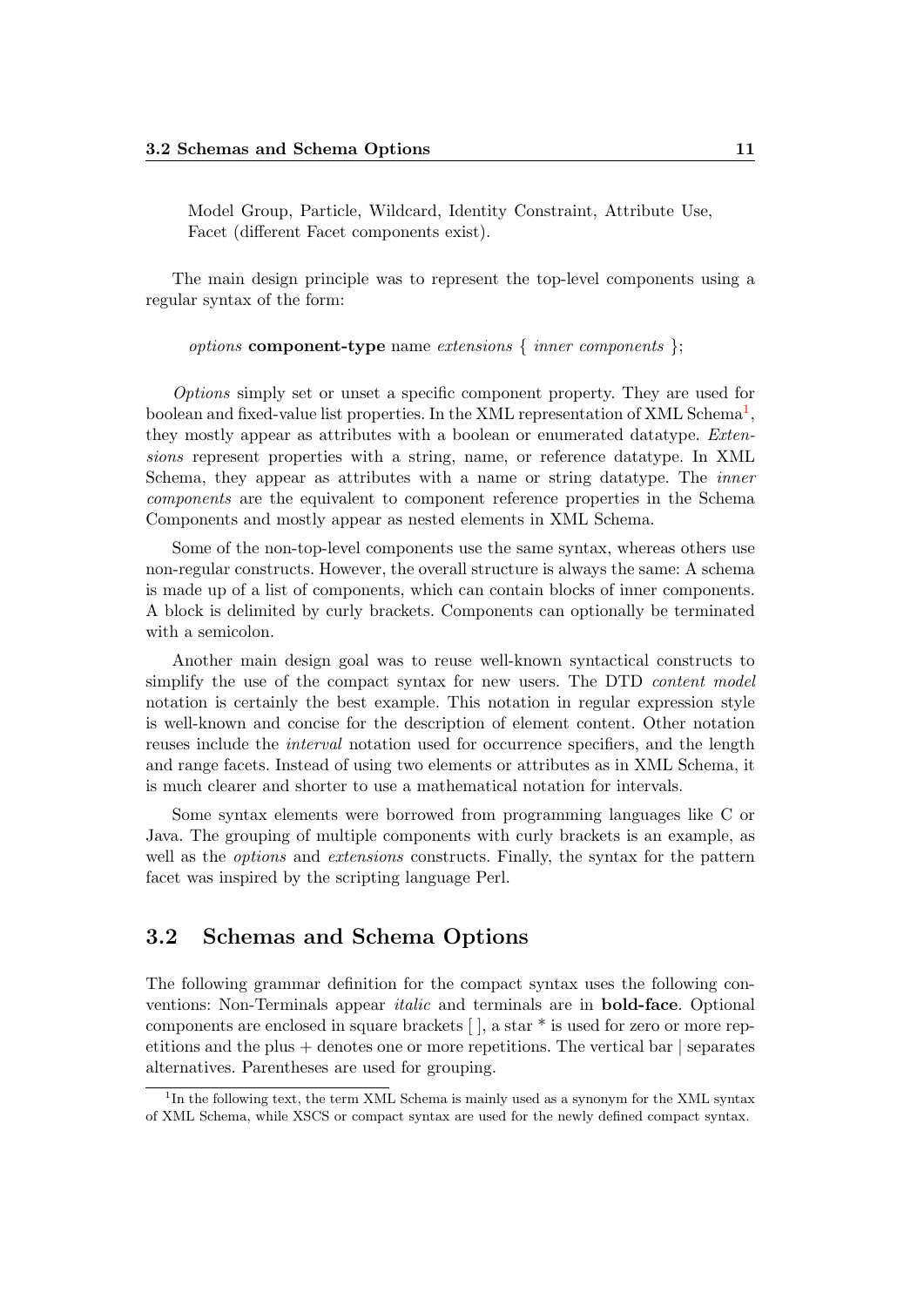#### <span id="page-17-0"></span>3.2.1 Schemas as a whole

|                                            | $schema = [schemaOption] * [schemaIndude] *$       |       |
|--------------------------------------------|----------------------------------------------------|-------|
|                                            | $\int \operatorname{cchem}(\operatorname{Body}) +$ |       |
|                                            |                                                    | (3.1) |
|                                            | $schemaOption = targetName space$                  |       |
|                                            | namespace                                          |       |
|                                            | blockFinalDefault                                  |       |
|                                            | $\cdot$ element De fault                           |       |
|                                            | attribute                                          |       |
|                                            | version                                            | (3.2) |
| $\emph{schemal}$ $nclude = \emph{include}$ |                                                    |       |
|                                            | $\mid import$                                      |       |
|                                            | redefine                                           | (3.3) |
| $schemaBody = simpleType$                  |                                                    |       |
|                                            | $\vert \textit{complexType}$                       |       |
|                                            | element                                            |       |
|                                            | attribute                                          |       |
|                                            | group                                              |       |
|                                            | attributeGroup                                     |       |
|                                            | notation                                           | (3.4) |
|                                            |                                                    |       |

The schema production is the start symbol for the compact syntax. A sequence of tokens matching this production corresponds to an XML file having xs:schema as its document element.

 $SchemaOptions$  are used to set several attributes of the  $xs:$  schema element, while the productions in *schemaInclude* and *schemaBody* correspond to the XML Schema elements with the same names.

Annotations are documentation comments using the syntax  $/*$  text...  $*/$  and can appear between every token. Depending on their position, they are mapped to a component. The generated xs:annotation elements contain a xs:documentation element containing the annotation text as a text node. XML markup inside annotations or custom attribute values are not supported by the compact syntax.

Annotations appearing before or inside schemaOption productions or after the last schemaBody production will become direct children of the xs:schema element. All other annotations are mapped to the current or next following component.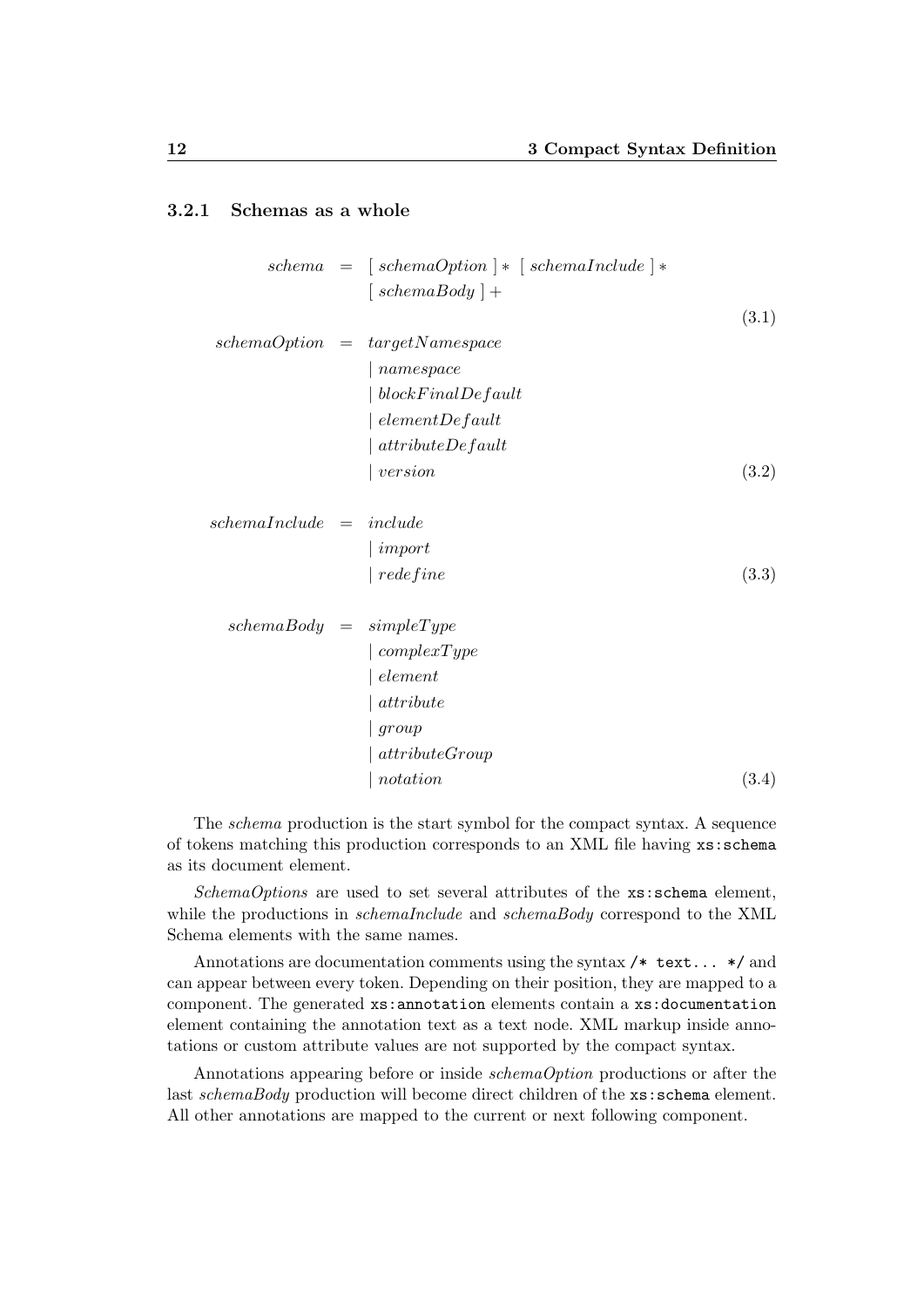Some XML-specific constructs that can appear in XML Schema documents do not have an equivalent in the compact syntax. XML comments, an internal DTD subset or processing instructions will be lost when the XML syntax is translated to the compact syntax.

#### <span id="page-18-0"></span>3.2.2 Schema Options

|  | $targetNamespace = targetNamespace \cup RR$ ;                                      | (3.5)  |
|--|------------------------------------------------------------------------------------|--------|
|  | $namespace = \textbf{namespace} \mid Name \mid URL \mid ; \mid$                    | (3.6)  |
|  | blockFinalDefault = <b>default</b> qualifier $\vert$ , qualifier $\vert * \vert$ ; | (3.7)  |
|  | $elementDefault = elementDefault\ quality[i]$                                      | (3.8)  |
|  | $attributeDefault = attributeDefault \quad \{$ ;                                   | (3.9)  |
|  | <i>version</i> = <b>version</b> $String$ [; ]                                      | (3.10) |

All schema options are used to set attribute values of the xs:schema element. They do not represent schema components themselves, but they are used as default values for some component properties.

| Compact Syntax           | XML Syntax            |
|--------------------------|-----------------------|
| $target$ Namespace $URI$ | targetNamespace="URI" |
| namespace Name URI       | xmlns: Name="URI"     |
| namespace $\mathit{URI}$ | $xmlns="URL"$         |

<span id="page-18-1"></span>Table 3.1: Namespace options

The *targetNamespace* option (table [3.1\)](#page-18-1) sets the target namespace of the schema. By default, the target namespace will also be declared as the default namespace of the schema, but this can be overridden by explicitly specifying a prefix for the target namespace using the namespace option.

Namespace options (table [3.1\)](#page-18-1) can be used to declare additional namespace prefixes. As default, the XML Schema namespace is mapped to the prefix xs, this can be changed by defining another prefix for the XML Schema namespace. Note that with the compact syntax, the only possibility to declare namespace prefixes is within the xs:schema element. All prefixes used throughout the schema must be declared on the top-level. It is an error for a component name or reference, a type reference or an XPath to contain QNames with undeclared prefixes.

The *default* option (table [3.2\)](#page-19-1) sets values for the finalDefault and blockDefault attributes. Any combination of values is allowed, but if final or block is specified, the #all value will always be generated.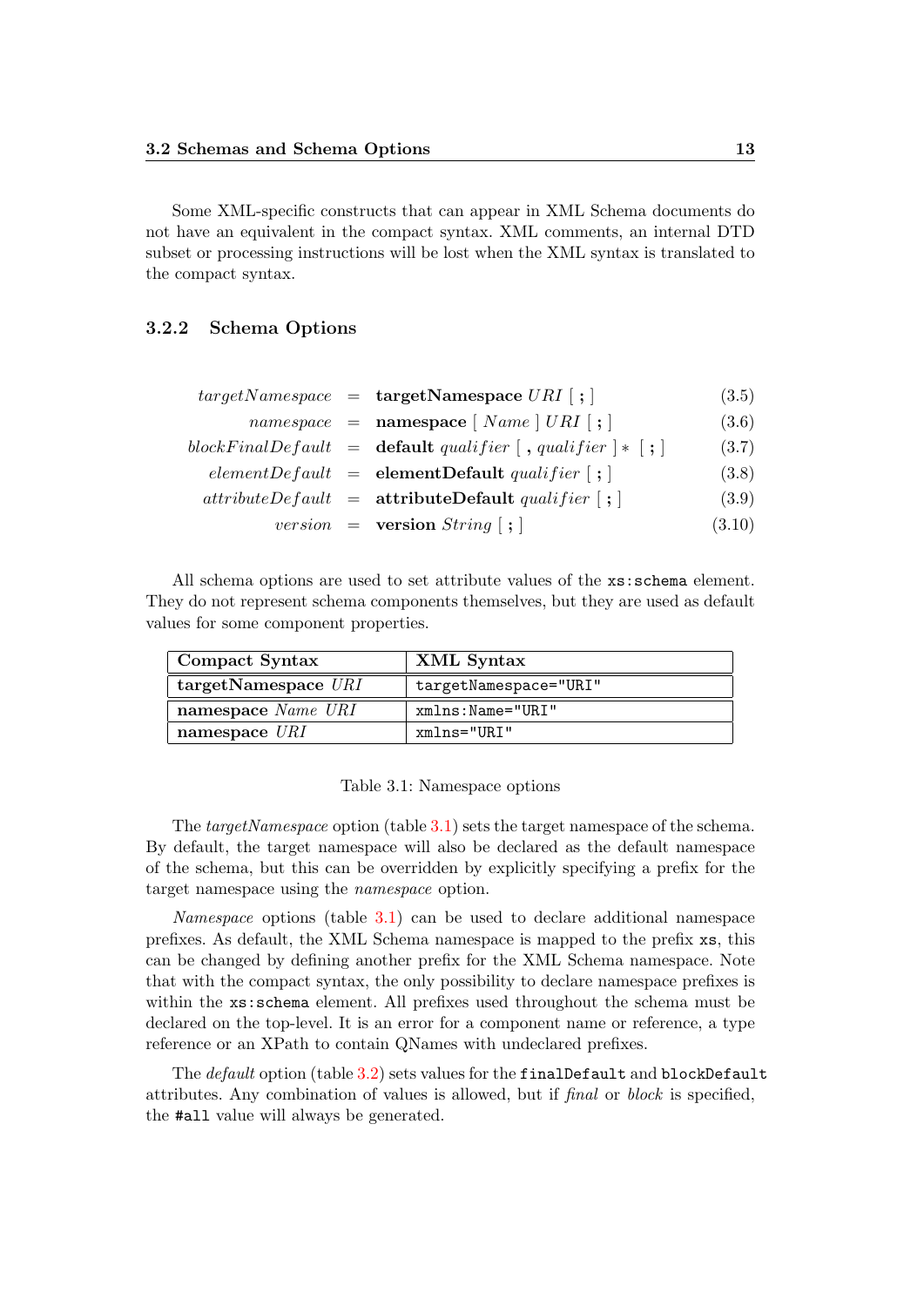| Compact Syntax                                   | XML Syntax                 |  |
|--------------------------------------------------|----------------------------|--|
| default final                                    | finalDefault="#all"        |  |
| default final-extension                          | finalDefault="extension"   |  |
| default final-restriction                        | finalDefault="restriction" |  |
| default block                                    | blockDefault="#all"        |  |
| default block-extension                          | blockDefault="extension"   |  |
| default block-restriction                        | blockDefault="restriction" |  |
| multiple values can be specified comma-separated |                            |  |

<span id="page-19-1"></span>Table 3.2: Final and block default settings

| Compact Syntax               | XML Syntax                       |
|------------------------------|----------------------------------|
| elementDefault qualified     | elementFormDefault="qualified"   |
| elementDefault unqualified   | nothing                          |
| attributeDefault qualified   | attributeFormDefault="qualified" |
| attributeDefault unqualified | nothing                          |

<span id="page-19-2"></span>Table 3.3: Form default settings

The *elementDefault* and *attributeDefault* options (table [3.3\)](#page-19-2) are used to control the target namespace property of non-global element and attribute components. Applicable values are qualified and unqualified. They correspond to the attributeFormDefault and elementFormDefault attributes in XML Schema. Unlike in XML Schema, elementDefault defaults to qualified while attributeDefault defaults to unqualified. The defaults have been changed due to the fact that most schema editors use these settings.

| Compact Syntax | XML Syntax       |
|----------------|------------------|
| version String | version="String" |

<span id="page-19-3"></span>Table 3.4: Version specification

A version option (table [3.4\)](#page-19-3) can be used with any string as its value. This is for user convenience only and corresponds to the version attribute in XML Schema.

#### <span id="page-19-0"></span>3.2.3 Import/Include statements

|  | $include \quad = \quad \textbf{include} \ \ URI \ [ \; ; \; ]$ | (3.11) |
|--|----------------------------------------------------------------|--------|
|  | $import = import \text{ } URI$ namespace $URI$ ;               | (3.12) |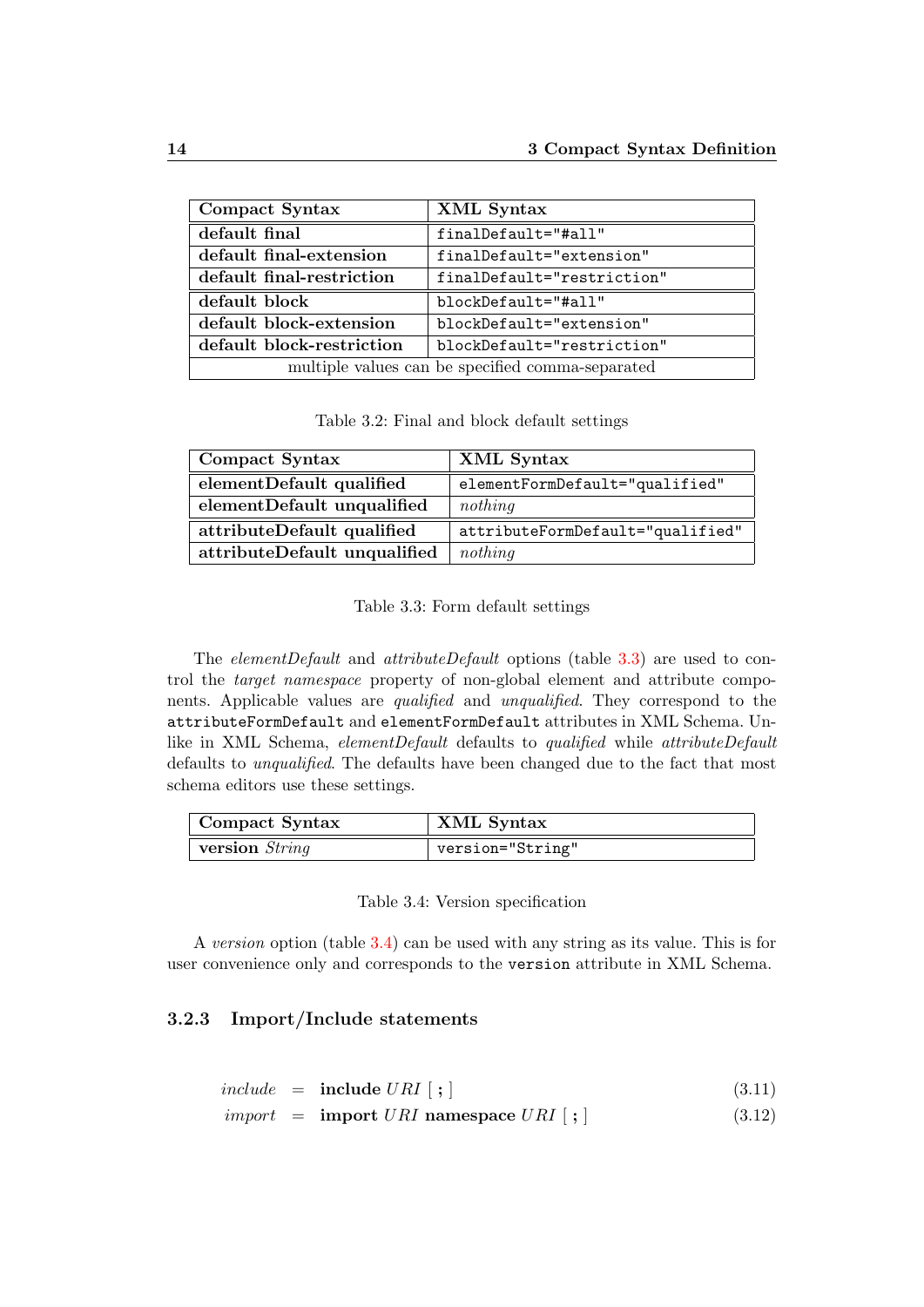$$
redefine = \nrefine = \nref{eq:redefine} \nURI \n\left[ \n\left\{ \n\left[ \n\begin{array}{c} \n\text{simpleType} \mid \text{complexType} \\
\text{group} \mid \text{attributeGroup} \n\end{array} \n\right\} \n\right] \n\left[ \n\begin{array}{c} \n\text{simpleType} \n\end{array} \n\right] \n\tag{3.13}
$$

The *import*, *include* and *redefine* statements (table [3.5\)](#page-20-2) correspond to the elements with the same name in XML Schema. Include simply includes another schema that uses the same (or no) target namespace. Redefine does the same, except that simple types, complex types, groups and attribute groups can be redefined inside the redefine component. *Import* is used to compose schemas with different namespaces.

| Compact Syntax                   | XML Syntax                                        |
|----------------------------------|---------------------------------------------------|
| include URI                      | <include schemalocation="URI"></include>          |
| import URI namespace URI         | <import <="" schemalocation="URI" th=""></import> |
|                                  | namespace="URI"/>                                 |
| redefine URI { $redefinitions$ } | <redefine schemalocation="URI"></redefine>        |
|                                  | redefinitions                                     |

<span id="page-20-2"></span>Table 3.5: Import, Include and Redefine

## <span id="page-20-0"></span>3.3 Describing Structures

#### <span id="page-20-1"></span>3.3.1 Common Structures

|  | qualifier = final   final-restriction   final-extension   final-list |        |
|--|----------------------------------------------------------------------|--------|
|  | final-union   block   block-substitution                             |        |
|  | block-extension   block-restriction                                  |        |
|  | $\mid$ qualified $\mid$ unqualified                                  |        |
|  | $abstruct  $ nillable                                                |        |
|  | required   optional   prohibited                                     | (3.14) |
|  | $derivation = extends Name   restricts Name$                         | (3.15) |
|  | $substitution =$ substitutes Name                                    | (3.16) |
|  | $fixedDefault = String \mid \leq = String$                           | (3.17) |

Qualifiers (table  $3.6$ ) set the values of attributes that are common to some schema components. Multiple *final* and *block* qualifiers can be specified with one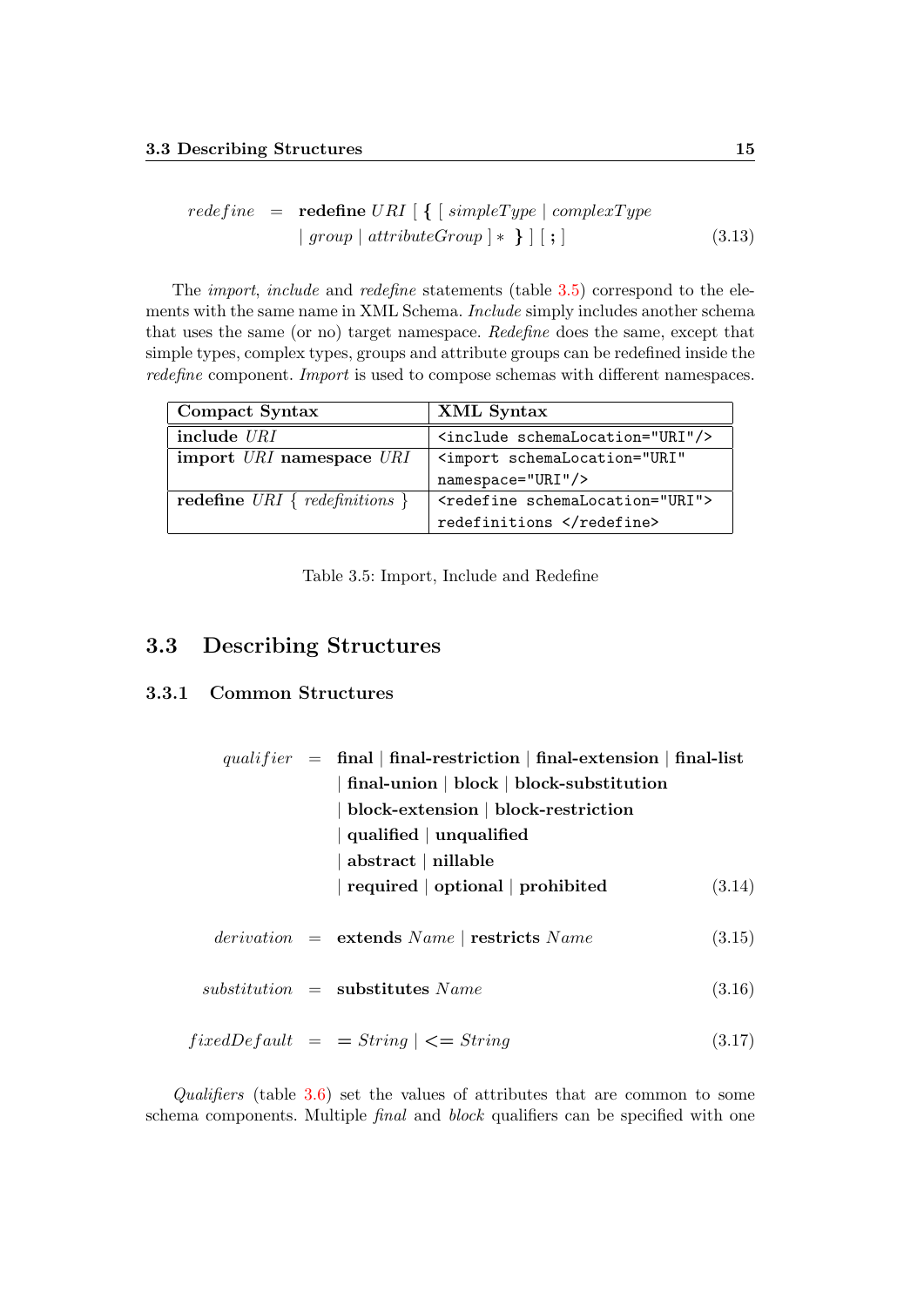| Compact Syntax          | <b>XML</b> Syntax         |
|-------------------------|---------------------------|
| final                   | $final="fall"$            |
| final-extension etc.    | final="extension" $etc.$  |
| block                   | $block='Hail'$            |
| block-substitution etc. | block="substitution" etc. |
| qualified               | form="qualified"          |
| unqualified             | form="unqualified"        |
| abstract                | abstract="true"           |
| nillable                | nillable="true"           |
| required                | use="required"            |
| optional                | use="optional"            |
| prohibited              | use="prohibited"          |

#### <span id="page-21-1"></span>Table 3.6: Qualifiers

component, but qualified and unqualified as well as required, optional and prohibited exclude each other.

The derivation, substitution and fixedDefault extensions (table [3.7\)](#page-21-2) set the values of some attributes with name or string values. The derivation extension further influences the derivation method used for a complex type derivation.

| Compact Syntax   | XML Syntax                               |
|------------------|------------------------------------------|
| extends Name     | <extension base="Name"> </extension>     |
|                  |                                          |
| restricts Name   | <restriction base="Name"> </restriction> |
|                  |                                          |
| substitutes Name | substitutionGroup="Name"                 |
| $= String$       | fixed="String"                           |
| $\leq$ String    | default="String"                         |

#### <span id="page-21-2"></span>Table 3.7: Extensions

#### <span id="page-21-0"></span>3.3.2 Elements

|  | element = $\int$ qualifier $\vert * \vert$ element Name                             |        |
|--|-------------------------------------------------------------------------------------|--------|
|  | $\lceil$ substitution $\lceil$ derivation $\rceil * \lceil$ elementContent $\rceil$ |        |
|  | $\lceil$ fixedDefault $\rceil$ $\lceil$ ; $\rceil$                                  | (3.18) |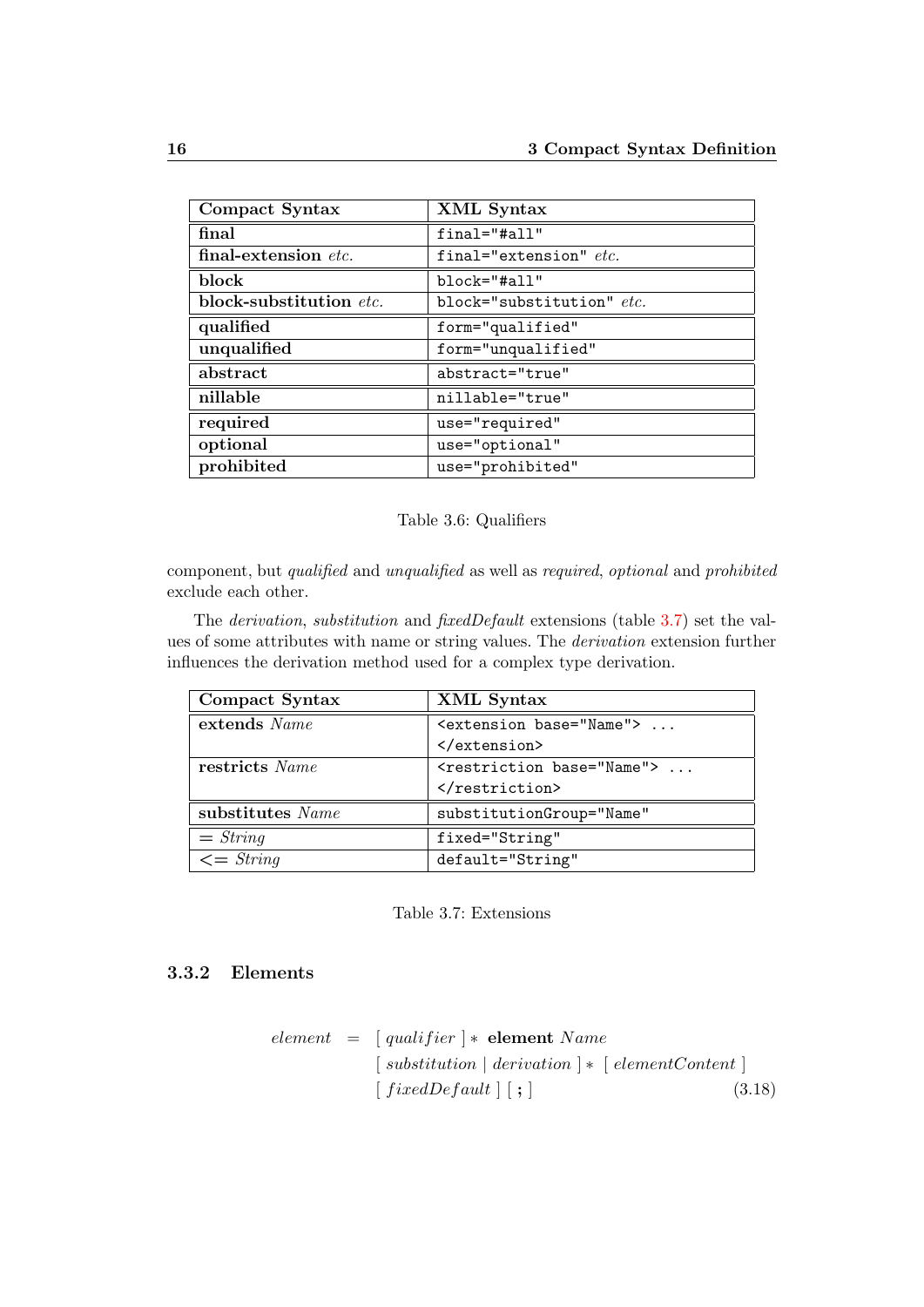$$
elementShort = Name \{ \, Name \, \} \, ] \tag{3.19}
$$

$$
elementContent = \{ [anonSimpleType | a nonComplexType
$$
  
 
$$
| key | keyref | unique | * \}
$$
 (3.20)

An *element* component can appear either at top-level or within another *element* or *complexType* component. When used inside another component, its name must be referred from the contentModel of this component.

|        | qualifiers                                               |  |  |
|--------|----------------------------------------------------------|--|--|
| global | final, final-extension, final-restriction, block, block- |  |  |
|        | extension, block-restriction, block-substitution, nill-  |  |  |
|        | able, abstract                                           |  |  |
| local  | block, block-extension, block-restriction,<br>block-     |  |  |
|        | substitution, nillable, qualified, unqualified           |  |  |
|        | extensions                                               |  |  |
| global | substitution, derivation                                 |  |  |
| local  | derivation, fixedDefault                                 |  |  |

<span id="page-22-0"></span>Table 3.8: Allowed qualifiers and extensions for element

To set the type of the declared element, either a reference to an existing type, or an anonymous simple or complex type can be used. Considering the inner components of the element component, these alternatives are chosen as follows:

- If there is a *derivation* extension, an inner *contentModel*, inner *elements* or inner attributes, then an anonymous complex type is constructed. The xs:element element will therefore contain an xs:complexType element that is built using the rules described in section [3.3.4.](#page-24-0)
- Else if there is an inner restriction with facets, union or list component, then an anonymous simple type is built.
- Else if there is an inner restriction component without any facets, the base name of the restriction will be used as the value of the type attribute of xs:element.
- Else if there is nothing at all, the element will have neither a type attribute nor an inner type definition.

The elementShort component is a shortcut for element which can only appear within *contentModel* components (see [3.3.4\)](#page-24-0). It consists of the element name and an optional second name in curly braces which defines a type reference. When no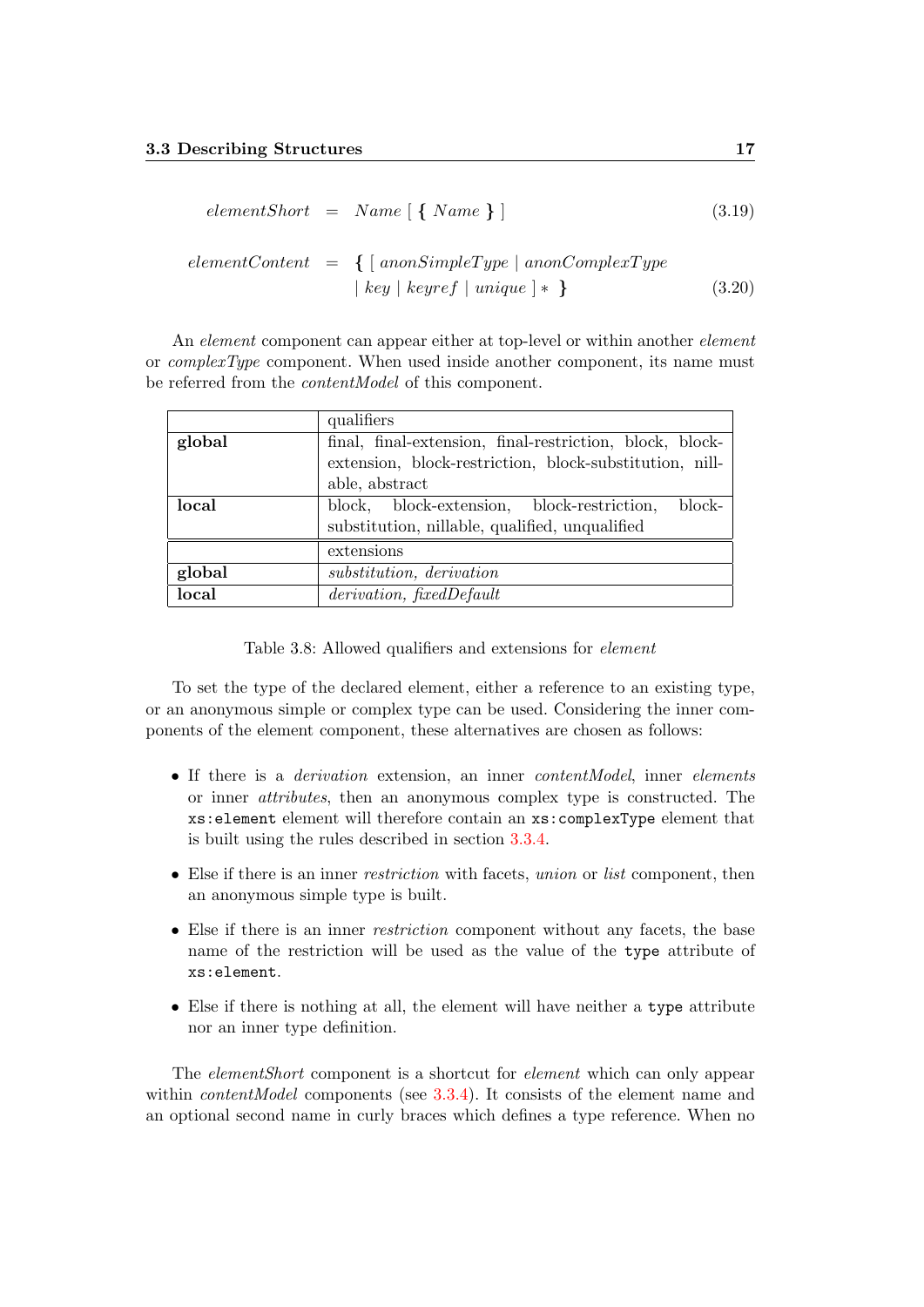type reference is present, the given element name is interpreted as a reference to an existing local or global element declaration. With a type reference, an element using the given name and type is defined.

| Compact Syntax                        | XML Syntax                                    |
|---------------------------------------|-----------------------------------------------|
| element example                       | <element name="example"></element>            |
| element example $\{xs:string\}$       | <element <="" name="example" td=""></element> |
|                                       | type="xs:string"/>                            |
| element test { $xs:int \{ [1,5] \}$ } | <element name="test"></element>               |
|                                       | <simpletype></simpletype>                     |
|                                       | <restriction base="xs:int"></restriction>     |
|                                       | <mininclusive value="1"></mininclusive>       |
|                                       | <maxinclusive value="5"></maxinclusive>       |
|                                       |                                               |
|                                       |                                               |
|                                       |                                               |
| element test2 $\{$                    | <element name="test2"></element>              |
| $(a\{xs:string\}, b\{xs:integer\})^*$ | <complextype></complextype>                   |
|                                       | <sequence max0ccurs="unbounded"></sequence>   |
|                                       | <element <="" name="a" td=""></element>       |
|                                       | type="xs:string"/>                            |
|                                       | <element <="" name="b" td=""></element>       |
|                                       | type="xs:integer"/>                           |
|                                       |                                               |
|                                       |                                               |
|                                       |                                               |

<span id="page-23-1"></span>Table 3.9: Examples for element

### <span id="page-23-0"></span>3.3.3 Attributes

$$
attribute = [qualifier] * attribute Name
$$
  

$$
[attributeContent] ? [fixedDefault] [ ; ]
$$
 (3.21)

$$
attributeContent = \{ [ \;anonSimpleType ] \; \} \tag{3.22}
$$

The attribute component can appear at top-level or inside element, complexType, or attributeGroup components. An xs:attribute element will be generated, either with a type attribute, or an anonymous  $xs:simpleType$  child. If there is no inner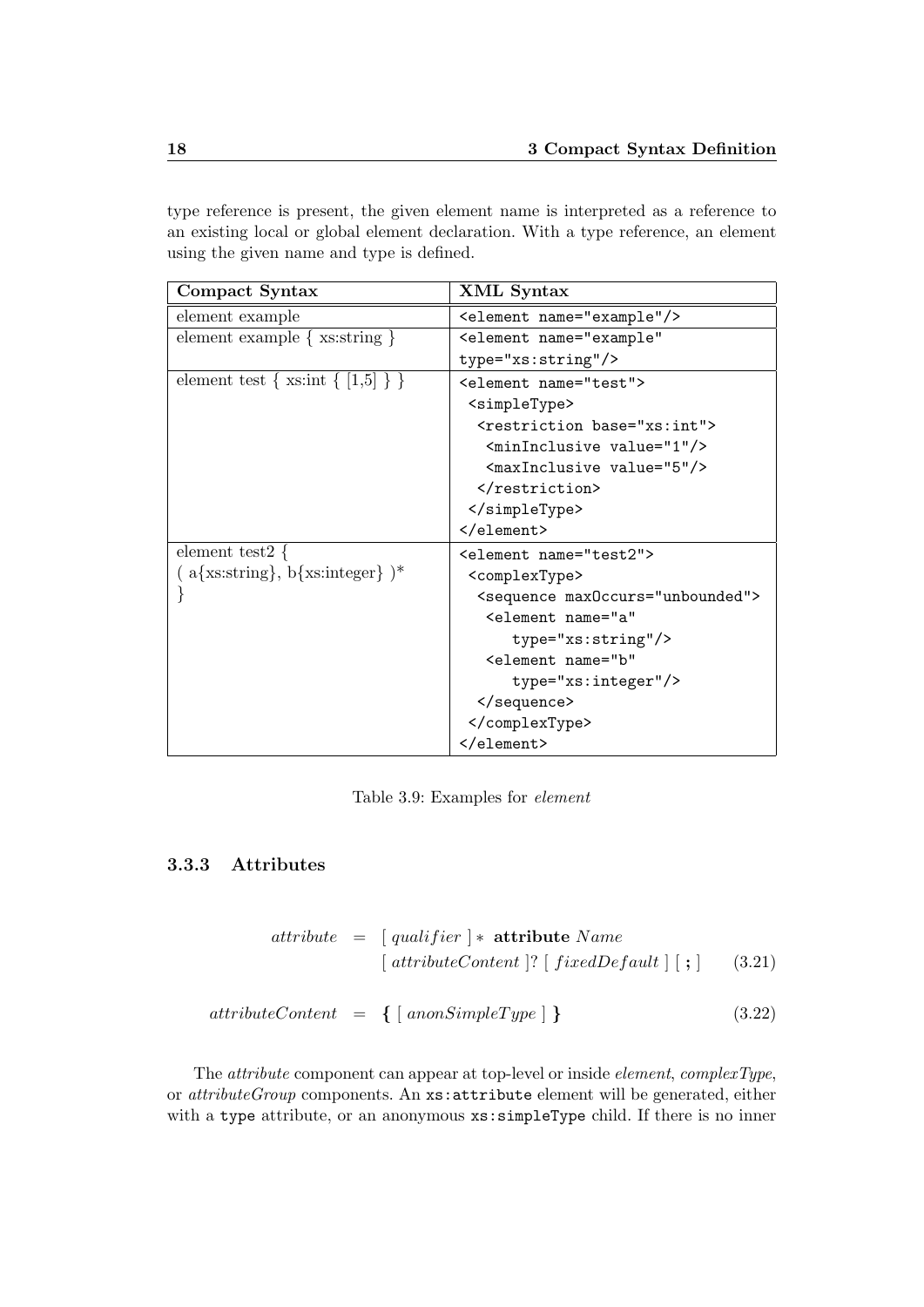|        | qualifiers                                             |
|--------|--------------------------------------------------------|
| global | none                                                   |
| local  | qualified, unqualified, prohibited, required, optional |
|        | extensions                                             |
| global | fixedDefault                                           |
| local  | fixedDefault                                           |

<span id="page-24-1"></span>Table 3.10: Allowed qualifiers and extensions for attribute

type definition or reference, an attribute reference will be created for local attribute components.

The type alternative is chosen when the attribute component contains a restriction component without any facets. If there is a *restriction* component with facets, a list or union component, an anonymous simple type will be declared.

| Compact Syntax                 | XML Syntax                                     |
|--------------------------------|------------------------------------------------|
| attribute test $\{xs:string\}$ | <attribute <="" name="test" td=""></attribute> |
|                                | type="xs:string"/>                             |
| element $ex \{$                | <element name="ex"></element>                  |
| xs: integer; attribute foo     | <complextype></complextype>                    |
|                                | <simplecontent></simplecontent>                |
|                                | <extension base="xs:integer"></extension>      |
|                                | <attribute ref="foo"></attribute>              |
|                                | $\langle$ /extension>                          |
|                                |                                                |
|                                |                                                |
|                                |                                                |

<span id="page-24-2"></span>Table 3.11: Examples for attribute

#### <span id="page-24-0"></span>3.3.4 Complex Types

|  | $complexType = [qualifier] * complexType Name$<br>$\lceil$ derivation $\lceil$ complexTypeContent $\lceil$ ; $\lceil$ (3.23) |                  |
|--|------------------------------------------------------------------------------------------------------------------------------|------------------|
|  | $complexTypeContent = \{ [anonComplexType \mid anonSimpleType] * \}$                                                         |                  |
|  | $anonComplexType = contentModel   element   attribute$<br>$\alpha$ attribute $WC \mid attributeGroup$                        | (3.24)<br>(3.25) |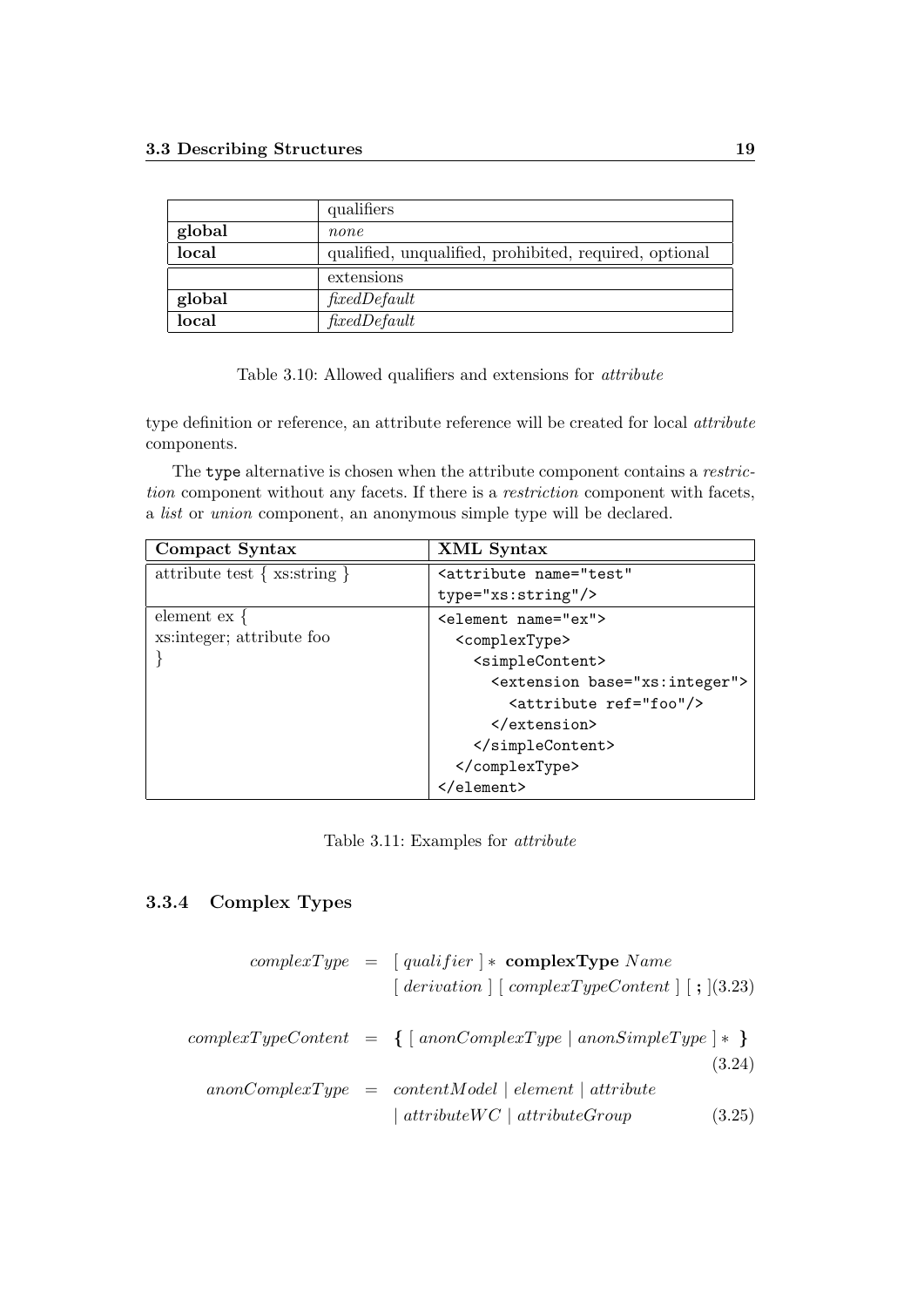The complexType component can appear only at top level. Complex types are declared using a collection of inner components, which will all be used to construct a xs:complexType element. These components can also show up in the element component to define an anonymous complex type.

To define complex types with simple content, the restriction component has to be used. A derivation extension must not be used, as the base type for the restriction or extension is set by the restriction component. A restriction component with facets defines a restriction of the given base type. In XML Schema, this corresponds to the xs:restriction element. When no facets are present, the given name is interpreted as the base type name for an extension (xs:extension in XML Schema). To enforce a restriction even if there are no facets, an empty pair of curly brackets has to be added after the base name.

When a *contentModel* component is present, or neither a *contentModel* nor a restriction is present, complex content will be chosen for the xs:complexType element. If a derivation extension is given, the produced complex type will be a restriction or extension of the given base type. These three cases are displayed in table [3.12.](#page-25-0)

| Compact Syntax                 | XML Syntax                             |
|--------------------------------|----------------------------------------|
| complexType <sub>ct1</sub>     | <complextype name="ct1"></complextype> |
| $\{modelGroup \ attributes \}$ | modelGroup                             |
|                                | attributes                             |
|                                |                                        |
| complexType ct2 extends ct1    | <complextype name="ct2"></complextype> |
| $\{modelGroup \ attributes \}$ | <complexcontent></complexcontent>      |
|                                | <extension base="ct1"></extension>     |
|                                | modelGroup                             |
|                                | attributes                             |
|                                |                                        |
|                                |                                        |
|                                |                                        |
| complexType ct2 restricts ct1  | <complextype name="ct2"></complextype> |
| $\{modelGroup \ attributes \}$ | <complexcontent></complexcontent>      |
|                                | <restriction base="ct1"></restriction> |
|                                | modelGroup                             |
|                                | attributes                             |
|                                |                                        |
|                                |                                        |
|                                |                                        |

<span id="page-25-0"></span>Table 3.12: Complex content in complex types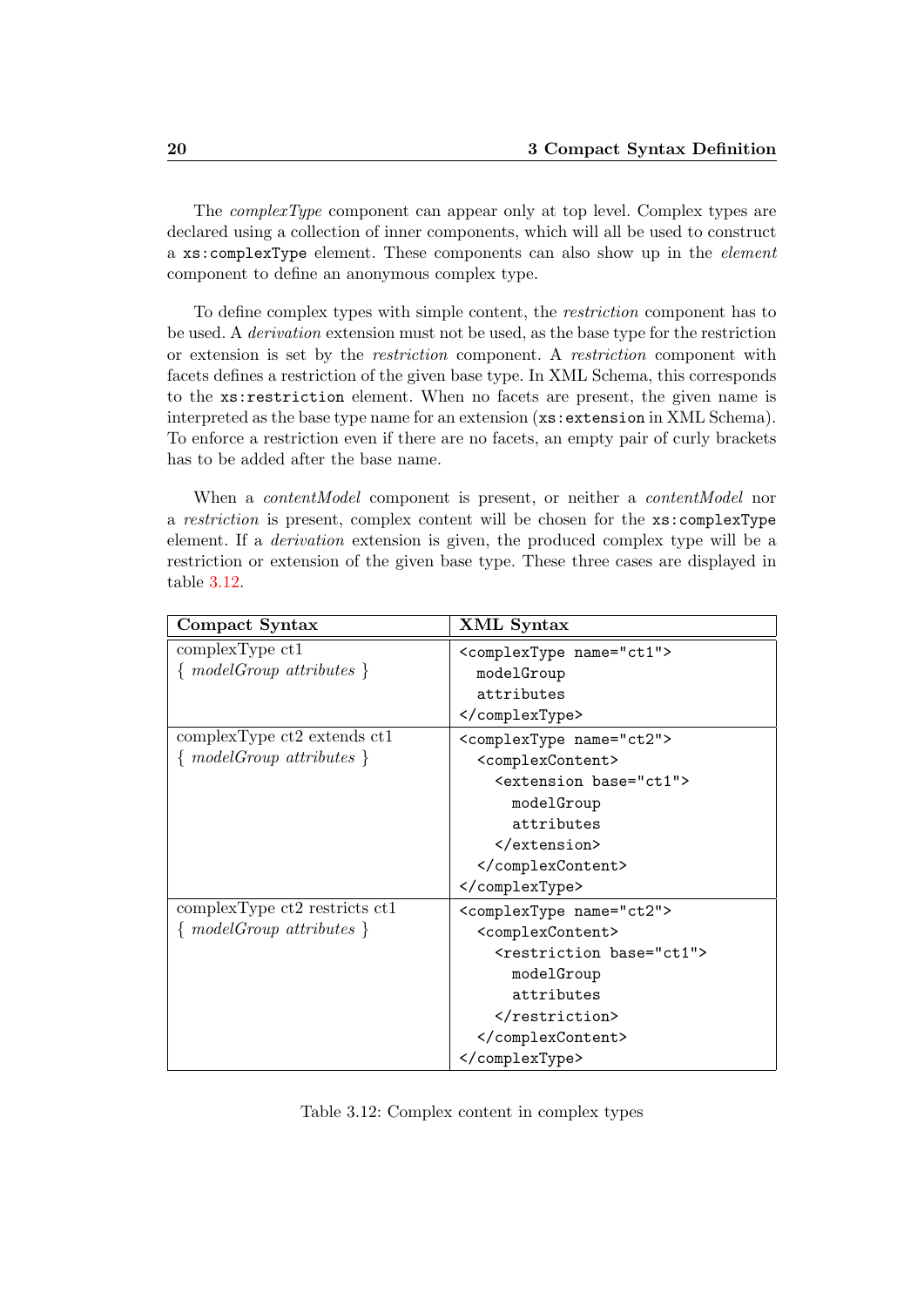Any attribute, attributeGroup or attributeWC components will be added inside the xs:restriction, xs:extension or xs:complexType elements as necessary.

| $contentModel = (empty$ |                                                                                  |        |
|-------------------------|----------------------------------------------------------------------------------|--------|
|                         | $\vert$ [mixed ] (modelGroup   groupRef)                                         |        |
|                         | $\lceil \text{occurrenceSpec} \rceil \rceil$ ;                                   | (3.26) |
|                         | $occurrenceSpec = ? \mid * \mid + \mid posIntRange$                              | (3.27) |
|                         | $modelGroup = ( [particle [composition particle] * [ (composition ] )$           |        |
|                         |                                                                                  | (3.28) |
| $composition = ,    \&$ |                                                                                  | (3.29) |
|                         | $particle = (modelGroup   elementShort   groupRef   { element } )$               |        |
|                         | $\left( \left\{ elementWC \right\} \right) \left[ occurrenceSpec \right]$ (3.30) |        |

A contentModel component is used to define valid element sequences. It can be either *empty*, or consist of a *modelGroup* or *groupRef*. If it is *empty*, no corresponding XML elements will be generated. A *groupRef* creates an  $xs:$  group element with the ref attribute set. The *groupRef* or *modelGroup* can be preceded by the mixed keyword to allow text nodes between child elements.

A modelGroup stands either for an xs: sequence, xs: choice, or xs: all element containing element declarations or references, group references, model groups, or element wildcards. The compositors are, for sequence,  $\vert$  for choice, and  $\&$  for all. ModelGroups that do not contain a *compositor* (i.e., modelGroups with zero or one particle) default to xs:sequence. Additional compositors can be added in these cases to force xs:choice or xs:all.

A particle denotes one part of a content model, it can be either a choice or sequence model group, an element or group reference, or a local element declaration or element wildcard. Optionally, an occurence specifier (table [3.13\)](#page-27-2) can follow to set the number of allowed repetitions of the particle. It defaults to one and exactly one repetition.

An elementShort particle can be used to refer or declare an element. If only a name is given, a reference to a locally declared or global element is assumed. An additional type name in curly brackets declares an element of this type. It is also possible to put full element declarations inside the content model, simply add curly braces around the element declaration component. To create a group reference, an @ char has to be added before the group name. Element wildcards (see [3.5.3\)](#page-32-0) are defined similar to inline elements using curly brackets.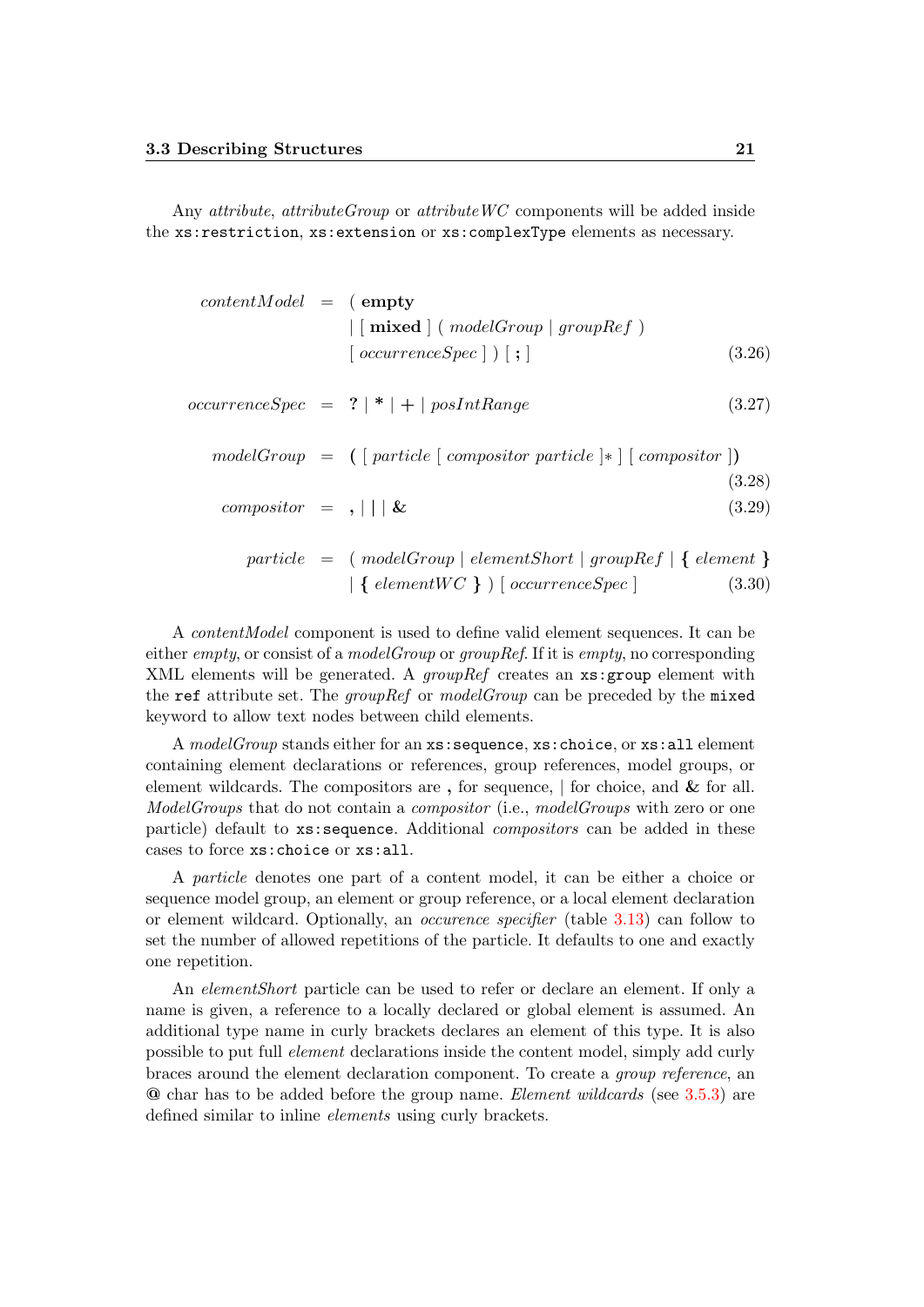| Compact Syntax | XML Syntax                  |
|----------------|-----------------------------|
| $\ast$         | minOccurs="0"               |
|                | maxOccurs="unbounded"       |
|                | $minOccurs = "0"$           |
|                | maxOccurs="unbounded"       |
| n              | minOccurs="n" maxOccurs="n" |
| n,m            | minOccurs="n" maxOccurs="m" |
| [n,            | $minOccurs="n"$             |
|                | maxOccurs="unbounded"       |
| m              | $maxOccurs="m"$             |

<span id="page-27-2"></span>Table 3.13: Definition of the occurrence specifiers

Element declarations can also be added inside the complexType component. When constructing the content model, references to these elements will be replaced with the appropriate declaration. References that have no corresponding local element declaration will be treated as references to global elements.

| Compact Syntax                    | XML Syntax                                       |
|-----------------------------------|--------------------------------------------------|
| complexType ct3 $\{ (a, b) +;$    | <complextype name="ct3"></complextype>           |
| element a $\{ \text{ string } \}$ | <sequence max0ccurs="unbounded"></sequence>      |
| element $b \{ integer \}$         | <element name="a" type="string"></element>       |
|                                   | <element name="b" type="integer"></element>      |
|                                   |                                                  |
|                                   |                                                  |
| complexType ct4 $\{$ @grp+        | <complextype name="ct4"></complextype>           |
| attribute test $\{$ token $\}$    | <group maxoccurs="unbounded" ref="grp"></group>  |
|                                   | <attribute name="test" type="token"></attribute> |
|                                   |                                                  |

<span id="page-27-3"></span>

## <span id="page-27-0"></span>3.4 Describing Datatypes

### <span id="page-27-1"></span>3.4.1 Simple Types

$$
simpleType = [qualifier] * simpleType Name
$$
  
[
$$
simpleTypeContent \ ] \ [ \ ; ]
$$
 (3.31)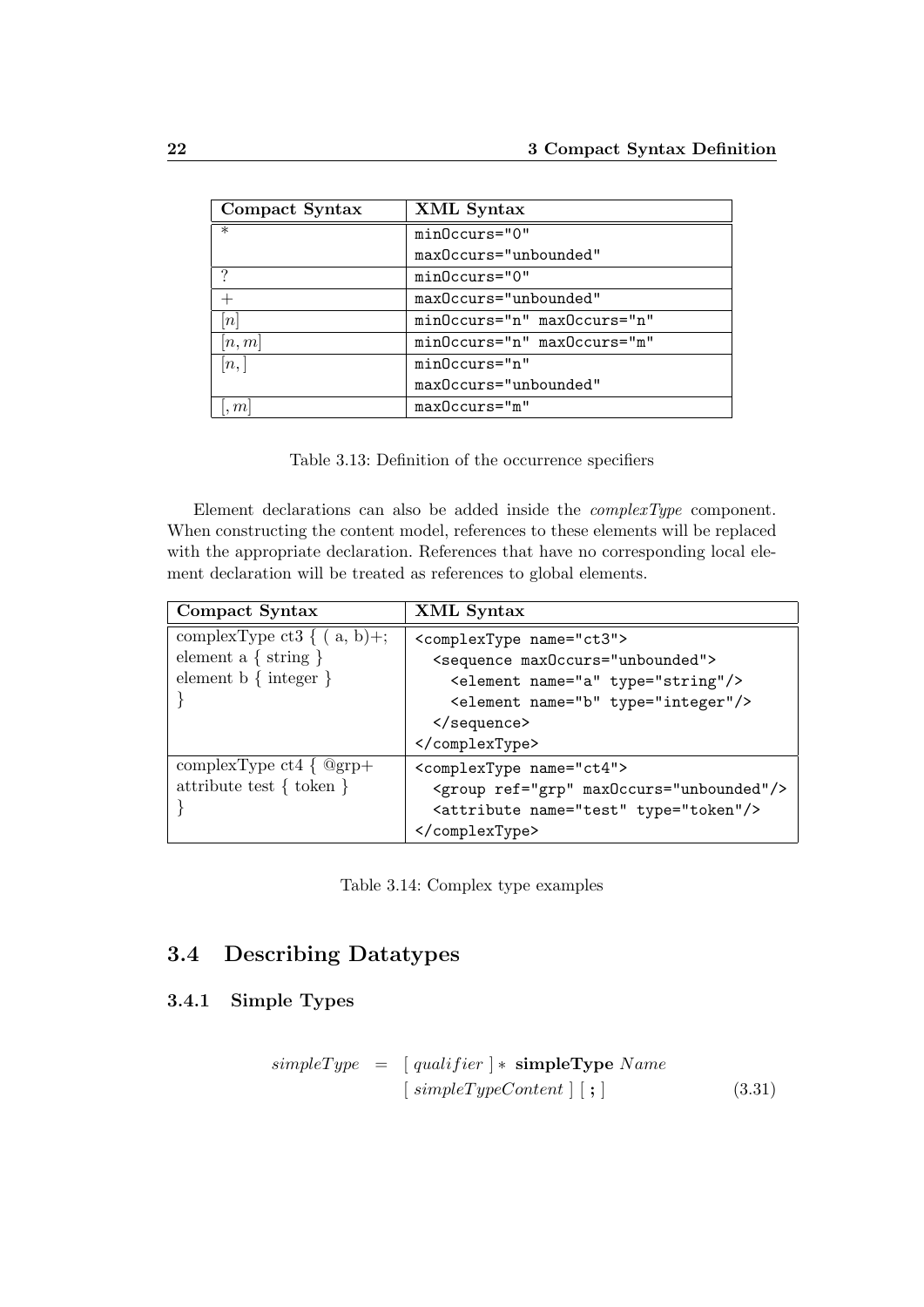$$
simpleTypeContent = \{ [ \;anonSimpleType ] \; \} \tag{3.32}
$$

$$
an on SimpleType = restriction \mid union \mid list
$$
\n(3.33)

A simpleType component can appear only at top-level. Anonymous simple types however can appear also inside attributes, elements, and complex types.

$$
restriction = (Name [ \{ [ facet ] * \} ]
$$
  
 
$$
| simpleType { anon SimpleType } \{ [ face t ] * \} ] \{ [ face t ] * \} ) [ ; ]
$$
  
 
$$
union = union { [ anonSimpleType ] + } [ ; ]
$$
  
(3.34)

$$
list = list { \n anonSimpleType } [ ; ] \n (3.36)
$$

An anonymous simple type can be defined using either a restriction, list or union component. These components can themselves contain anonymous simple type definitions except for the first alternative of restriction.

The *restriction* component is the counterpart of the  $xs:restriction$ The leading Name corresponds to the base attribute, unless the second variant with an embedded simple type is used. In that case, the  $xs:restriction$ contains an  $xs:$  simpleType element defining the base of the restriction. Any facets become child elements of the xs:restriction element. The case where only a name but no facets are given is treated special in some contexts, but not inside a simpleType component.

Union and list correspond to the XML Schema elements with the same name. Unions and lists contain simple type definitions which are either added to the memberTypes or itemType attributes, or attached as xs:simpleType child elements. When only a name is given (a *restriction* component without facets), it is interpreted as a type reference, otherwise a type definition is assumed.

#### <span id="page-28-0"></span>3.4.2 Facets

|  | $fixed$ = fixed   fixed-minimum   fixed-maximum                |        |
|--|----------------------------------------------------------------|--------|
|  |                                                                | (3.37) |
|  | $facet = [fixed] * (lengthFace   rangeFace$                    |        |
|  | $\mid patternFacet \mid enumFacet \mid whiteSpaceFacet$        |        |
|  | $\mid totalDigitsFace \mid fractionDigitsFace \mid \cdot \mid$ |        |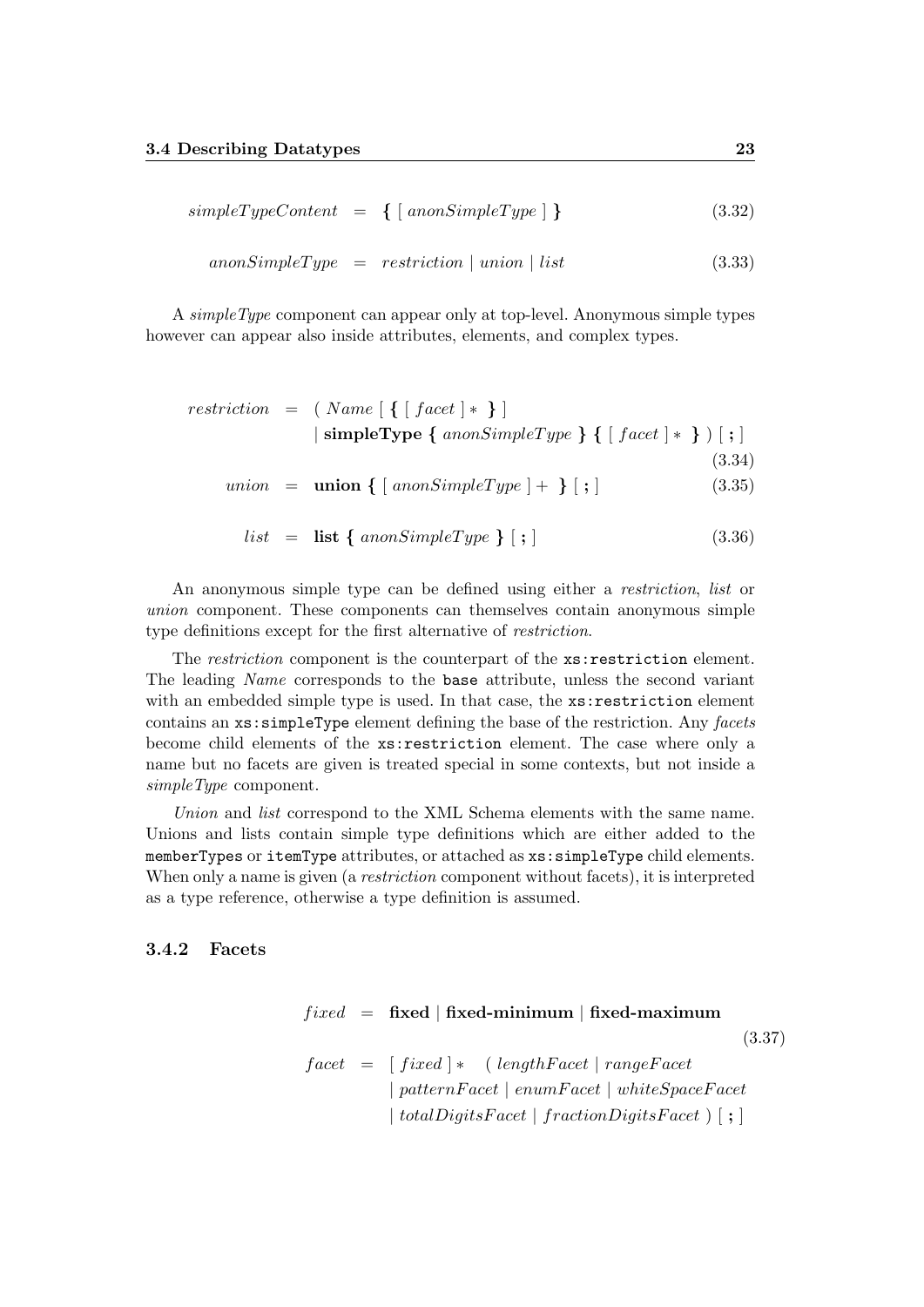| Compact Syntax                   | XML Syntax                                                                                                                                                                                                                                                               |
|----------------------------------|--------------------------------------------------------------------------------------------------------------------------------------------------------------------------------------------------------------------------------------------------------------------------|
| $simpleType int \{ integer \}$   | <simpletype name="int"></simpletype>                                                                                                                                                                                                                                     |
|                                  | <restriction base="integer/&gt;&lt;/th&gt;&lt;/tr&gt;&lt;tr&gt;&lt;th&gt;&lt;/th&gt;&lt;th&gt;&lt;/simpleType&gt;&lt;/th&gt;&lt;/tr&gt;&lt;tr&gt;&lt;th&gt;&lt;math&gt;simpleType digit\&lt;/math&gt;&lt;/th&gt;&lt;th&gt;&lt;simpleType name=" digit"=""></restriction> |
| nonNegativeInteger $\{ [0,9] \}$ | <restriction base="nonNegativeInteger"></restriction>                                                                                                                                                                                                                    |
|                                  | <maxinclusive value="9"></maxinclusive>                                                                                                                                                                                                                                  |
|                                  |                                                                                                                                                                                                                                                                          |
|                                  |                                                                                                                                                                                                                                                                          |
| simpleType intu $\{$             | <simpletype name="intu"></simpletype>                                                                                                                                                                                                                                    |
| union $\{$ integer;              | <union membertypes="integer"></union>                                                                                                                                                                                                                                    |
| token $\{$ "undefined" $\}$ }    | <simpletype></simpletype>                                                                                                                                                                                                                                                |
| ł                                | <restriction base="token"></restriction>                                                                                                                                                                                                                                 |
|                                  | <enumeration value="undefined"></enumeration>                                                                                                                                                                                                                            |
|                                  |                                                                                                                                                                                                                                                                          |
|                                  |                                                                                                                                                                                                                                                                          |
|                                  | $\frac{1}{\sin 1}$                                                                                                                                                                                                                                                       |
|                                  |                                                                                                                                                                                                                                                                          |

<span id="page-29-0"></span>Table 3.15: Simple Type examples

|                             |                                                                 | (3.38) |
|-----------------------------|-----------------------------------------------------------------|--------|
|                             | $lengthFace t = length = (PosInt   posIntRange)$                | (3.39) |
| $rangeFace t = numRange$    |                                                                 | (3.40) |
| $patternFacet = /Pattern /$ |                                                                 | (3.41) |
|                             | $enumFacet = String [$ , $String$ $]*$                          | (3.42) |
|                             | whiteSpaceFacet = whiteSpace = (preserve   collapse   replace ) |        |
|                             |                                                                 | (3.43) |
|                             | $totalDigitsFace_t = totalDigits = PosInt$                      | (3.44) |
|                             | $fraction DigitsFace \text{t} = fraction Digits = PosInt$       | (3.45) |
|                             |                                                                 |        |
|                             | $posIntRange = [(PosInt[, PosInt], PosInt]$                     | (3.46) |
|                             | $numRange = ([]() (Number[, Number], Number) ([]))$             |        |
|                             |                                                                 | (3.47) |

Facets are used to restrict simple types in various dimensions. Some facets can be fixed using the fixed keyword which prohibits further modifications to the facet in type restrictions. For the lengthFacet and the rangeFacet which can collect two XML Schema facets specifiying a lower and upper bounds, also the keywords fixed-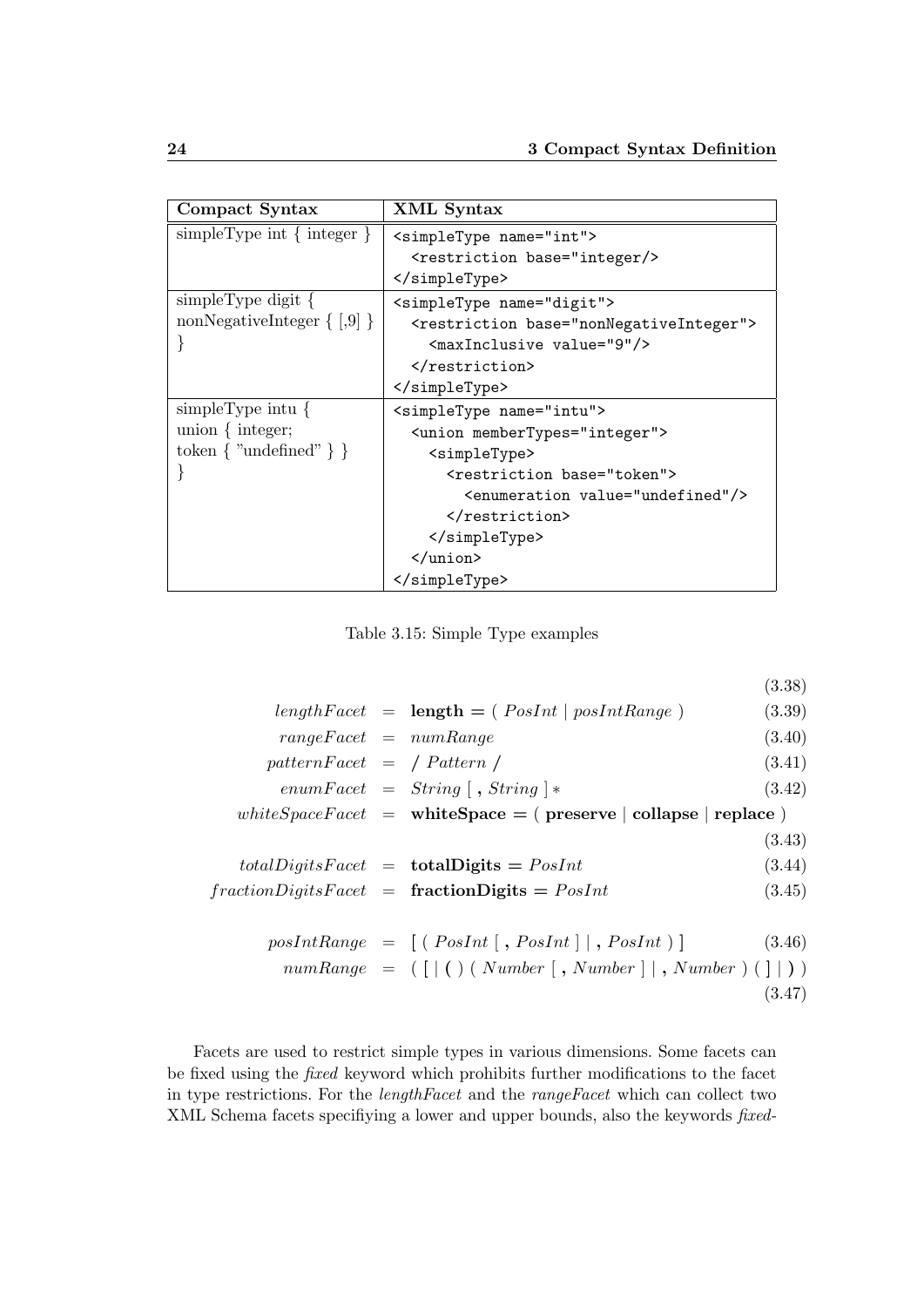#### minimum and *fixed-maximum* exist.

The *lengthFacet* constrains the length of several datatypes. It can either be set to a fixed value, or a range of values can be given. For a fixed value, a xs:length facet is generated, while for the range variant, either xs:minLength or xs:maxLength or both are used. This facet can be fixed using the fixed keyword, which sets the fixed attribute of all generated facet elements to true. Fixed-minimum, and fixedmaximum can be used in combination with a range to only fix minimum or maximum.

The rangeFacet is the counterpart to the  $xs:minInclusive, xs:minExclusive,$ xs:maxInclusive, and max:Exclusive elements. Ranges have to be defined with mathematical interval notation using parentheses () for exclusive and brackets [] for inclusive bounds. The range facet can be applied for all ordered datatypes (see [3.64\)](#page-35-1). The fixed, fixed-minimum and fixed-maximum keywords can be applied similar to the length facet.

Most datatypes can also be required to match a regular expression using the patternFacet. Regular expressions must be enclosed in slashes /. Pattern facets (xs:pattern in XML Schema) cannot be fixed.

To restrict a datatype to a list of enumerated values, the enumFacet has to be used. A comma-separated list of quoted values has to be specified. For every value specified, one xs:enumeration element will be generated. Enumeration facets cannot be fixed.

WhiteSpaceFacets control the normalization of string values. The three options preserve, collapse, and replace are available. A corresponding  $xs:whiteSpace$  element is generated. Whitespace facets can be fixed, but *fixed-minimum* or *fixed*maximum may not be used.

TotalDigitsFacets and FractionDigitsFacets control the number of digits that datatypes derived from xs:decimal can have. A non-negative integer has to be specified, and the optional fixed keyword can be used. They correspond to the xs:totalDigits and xs:fractionDigits elements.

#### <span id="page-30-0"></span>3.5 Other Features

#### <span id="page-30-1"></span>3.5.1 Model Groups

 $group = \text{group Name} \mid \{ \text{[contentModel] element} \mid * \} \mid \text{[} \mid \text{3.48})$ 

$$
groupRef = @Name
$$
\n
$$
(3.49)
$$

The group component is used to define reusable content models. It can be used only at top-level. Groups can be referred to from the content model of a complex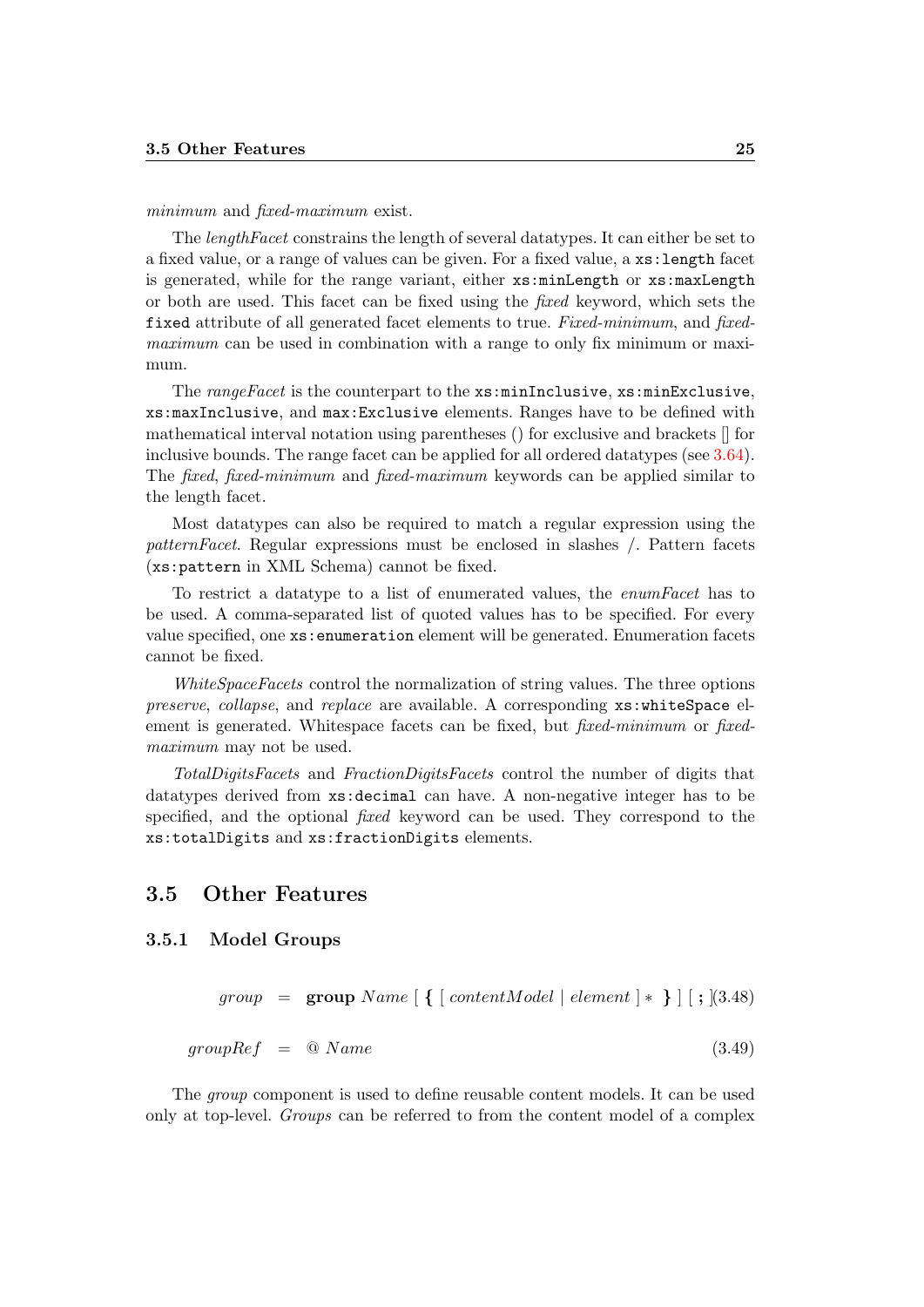| Compact Syntax      | XML Syntax                                       |
|---------------------|--------------------------------------------------|
| $length=8$          | <length value="8"></length>                      |
| $length=[3,6]$      | <minlength value="3"></minlength>                |
|                     | <maxlength value="8"></maxlength>                |
| $length=[,9]$       | <maxlength value="9"></maxlength>                |
| [2,200]             | <mininclusive value="2"></mininclusive>          |
|                     | <maxinclusive value="200"></maxinclusive>        |
| (2,                 | <minexclusive value="2"></minexclusive>          |
| $(2000-12-02)$      | <maxexclusive value="2000-12-02"></maxexclusive> |
| $/.*$ test. $*/$    | <pattern value=".*test.*"></pattern>             |
| "A3", "A4", "A5"    | <enumeration value="A3"></enumeration>           |
|                     | <enumeration value="A4"></enumeration>           |
|                     | <enumeration value="A5"></enumeration>           |
| whiteSpace=preserve | <whitespace value="preserve"></whitespace>       |
| $totalDigits = 8$   | <totaldigits value="8"></totaldigits>            |
| $fraction$ Digits=0 | <fractiondigits value="0"></fractiondigits>      |

<span id="page-31-1"></span>Table 3.16: Facet examples

type using the *groupRef* component. A group that does not contain a content model implicitly contains an empty sequence model group. The corresponding XML Schema constructs are:

| Compact Syntax              | XML Syntax                                 |
|-----------------------------|--------------------------------------------|
| group name $\{modelGroup\}$ | <group name="name"><br/>modelGroup</group> |
|                             |                                            |
| @grp                        | $\langle$ group ref="grp"/>                |
| group name                  | <group name="name"></group>                |
|                             | <sequence></sequence>                      |
|                             |                                            |

<span id="page-31-2"></span>Table 3.17: Group examples

## <span id="page-31-0"></span>3.5.2 Attribute Groups

$$
attributeGroup = attributeGroup Name [\{ [attribute | attributeWC \mid attributeWC \mid attributeGroup] + \}][;]
$$
\n(3.50)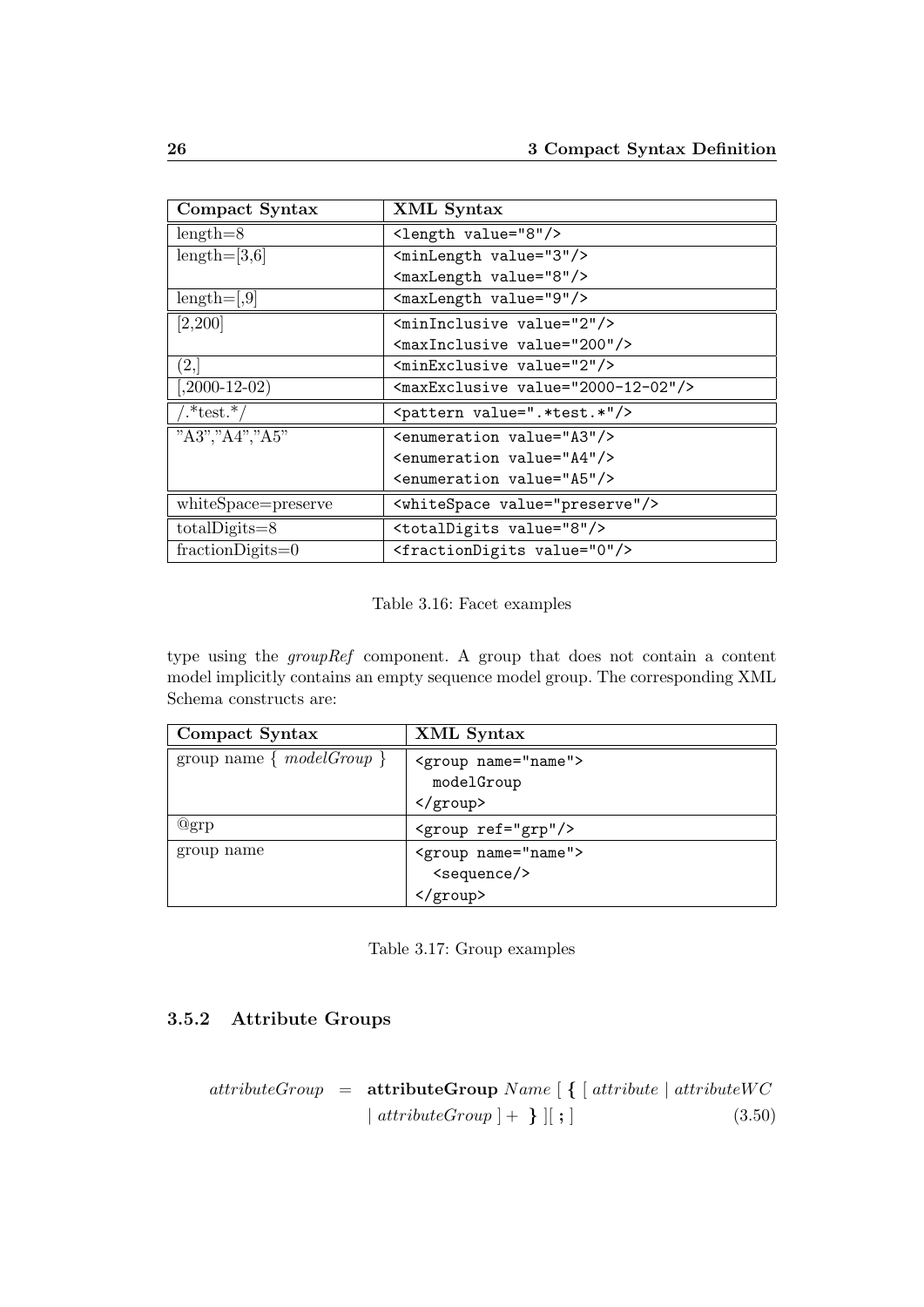#### 3.5 Other Features 27

AttributeGroups define reusable sets of attributes for the use within complex type definitions. When the attributeGroup appears at top-level, it is interpreted as an attribute group definition, inside complex types or other attribute groups a reference is generated. The corresponding XML Schema constructs are:

| Compact Syntax                    | XML Syntax                                                        |
|-----------------------------------|-------------------------------------------------------------------|
| attributeGroup name<br>attributes | <attributegroup name="name"><br/>attributes<br/></attributegroup> |
| attributeGroup ref                | <attributegroup ref="ref"></attributegroup>                       |

<span id="page-32-2"></span>

|  |  | Table 3.18: Attribute group examples |  |  |
|--|--|--------------------------------------|--|--|
|--|--|--------------------------------------|--|--|

#### <span id="page-32-0"></span>3.5.3 Wildcards

|  | $process = \mathbf{ax}   \mathbf{strict}   \mathbf{skip}$<br>(3.51)                     |
|--|-----------------------------------------------------------------------------------------|
|  | wildcardNSDecl = $\#$ #targetNS   $\#$ #other   $\#$ #local   URI (3.52)                |
|  | $elementWC = [process   any   namespace$                                                |
|  | wildcard NSDecl $\lceil$ , wildcard NSDecl $\lceil$ , $\rceil$ (3.53)                   |
|  | $attributeWC = [process   anyAttribute   namespace$                                     |
|  | wildcardNSDecl $\lceil$ , wildcardNSDecl $\lceil$ * $\rceil$ $\lceil$ ; $\rceil$ (3.54) |

Wildcards (table [3.20\)](#page-33-0) define placeholders for arbitrary elements or attributes. Element wildcards ( $elementWC$ ) must be used within a *contentModel*, they cannot be declared outside the content model like elements. Attribute wildcards are used in complex types or attribute groups. In XML, the following constructs are generated:

| Compact Syntax | XML Syntax                   |
|----------------|------------------------------|
| $\rm{any}$     | $\langle \text{any} \rangle$ |
| anyAttribute   | $\langle$ anyAttribute/>     |

<span id="page-32-3"></span>Table 3.19: Wildcard examples

#### <span id="page-32-1"></span>3.5.4 Identity Constraints

$$
idConstructField = field XPath [, XPath] * in XPath \qquad (3.55)
$$

$$
key = \text{key Name } idConstruct[i] \text{ } (3.56)
$$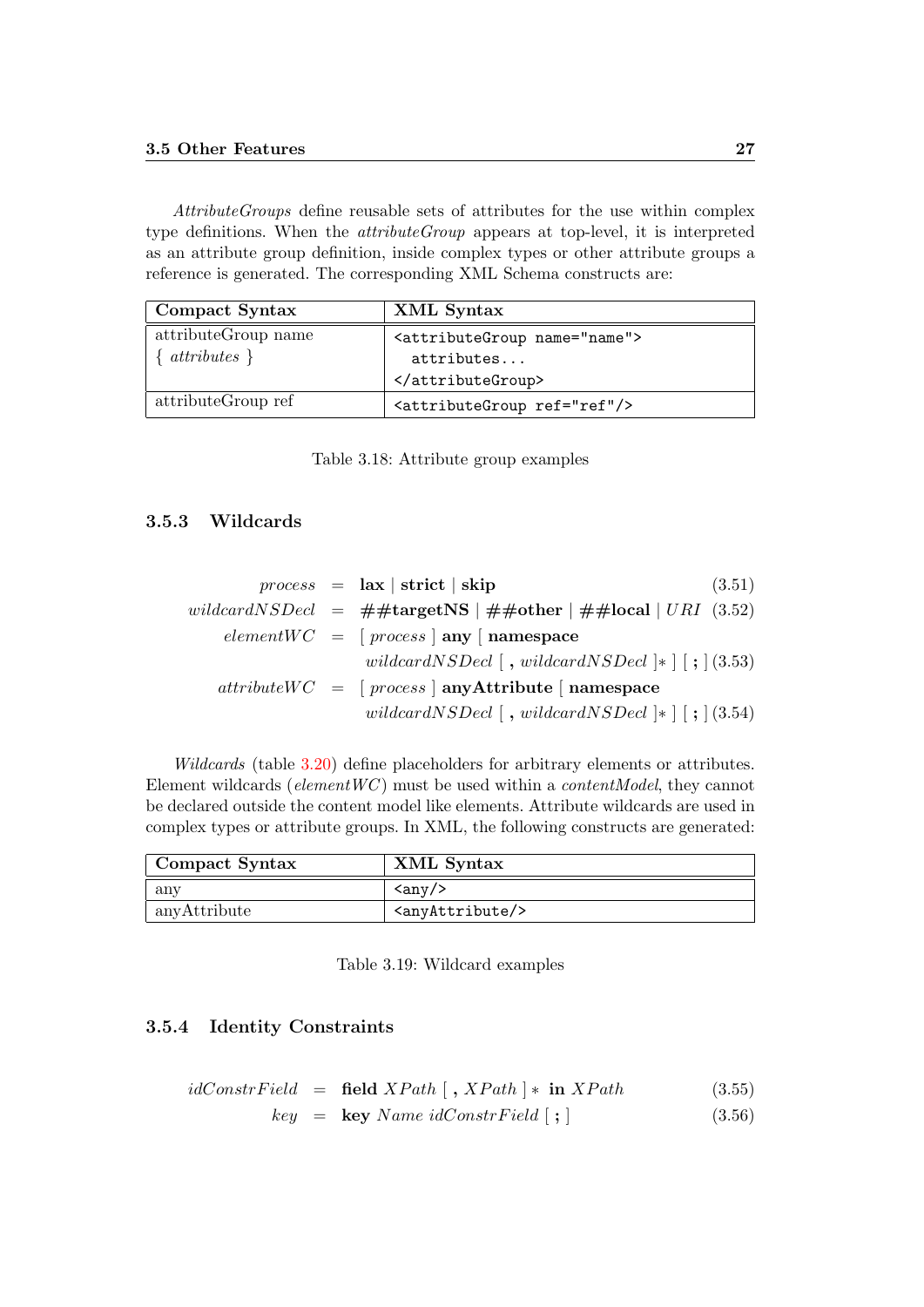| Compact Syntax               | XML Syntax                    |
|------------------------------|-------------------------------|
| lax                          | process="lax"                 |
| skip                         | process="skip"                |
| strict                       | process="strict"              |
| namespace $\# \# targetNS$   | namespace="##targetNamespace" |
| namespace $\#\#$ other       | namespace="##other"           |
| namespace $\#\text{\#local}$ | namespace="##local"           |
| namespace URI1, URI2         | namespace="URI1 URI2"         |

<span id="page-33-0"></span>Table 3.20: Wildcard options

|  | $keyref = \text{keyref } Name$              |        |
|--|---------------------------------------------|--------|
|  | <b>refers</b> Name idConstrField $\lceil$ ; | (3.57) |
|  | $unique = unique Name idConstruct[i];$      | (3.58) |

Identity constraints can be used to define consistency constraints similar to the ID/IDREF(S) feature in DTDs. Keys can be used to define values that must be unique within the document and that have to exist, while unique constraints only require uniqueness. Keyrefs define values that must refer to an existing key value. XPaths are used to define which values — either attribute values or text nodes are used for identity constraints. An additional XPath defines the location of these values.

| Compact Syntax                     | XML Syntax                                 |
|------------------------------------|--------------------------------------------|
| $key$ key $1$                      | <key name="key1"></key>                    |
| field $XPath1$ in $XPath2$         | <field xpath="XPath1"></field>             |
|                                    | <selector xpath="XPath2"></selector>       |
|                                    |                                            |
| keyref ref1 refers key1            | <keyref name="ref1" refer="key1"></keyref> |
| field $XPath3$ in $XPath2$         | <field xpath="XPath3"></field>             |
|                                    | <selector xpath="XPath2"></selector>       |
|                                    |                                            |
| unique $\boldsymbol{\mathrm{unl}}$ | <unique name="un1"></unique>               |
| field $XPath4$ , $XPath5$          | <field xpath="XPath4"></field>             |
| in $XPath2$                        | <field xpath="XPath5"></field>             |
|                                    | <selector xpath="XPath2"></selector>       |
|                                    |                                            |

<span id="page-33-1"></span>Table 3.21: Identity constraint examples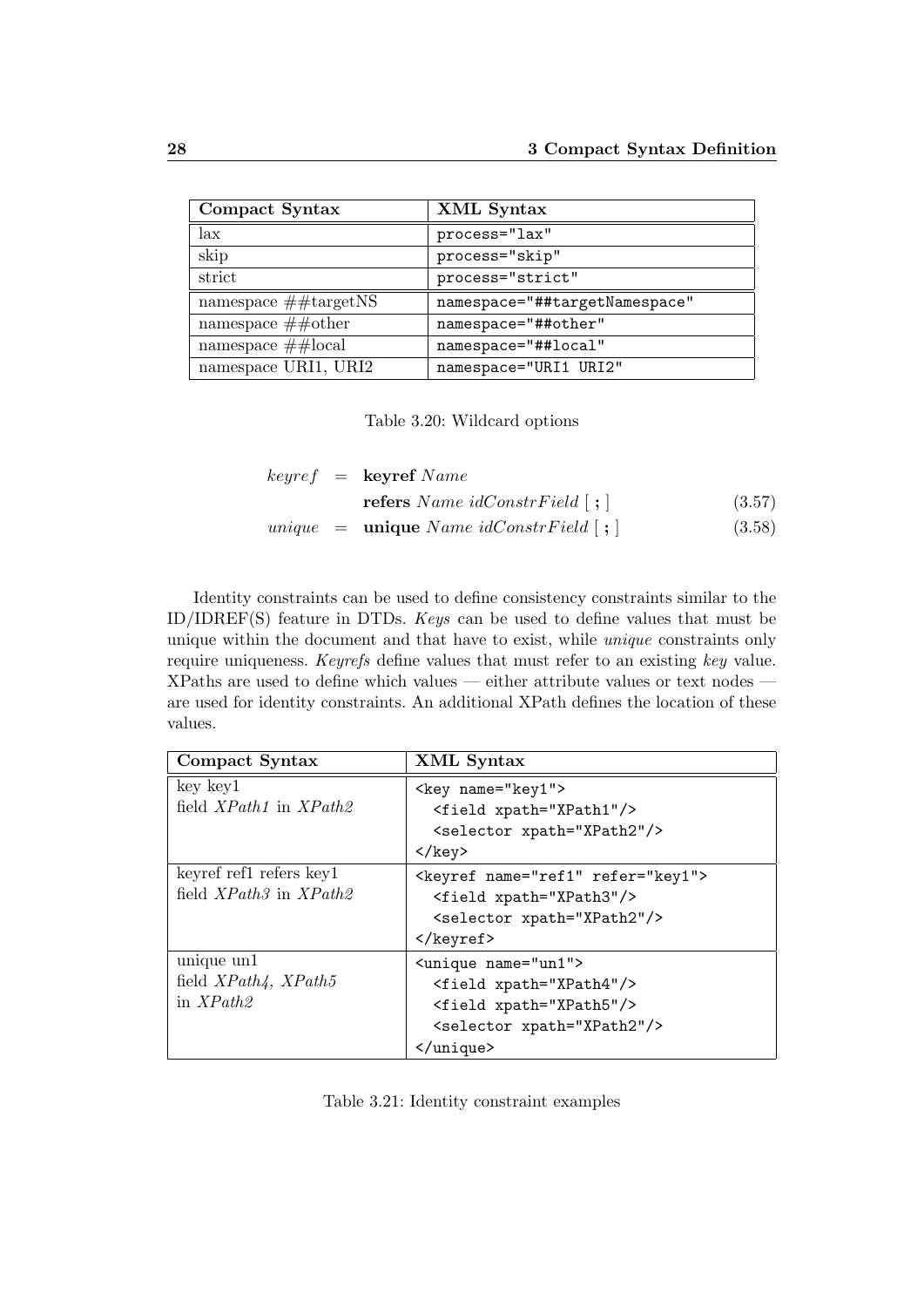#### <span id="page-34-0"></span>3.5.5 Notations

notation = notation Name public String system URI  $\vert$ ;  $\vert$  (3.59)

Notations are supported for DTD backwards compatibility. A notation definition consists of a name, a public and a system identifier.

| Compact Syntax                | XML Syntax                                   |
|-------------------------------|----------------------------------------------|
| notation not1 public "public" | <notation <="" name="not1" th=""></notation> |
| system "sysURI"               | public="pubID" system="sysURI"/>             |

<span id="page-34-2"></span>Table 3.22: Notation example

#### <span id="page-34-1"></span>3.5.6 Literals

$$
Name = NCName \mid QName \mid \setminus NCName \tag{3.60}
$$

A Name is either a [QName](http://www.w3.org/TR/REC-xml-names/#NT-QName) or [NCName](http://www.w3.org/TR/REC-xml-names/#NT-NCName) as defined in the XML Namespace Standard [\[17\]](#page-47-2). For names that are equal to any of the keywords (see table [3.23\)](#page-35-0), a preceding backslash has to be added.

$$
String = "\left[\left.\begin{array}{c} \wedge \text{``} \setminus \text{ch} > < \text{ff} > \end{array}\right] |\left.\begin{array}{c} \wedge \text{``} \setminus \text{h} \setminus \text{h} \setminus \text{h} \setminus \text{f} \setminus \text{f} \end{array}\right] \right]
$$
\n(3.61)

Strings are enclosed in double quotes. Quotes and backslashes inside the string must be escaped using a backslash. The XML special characters  $\lt$  and  $\&$  can be used literally. For newline, carriage return, form feed and tabulator, the well-known escapes can be used.

$$
XPath = "Selector" \t\t(3.62)
$$

The XPaths used in XML Schema are a subset of the XPath specification [\[18\]](#page-47-3) defined in the XML Schema standard as the [Selector](http://www.w3.org/TR/xmlschema-1/#c-selector-xpath) production. XPaths must be enclosed in double quotes.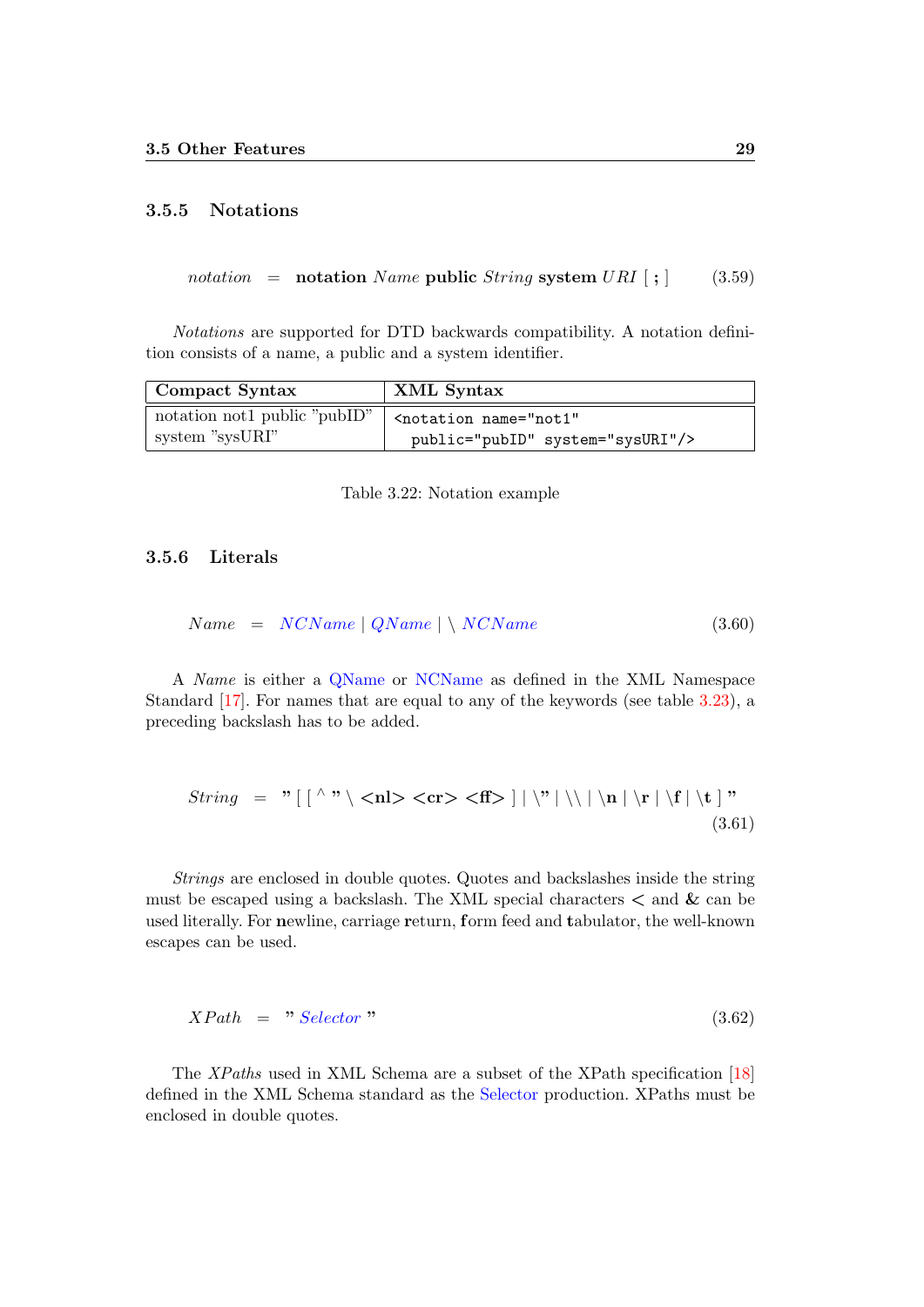| targetNamespace  | attributeGroup | nillable           | empty          |
|------------------|----------------|--------------------|----------------|
| namespace        | anyAttribute   | qualified          | fixed          |
| default          | any            | unqualified        | fixed-minimum  |
| elementDefault   | notation       | final              | fixed-maximum  |
| attributeDefault | key            | final-extension    | lax            |
| version          | keyref         | final-restriction  | strict         |
| include          | unique         | final-list         | skip           |
| import           | refers         | final-union        | length         |
| redefine         | field          | block              | whiteSpace     |
| complexType      | in             | block-substitution | preserve       |
| simpleType       | restricts      | block-restriction  | collapse       |
| union            | extends        | block-extension    | replace        |
| list             | substitutes    | required           | totalDigits    |
| element          | public         | optional           | fractionDigits |
| attribute        | system         | prohibited         |                |
| group            | abstract       | mixed              |                |

<span id="page-35-0"></span>Table 3.23: Reserved keywords

$$
PosInt = [0 - 9] + \tag{3.63}
$$

PosInt are positive Integers (including zero), with no leading  $+$  allowed.

<span id="page-35-1"></span>
$$
Number = NumberStart [NumberChar] *| INF | - INF | NaN
$$
 (3.64)

NumberStart = 
$$
\mathbf{0} - \mathbf{9} | + | \cdot | \cdot | \mathbf{P}
$$
 (3.65)  
\nNumberChar =  $\mathbf{0} - \mathbf{9} | + | \cdot | \cdot | \mathbf{e} | \mathbf{E} | \mathbf{T} | \mathbf{Z} | \mathbf{Y} | \mathbf{M} | \mathbf{D} | \mathbf{H} | \mathbf{S}$  (3.66)

Number can be a literal value of all the XML Schema datatypes for which the range facets minExclusive, maxExclusive, minInclusive, and maxInclusive can be applied. This includes the [date,](http://www.w3.org/TR/xmlschema-2/#date) [time,](http://www.w3.org/TR/xmlschema-2/#time) [dateTime,](http://www.w3.org/TR/xmlschema-2/#dateTime) [duration](http://www.w3.org/TR/xmlschema-2/#duration) and all [gregorian](http://www.w3.org/TR/xmlschema-2/#gDay) [calendar](http://www.w3.org/TR/xmlschema-2/#gDay)<sup>[2](#page-35-2)</sup> types, the [decimal](http://www.w3.org/TR/xmlschema-2/#decimal) type, and the [double](http://www.w3.org/TR/xmlschema-2/#double) and [float](http://www.w3.org/TR/xmlschema-2/#float) types.

<span id="page-35-2"></span><sup>2</sup> gYearMonth, gYear, gMonthDay, gMonth, gDay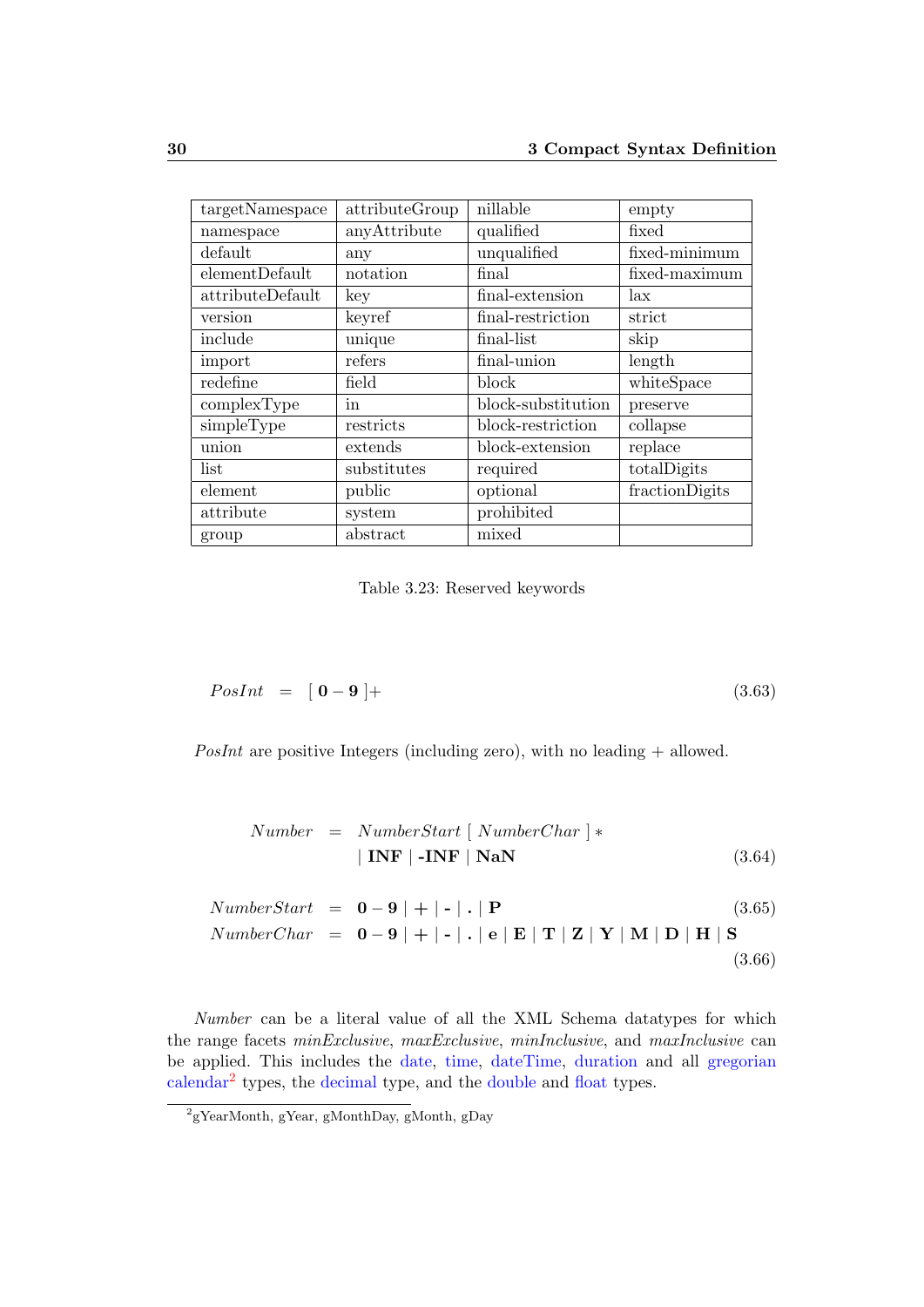$$
URI = "anyURI" \t\t(3.67)
$$

URIs are strings that are valid literals of the [anyURI](http://www.w3.org/TR/xmlschema-2/#anyURI) type as defined in the XML Schema datatypes standard.

$$
Pattern = / \operatorname{regExp} / \tag{3.68}
$$

Patterns are strings that are valid literals of the [regExp](http://www.w3.org/TR/xmlschema-2/#regexs) production in the XML Schema datatypes standard. As they are enclosed with slashes, any slash inside the regular expression has to be escaped using a backslash.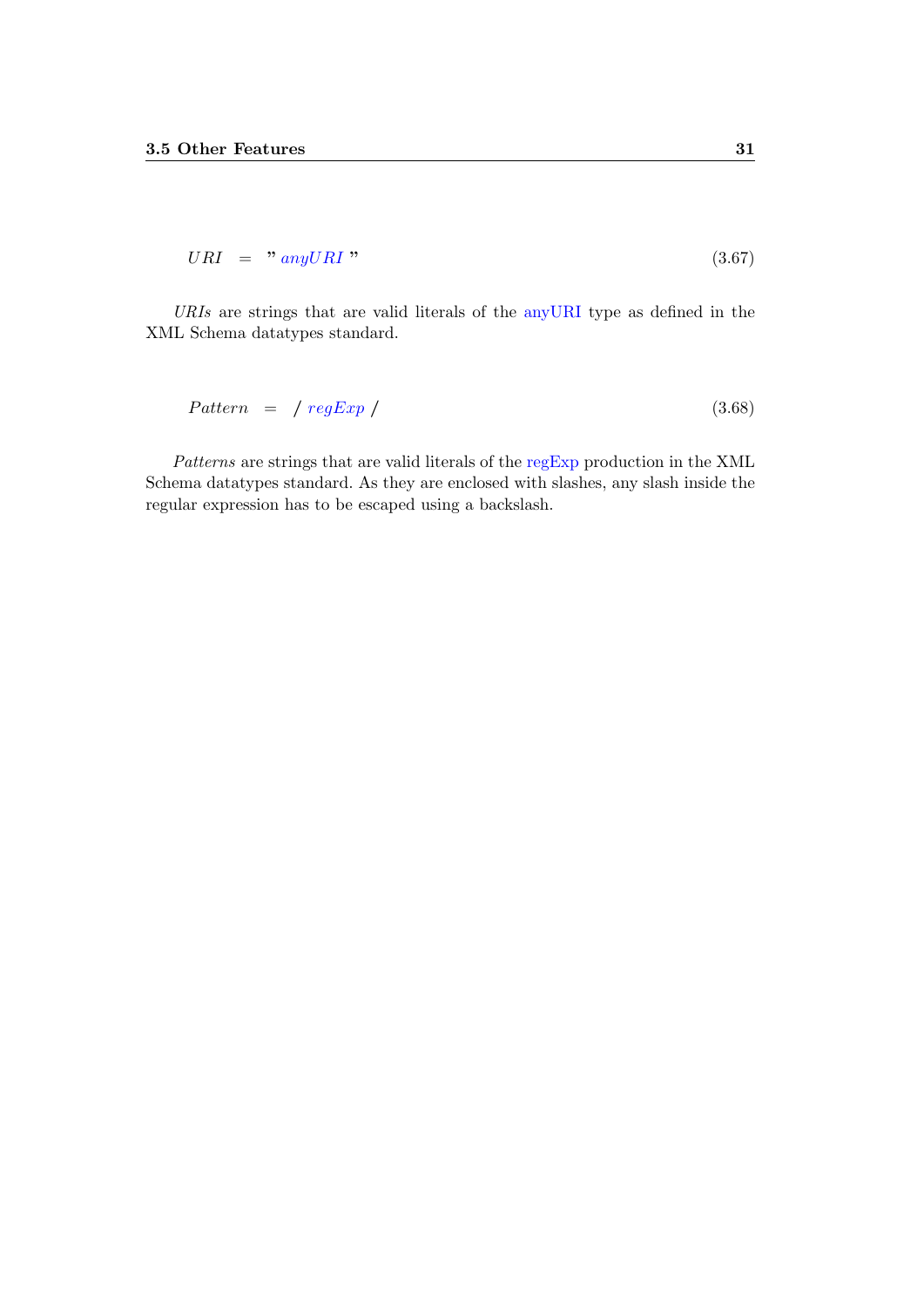## <span id="page-37-0"></span>Chapter 4

## Implementation

### <span id="page-37-1"></span>4.1 Introduction

As mentioned in the introduction, the implementation of a schema-validating XML parser using compact syntax schemas would go beyond the scope of this thesis. Therefore, a schema in compact syntax has to be converted to XML syntax before it can be used for validation.

Thus, the software to be implemented has two main tasks. It must be able to convert a schema from compact syntax to XML syntax to make it useful for validation. Also the conversion from XML syntax to compact syntax should be possible to allow reuse of existing schemas with the compact syntax.

## <span id="page-37-2"></span>4.2 Evaluation

#### <span id="page-37-3"></span>4.2.1 Compact Syntax to XML

As most of the XML-related tools are written in the Java language, no evaluation of XML tools in other programming languages was made. Therefore, the most important decision was the choice of a parser generation tool. Several packages are available for Java, mainly differing in the following characteristics:

- The supported grammar classes.
- Possibilities to embed parser action code.

Three software packages have been evaluated: SableCC [\[19\]](#page-47-4), JavaCC [\[20\]](#page-47-5), and JFlex/CUP [\[21,](#page-47-6) [22\]](#page-47-7). Table [4.1](#page-38-0) shows the most important features of each product.

While SableCC and CUP support LALR parsing, JavaCC supports LL grammars. The main difference between those two parsing methods is the way that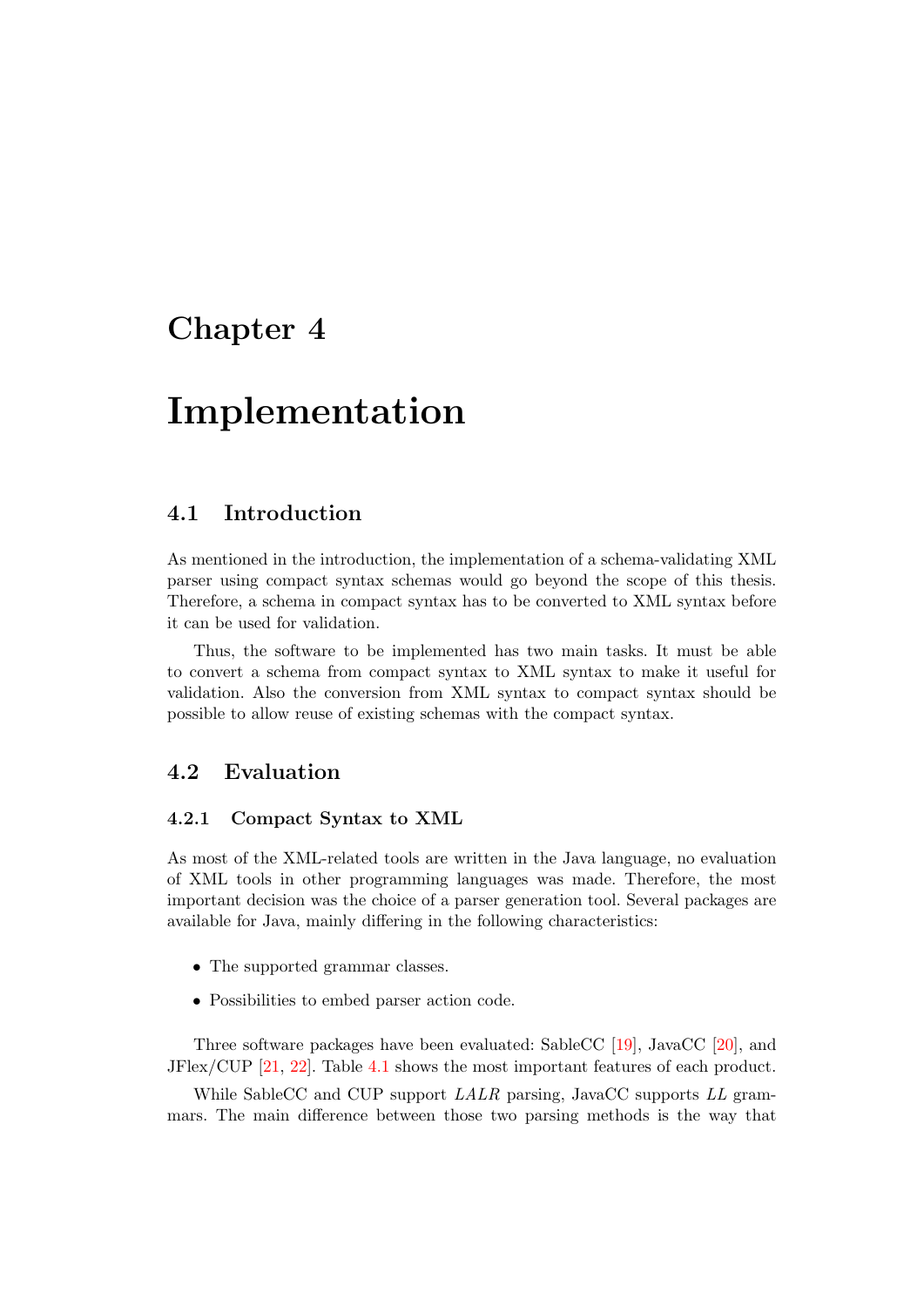|               | SableCC                                            |       | $\mid$ JavaCC $\mid$ JFlex/CUP |
|---------------|----------------------------------------------------|-------|--------------------------------|
| Grammar Class | LALR                                               | LL(k) | $^+$ LALR                      |
|               | Action Embedding   syntax tree generation   direct |       | direct                         |

<span id="page-38-0"></span>Table 4.1: Parser generation tools

productions are matched during parsing. More information about parsing can be found in [\[23\]](#page-47-8).

LL parsing, also known as top-down or recursive parsing, examines the next or the next few token and then decides to which production or alternative it has to branch. The generated code contains a method for each production. All these methods consume the next token and then call the appropriate production method. Therefore, an LL grammar must be unambiguous at every choice point. This means that at every point in the grammar where the parser has to choose which production or alternative to follow, the next (or the few next in the case of  $LL(k)$  grammars) token must be enough information to decide where to branch to.

LALR parsing, on the other hand, is based on a finite automaton using a table of parser states. This table contains basically the next state for every combination of parser state and input token. The LALR grammar class is less restrictive than the LL class, because different productions can start with the same tokens and split up later. But for LALR grammars there are other constraints, because the generation of an unambiguous parser state table must be possible.

Considering the embedding of parser actions, SableCC differs strongly from the other two solutions. It does not allow direct action embedding, but rather constructs an abstract syntax tree, a tree-like object model for the parsed file. The advantage of this concept is that grammar and code can be cleanly separated. However, a Java class has to be generated for every alternative in every production, which can lead to hundreds of generated classes for more complex grammars.

JavaCC and CUP require action code to be directly embedded into the grammar file, which leads to larger and more complex grammar input files. However, it also simplifies the execution of user code during parsing. LL parser generators like JavaCC come with the major advantage that user code can be executed already at the start of productions, unlike LALR parsers, where user code can be added only at the end of a production. This is due to the fact that LALR parsers do not know in which production they currently are until the end of a production is reached.

Finally, it was decided to use the JavaCC parser, mainly because of the simpler concept of action embedding, which makes a step-by-step generation of the schema much easier. The grammar for the compact syntax is not  $LL(1)$ , but JavaCC offers flexible means to specifiy expanded token lookahead at critical choice points.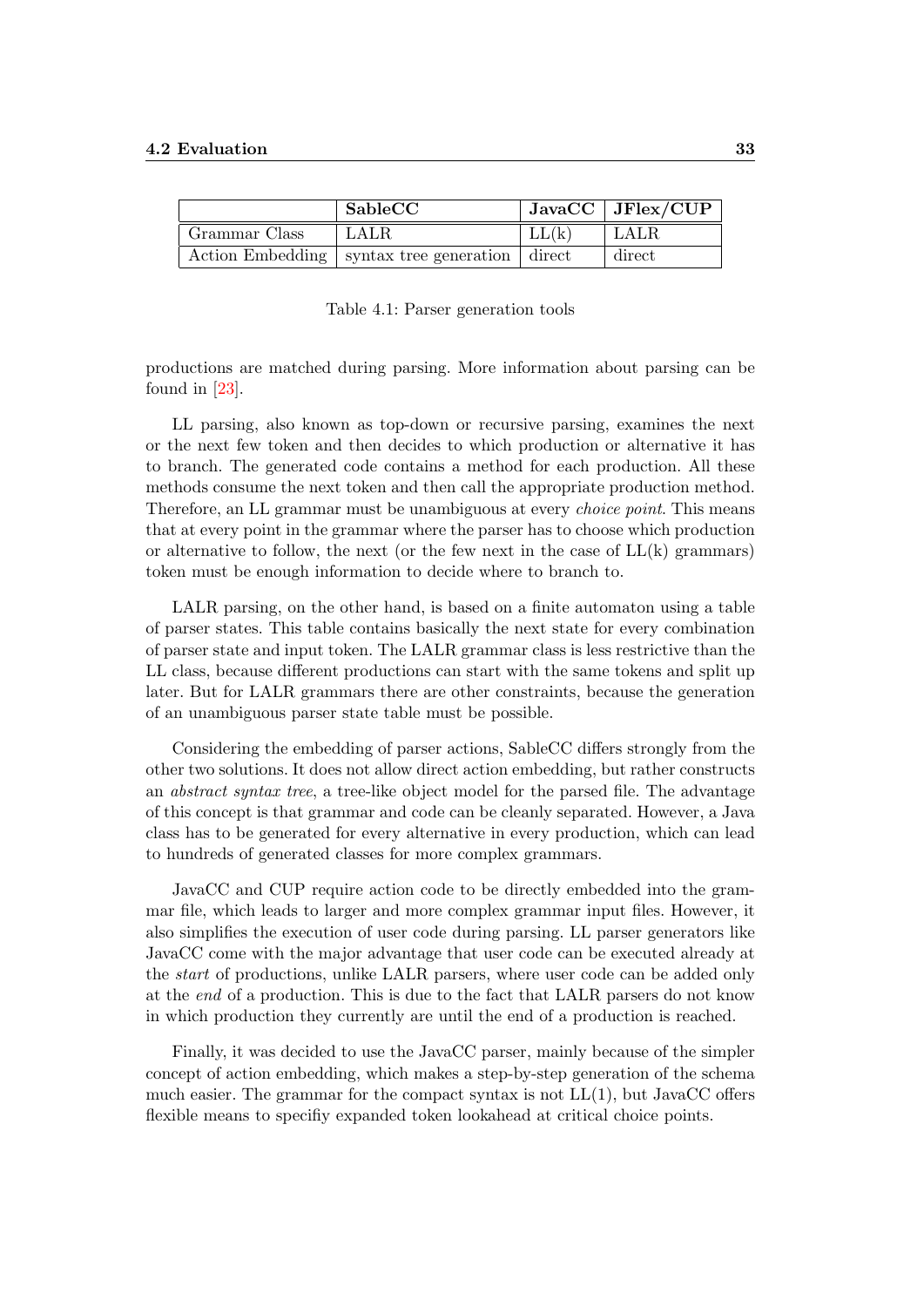#### <span id="page-39-0"></span>4.2.2 XML to Compact Syntax

For the conversion from XML Schema to compact syntax, basically two implementation alternatives have been considered. A solution using an XSLT stylesheet (see Figure [4.1\)](#page-39-1) has been evaluated as well as a DOM-based Java component (see Figure [4.2\)](#page-39-2).



<span id="page-39-1"></span>Figure 4.1: Conversion using an XSLT style-sheet

XSLT style-sheets [\[24\]](#page-47-9) are an XML application that defines a transformation of an XML document into another XML, HTML, or text document. An XSLT processor like Saxon [\[25\]](#page-47-10) can be used to apply the transformation to documents.



<span id="page-39-2"></span>Figure 4.2: Conversion using a Java component

The Document Object Model (DOM) [\[26\]](#page-47-11) is an API that offers a tree view of an XML document to the programmer. All parts of an XML document can be accessed and modified through Java methods<sup>[1](#page-39-3)</sup>. The DOM specification defines interfaces, when using it an actual implementation like Apache's Xerces [\[11\]](#page-46-10) has to be used. The pros and cons of both solutions are:

• XSLT offers a better interface to XML documents through the use of XPath expressions for XML document node tree addressing. Document tree traversal as in  $DOM^2$  $DOM^2$  is not needed.

<span id="page-39-3"></span><sup>&</sup>lt;sup>1</sup>many other programming language bindings exist for the DOM

<span id="page-39-4"></span><sup>2</sup>DOM Level 3 (W3C working draft at time of this writing) also offers XPath traversal.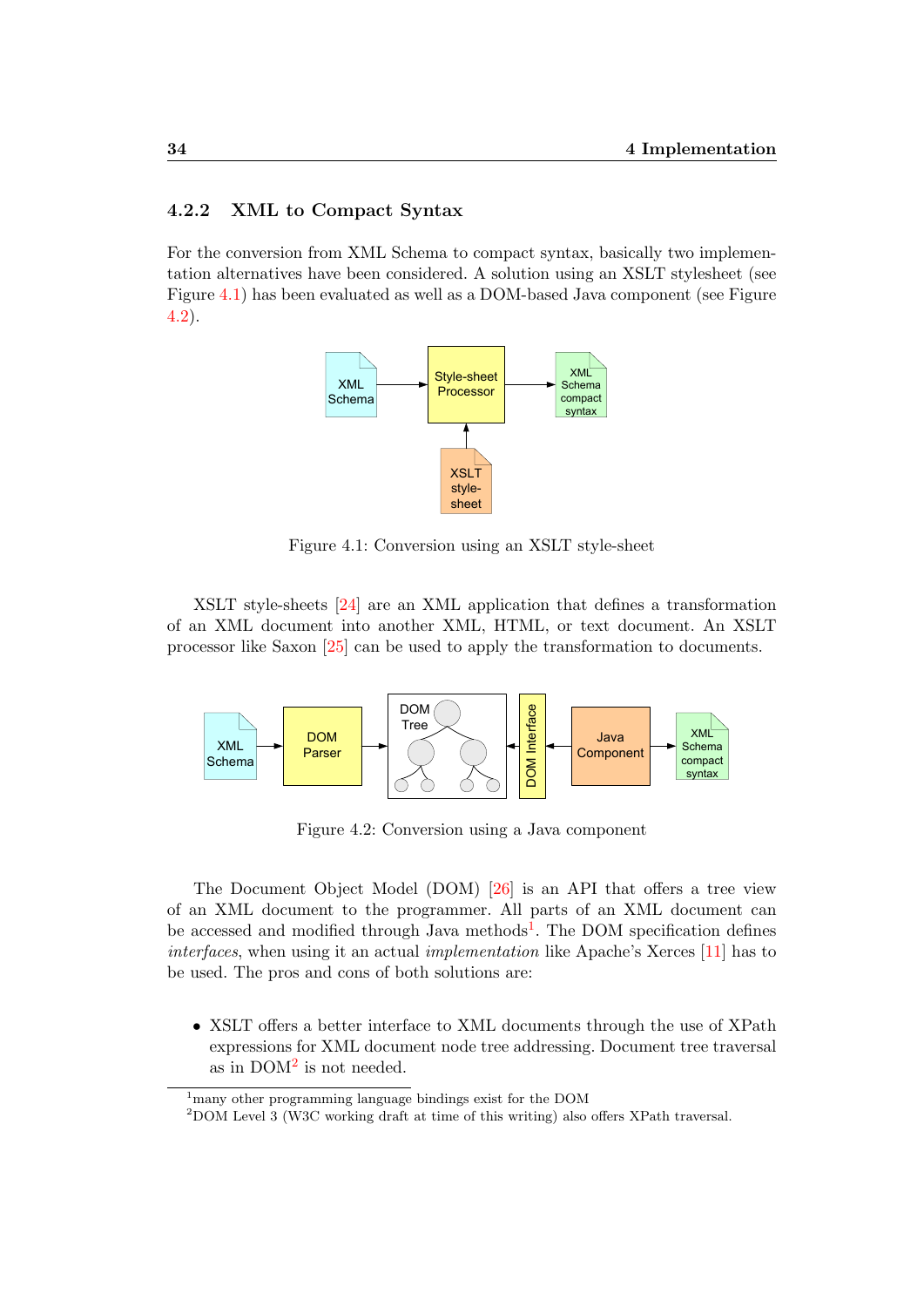- String manipulation as needed for the escaping of special characters is difficult in XSLT. The Java language offers more comfort here.
- Several algorithms, for example the decision whether an element will be declared inside the content model or not (see [3.3.4\)](#page-24-0), are difficult to implement in XSLT due to the lack of modifiable variables.
- XSLT style-sheets are usually shorter and easier to maintain as a DOM-based solution.
- XSLT lacks software engineering support for larger projects and it is tedious to debug, partly due to its use of implicit type conversions.

The first experiments with the compact syntax have been made using XSLT, however it has become clear that a sensible implementation will be difficult in XSLT. Especially the problem of string escaping, but also some other issues like namespace control for attributes (see [3.2.2\)](#page-18-0) finally led to the Java-based approach.

## <span id="page-40-0"></span>4.3 Implementation Design

#### <span id="page-40-1"></span>4.3.1 Overview

The compact syntax parser consists of two components, the generated parser class, and a class that generates the DOM representation in XML Schema syntax. When converting from compact syntax to XML, a DOM tree of the schema is first generated, and then written to a file using a standard DOM serializer module. From XML to compact, the process starts by parsing the XML Schema file using a standard DOM parser, and then handing over the generated DOM tree to the compact syntax serializer component.

All coding and tests have been conducted using the Xerces parser library, however other DOM implementations could be used as well. However, some code changes will be necessary because the DOM interface cannot *boot-strap* itself<sup>[3](#page-40-3)</sup>. This means that there is no implementation independent way of creating a DOMImplementation object, which is needed to create new documents.

#### <span id="page-40-2"></span>4.3.2 The Parser

Figure [4.4](#page-41-1) shows the structure of the compact syntax parser. The parser, the lexer, and some helper classes are generated by JavaCC from the input file XSCParser.jj. This file contains the definition of all keywords and literals of the compact syntax, as well as the grammar itself, including the embedded user action code.

<span id="page-40-3"></span><sup>3</sup>DOM Level 3 offers the boot-strap feature.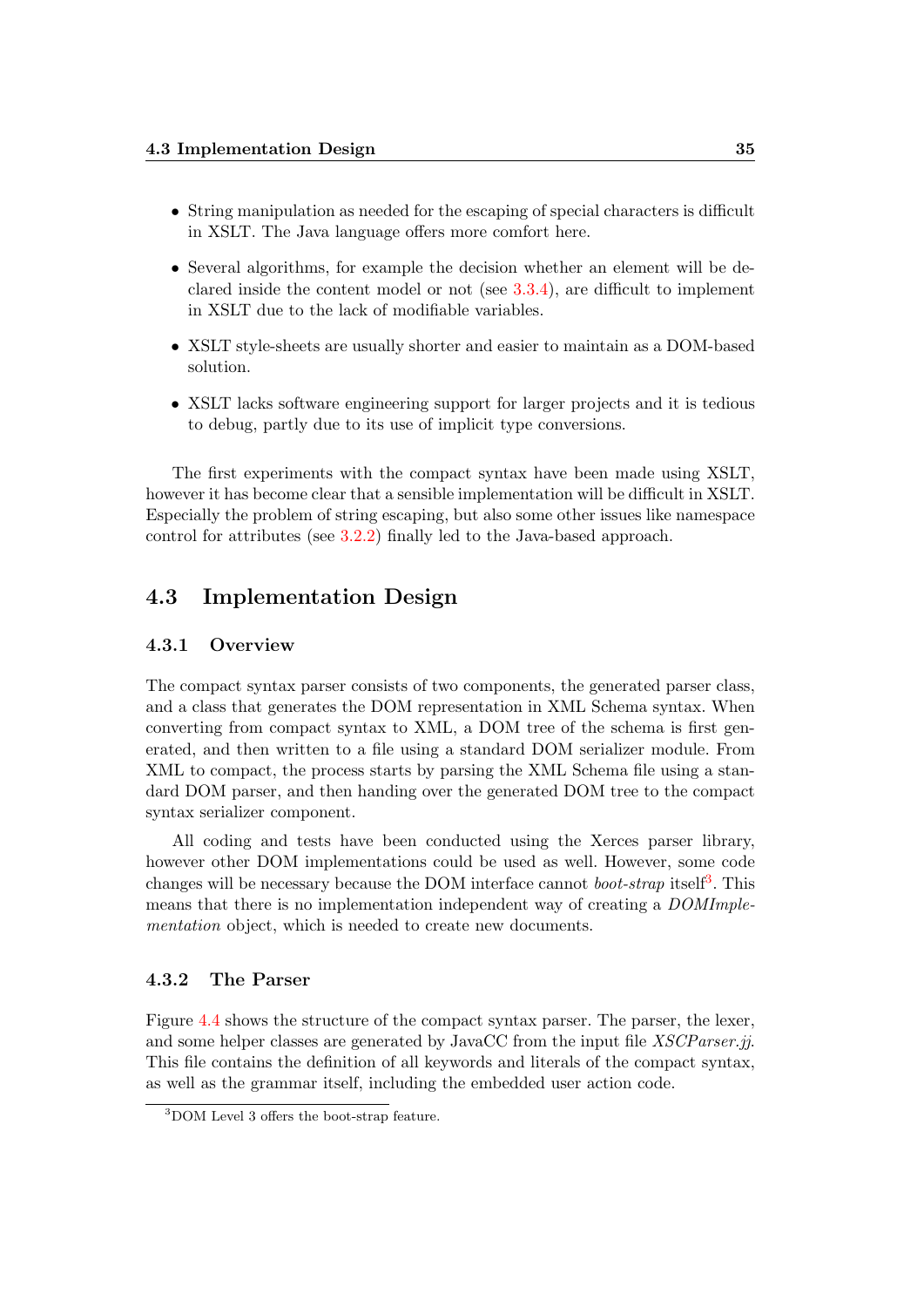

<span id="page-41-0"></span>Figure 4.3: Implementation design overview



<span id="page-41-1"></span>Figure 4.4: Class structure of the parser

The interface between the parser XSCParser and the DOM generator class XSCDOMBuilder is defined in the XSCHandler interface (see below). This interface defines a set of events that are emitted by the parser and processed by the DOM generator. The algorithm used by XSCDOMBuilder to assemble the DOM tree is described in the following paragraphs.

For every component that appears in the compact syntax, a class inherited from XSCComponent exists. These classes contain the code that interprets the compact syntax and creates the according XML Schema elements and attributes. A shortened version of the class XSCComponent is displayed below.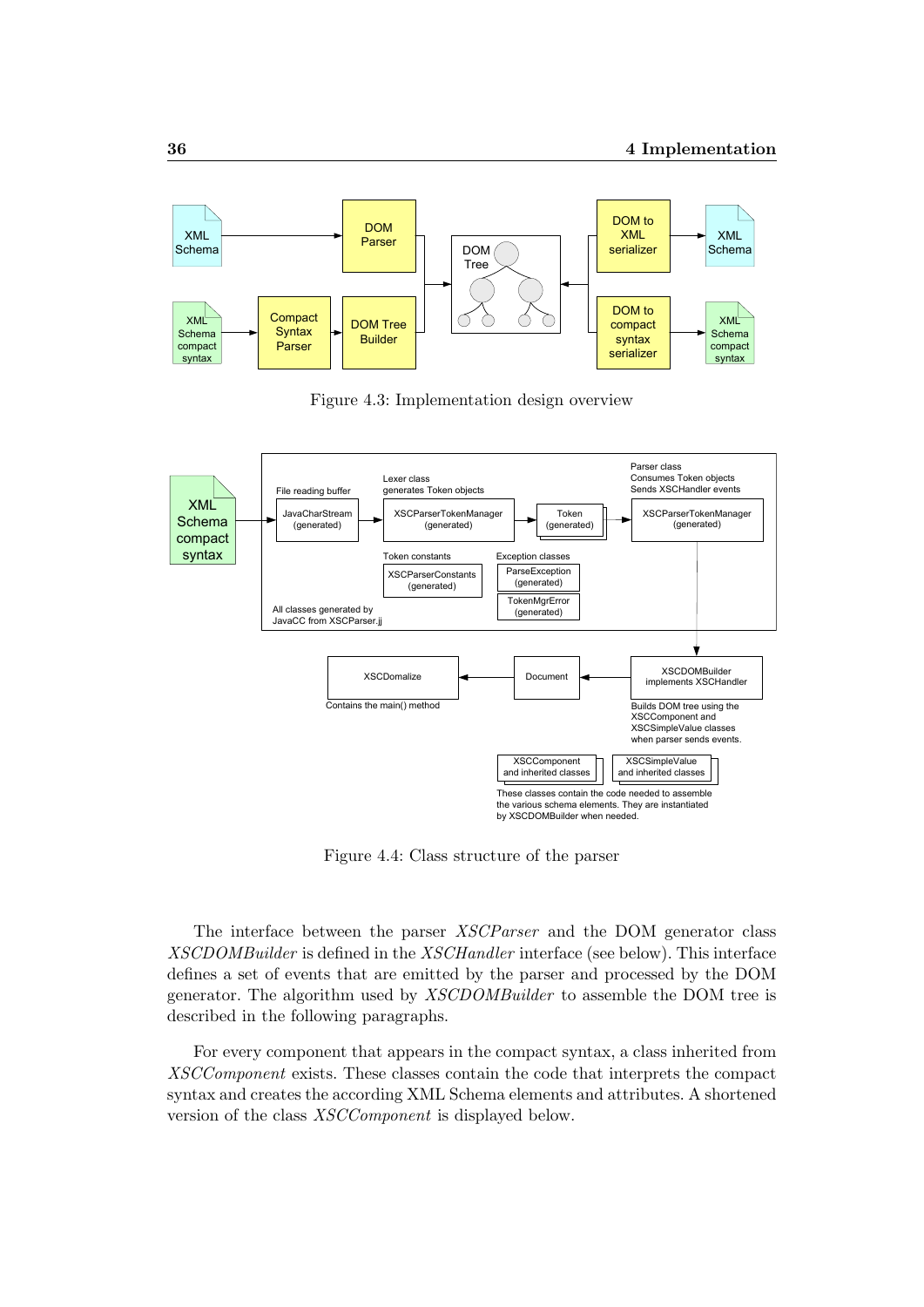```
public interface XSCHandler {
   void startComponent(int type, XSCNameValue name);
   void endComponent();
   void extension(int type, XSCValue value);
   void qualifier(int type);
   void startBlock();
   void endBlock();
   void annotation(String text);
}
public abstract class XSCComponent extends XSCValue {
   protected NodeList fNodes;
   protected boolean fFrozen;
   public XSCComponent() {...}
   public NodeList getNodes() {...}
   abstract public int getType();
   public void property(XSCValue value,int subtype)
   abstract protected void property_(XSCValue value,int subtype);
   public void freeze() {...}
   abstract protected void freeze_();
}
```
To build up the DOM tree of a schema in compact syntax, XSCDOMBuilder handles the events generated by the parser as shown in the following pseudo code. The internal state of XSCDOMBuilder consists of a component stack, the current component, and the state (inside or outside component).

The contents of a component are assembled by multiple calls to the *property*() method, either with a certain value, to set an option of that component, or with a component, which becomes an inner component. Upon a call to the  $\theta$ reeze() method, the elements and attributes of the component are assembled. Using method get-Nodes(), the parent component can get the created elements and attributes and add them to its own elements.

| startComponent: push current to stack            |
|--------------------------------------------------|
| $current = new component$                        |
| send saved qualifiers and annotations to current |
| $state = in component$                           |
|                                                  |
| endComponent: freeze current component           |
| send current component to parent component       |
| current = pop parent from stack                  |
| state = $not$ in component                       |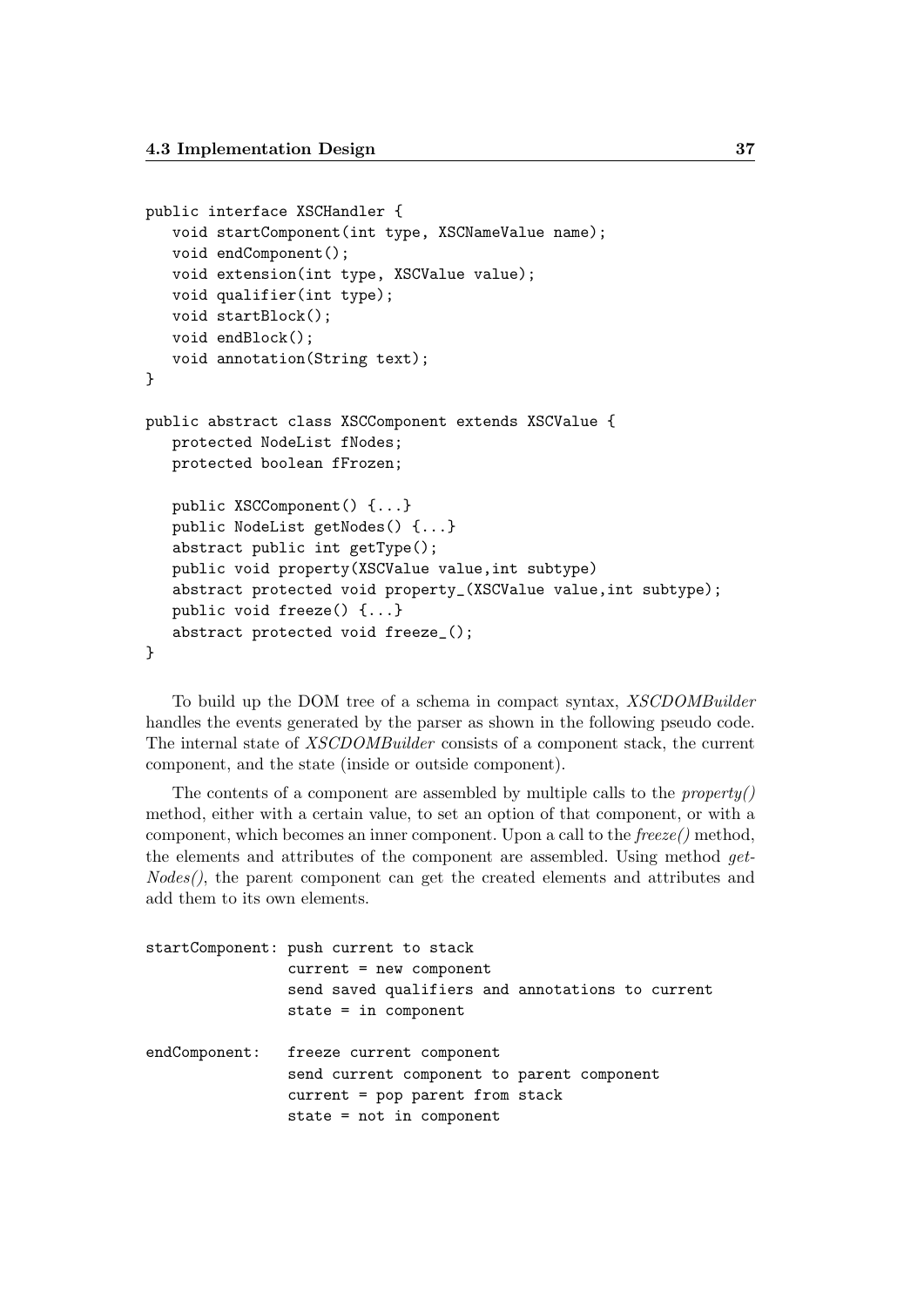| extension:  | if in component            |
|-------------|----------------------------|
|             | send to component          |
|             | else                       |
|             | error                      |
| qualifier:  | if in component            |
|             | send to component          |
|             | else                       |
|             | save for next component    |
| annotation: | if in component            |
|             | send to component          |
|             | else                       |
|             | save for next component    |
| startBlock: | $state = not in component$ |
| endBlock:   | $state = in component$     |

#### <span id="page-43-0"></span>4.3.3 Serializing the DOM tree

The serialization module consists of two classes, XSCSerialize and XSCFormatter. The serializer class traverses a given DOM tree and generates a sequence of tokens for the formatter class. The formatter inserts the appropriate whitespace and linebreaks and writes the resulting text to a file.



<span id="page-43-1"></span>Figure 4.5: Class structure of the serializer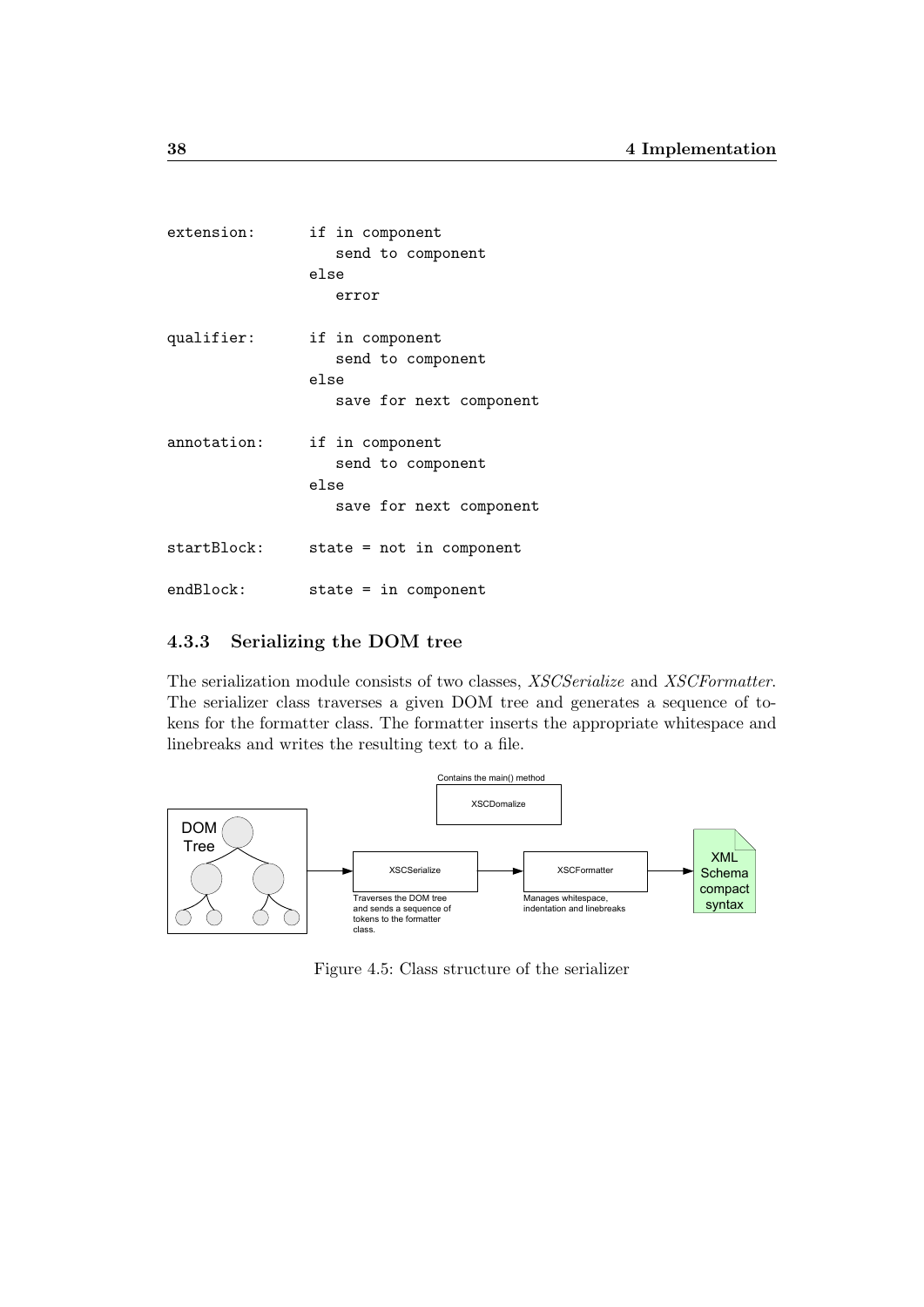## <span id="page-44-0"></span>Chapter 5

# Summary and Outlook

### <span id="page-44-1"></span>5.1 Summary

The compact syntax [\[27,](#page-47-12) [28\]](#page-47-13) implements the full functionality of XML Schema. Restrictions apply only to annotations and namespace declarations, however they only limit user comfort, but not the expressive power of the compact syntax.

The thesis has shown that it is possible and valuable to invent non-XML syntaxes for some XML standards. XML has its strengths in the document and data exchange areas, but it is suboptimal for programming languages and similar tasks.

Some tests have been made using the implemented software to measure the size reduction that the compact syntax offers to the user. The XML Schema for XML Schema itself, as well as some other schemas available on the net have been compared in XML and compact syntax. To guarantee fairness, all annotations and XML comments have been stripped from the schemas before converting them to compact syntax. Character counts do not include whitespace characters.

|                | Lines |             |          | <b>Characters</b> |             |         |
|----------------|-------|-------------|----------|-------------------|-------------|---------|
| <b>Schema</b>  | XML   | <b>XSCS</b> | Savings  | XML               | <b>XSCS</b> | Savings |
| datatypes.xsd  | 502   | 126         | 74.9%    | 14030             | 4520        | 67.8%   |
| structures.xsd | 936   | 315         | 66.3%    | 23820             | 9238        | 61.2%   |
| dxl.xsd        | 2266  | 882         | 61.1%    | 67443             | 26977       | 60.0%   |
| LandXML.xsd    | 3615  | 1512        | 58.2%    | 107960            | 42349       | 60.8%   |
| logml.xsd      | 373   | 231         | 38.1%    | 12135             | 5330        | 56.1%   |
| xgmml.xsd      | 323   | 179         | $44.6\%$ | 10419             | 4566        | 56.2%   |
| spaceXML.xsd   | 1124  | 330         | 70.6%    | 28606             | 8760        | 69.4%   |

<span id="page-44-2"></span>Table 5.1: Schema size reduction

A parser for the compact syntax and the serializer module have been successfully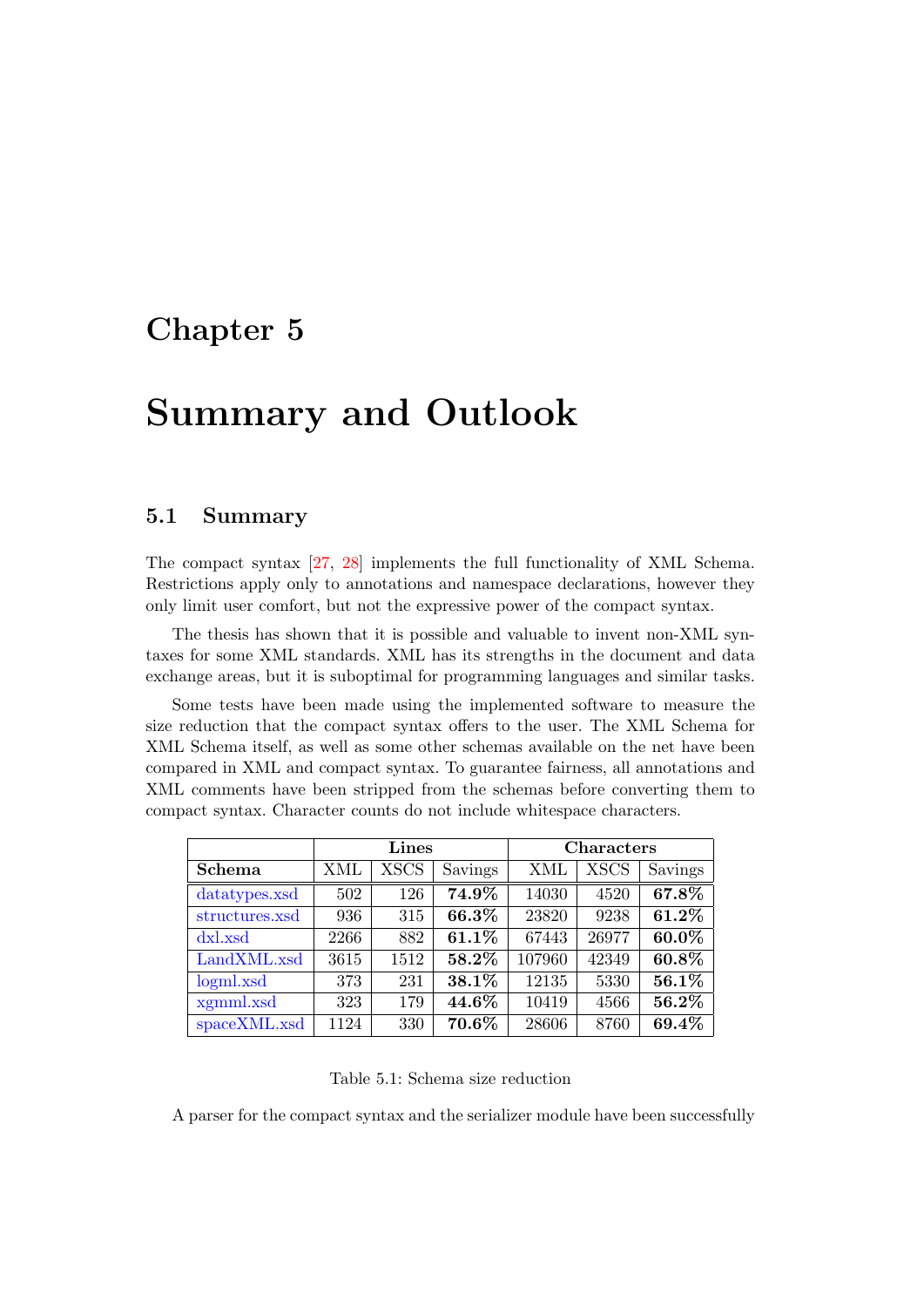implemented. Some testing has been done with the software, however it is still in a prototype stadium. Annotation handling could be improved as well as namespace behaviour, which have been implemented in a rather simple way.

### <span id="page-45-0"></span>5.2 Outlook

Currently, compact syntax schemas have to be converted to the XML syntax before they can be used for validation. For a better integration of the compact syntax into the XML processing tool-chain, the compact syntax parser could be directly integrated into a validating parser.

The DOM based implementation has been chosen with regard to the integration in the Xerces parser. To validate XML documents, Xerces uses a DOM parser to read the associated schema, and then traverses this document to create an internal representation similar to the Schema Components data model. Therefore, only the code that loads schemas had to be altered to allow validation against compact syntax schemas.

The compact syntax itself could be extended, particularly in the field of annotation handling, in order to achieve one-to-one compatibility with XML Schema. Probably, further optimizations concerning user friendliness could be done by creating shortcuts for the most used parts of the language.

On the implementation side, many optimizations could be done to make the software more user friendly and complete. Switches could be added for various conversion options, as there is sometimes more than one possiblity for the translation from XML to compact syntax. One example are the content models, where there is the choice of embedding element declarations directly or to outsource them.

Extended error checking and warnings could be added to the compact syntax parser. At the moment, only a syntax check — done by the generated parser — and some error checking is done. The generated XML Schemas should always validate against the Schema for Schema, but no checks are done for the various constraints defined on the Schema Components.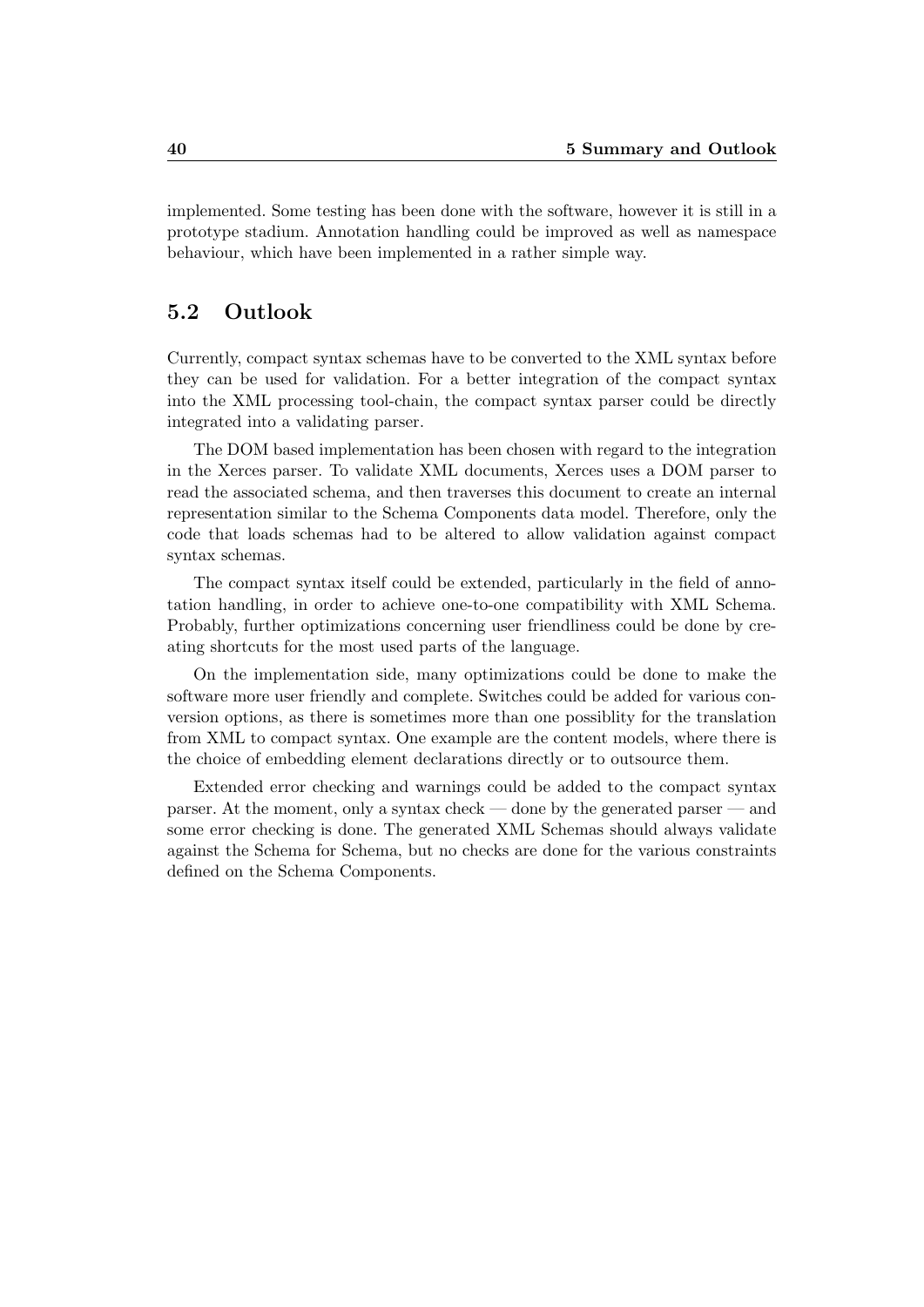## Bibliography

- <span id="page-46-0"></span>[1] Tim Bray, Jean Paoli, C. M. Sperberg-McQueen, and Eve Maler. [Extensi](http://www.w3.org/TR/REC-xml)[ble Markup Language \(XML\) 1.0 \(Second Edition\).](http://www.w3.org/TR/REC-xml) Technical report, [W3C,](http://www.w3.org/) October 2000.
- <span id="page-46-1"></span>[2] James Clark and Murata Makoto. [RELAX NG Specification.](http://www.oasis-open.org/committees/relax-ng/spec-20011203.html) Technical report, [Oasis,](http://www.oasis-open.org/) December 2001.
- <span id="page-46-2"></span>[3] Rick Jelliffe. [Resource Directory \(RDDL\) for Schematron 1.5.](http://www.ascc.net/xml/schematron/) Technical report, [Academia Sinica Computing Centre,](http://www.ascc.net/) September 2002.
- <span id="page-46-3"></span>[4] Anders Møller. [Document Structure Description 2.0.](http://www.brics.dk/DSD/dsd2.html) Technical report, [BRICS,](http://www.brics.dk) 2003.
- <span id="page-46-4"></span>[5] Henry S. Thompson, David Beech, Murray Maloney, and Noah Mendelsohn. [XML Schema Part 1: Structures.](http://www.w3.org/TR/xmlschema-1/) Technical report, [W3C,](http://www.w3.org/) May 2001.
- <span id="page-46-5"></span>[6] Paul V. Biron and Ashok Malhotra. [XML Schema Part 2: Datatypes.](http://www.w3.org/TR/xmlschema-2/) Technical report, [W3C,](http://www.w3.org/) May 2001.
- <span id="page-46-6"></span>[7] Eric van der Vlist. XML Schema. [O'Reilly & Associates, Inc.,](http://www.oreilly.com) 2002.
- <span id="page-46-7"></span>[8] International Organization for Standardization. Information Technology – Syntactic Metalanguage – Extended BNF. ISO/IEC 14977, 1996.
- <span id="page-46-8"></span>[9] James Clark. [RELAX NG Compact Syntax.](http://oasis-open.org/committees/relax-ng/compact-20021121.html) Technical report, [Oasis,](http://www.oasis-open.org/) November 2002.
- <span id="page-46-9"></span>[10] John Cowan and Richard Tobin. [XML Information Set.](http://www.w3.org/TR/xml-infoset/) Technical report, [W3C,](http://www.w3.org/) October 2001.
- <span id="page-46-10"></span>[11] [Apache Software Foundation.](http://www.apache.org/) [Xerces2](http://xml.apache.org/xerces2-j/index.html).
- <span id="page-46-11"></span>[12] [HCRC, University of Edinburgh.](http://www.hcrc.ed.ac.uk/) [XSV](http://www.ltg.ed.ac.uk/~ht/xsv-status.html).
- <span id="page-46-12"></span>[13] [Microsoft Corporation.](http://www.microsoft.com/) *[MSXML](http://msdn.microsoft.com/xml/)*.
- <span id="page-46-13"></span>[14] [IBM Alphaworks.](http://www.alphaworks.ibm.com/) [XML Schema Quality Checker](http://www.alphaworks.ibm.com/tech/xmlsqc).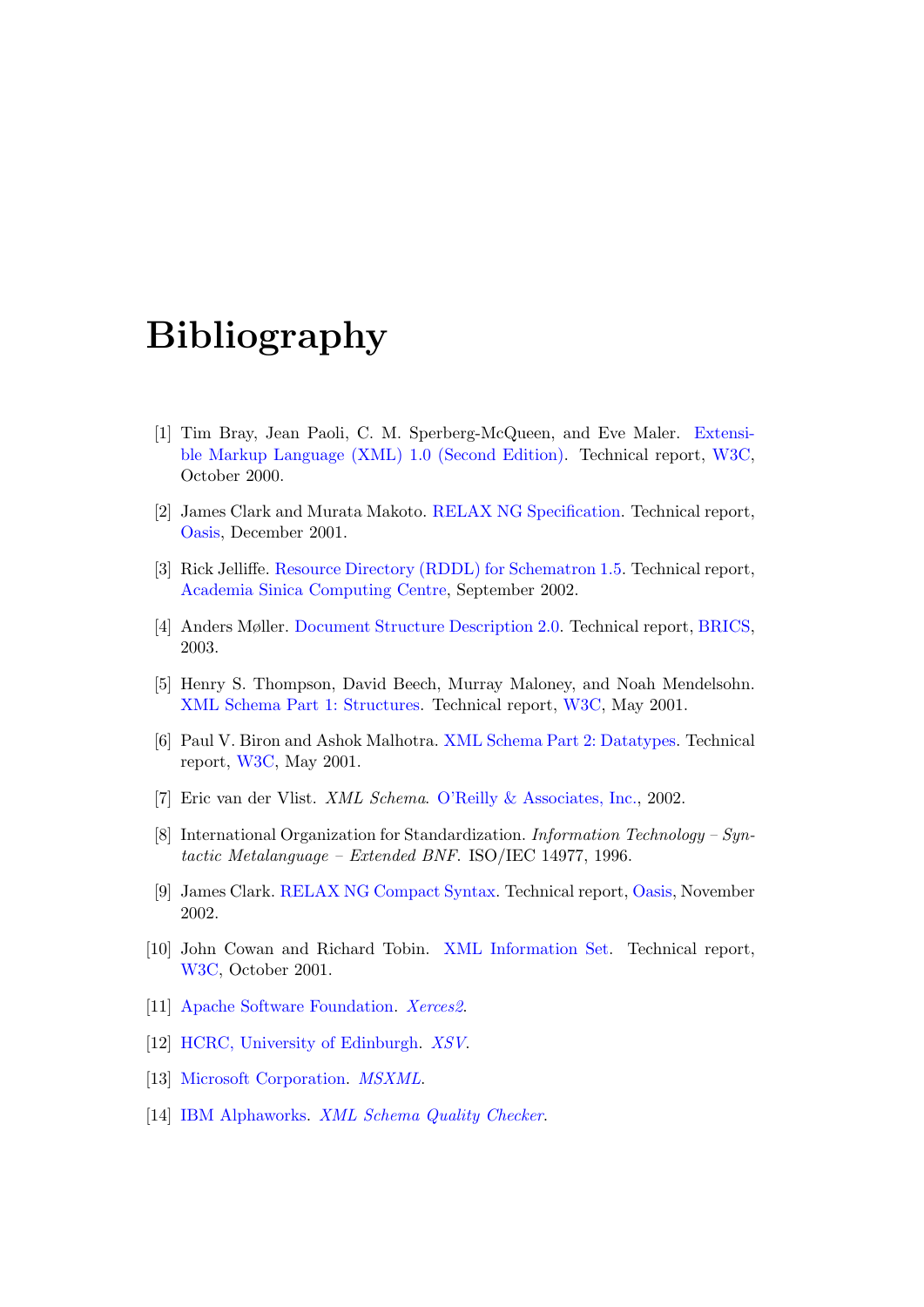- <span id="page-47-0"></span>[15] H. Comon, M. Dauchet, R. Gilleron, F. Jacquemard, D. Lugiez, S. Tison, and M. Tommasi. Tree Automata Techniques and Applications. Available on: [http://www.grappa.univ-lille3.fr/tata,](http://www.grappa.univ-lille3.fr/tata) 1997. release October, 1rst 2002.
- <span id="page-47-1"></span>[16] Makoto Murata, Dongwon Lee, and Murali Mani. [Taxonomy of XML Schema](http://nike.psu.edu/publications/mura0619.pdf) [Languages using Formal Language Theory.](http://nike.psu.edu/publications/mura0619.pdf) In Extreme Markup Languages, 2000.
- <span id="page-47-2"></span>[17] Tim Bray, Dave Hollander, and Andrew Layman. [Namespaces in XML.](http://www.w3.org/TR/REC-xml-names/) Technical report, [W3C,](http://www.w3.org/) January 1999.
- <span id="page-47-3"></span>[18] James Clark and Steve DeRose. [XML Path Language \(XPath\) Version 1.0.](http://www.w3.org/TR/xpath) Technical report, [W3C,](http://www.w3.org/) November 1999.
- <span id="page-47-4"></span>[19] [Sable Research Group, McGill University.](http://www.sable.mcgill.ca/) [SableCC](http://www.sablecc.org/).
- <span id="page-47-5"></span>[20] [WebGain, Inc.](http://www.webgain.com/) [JavaCC](http://www.webgain.com/products/java_cc/).
- <span id="page-47-6"></span>[21] [JFlex Scanner Generator for Java](http://www.jflex.de/).
- <span id="page-47-7"></span>[22] [CUP Parser Generator for Java](http://www.cs.princeton.edu/~appel/modern/java/CUP/index.html).
- <span id="page-47-8"></span>[23] Dick Grune and Ceriel Jacobs. Parsing Techniques - A Practical Guide. Available on: [http://www.cs.vu.nl/](http://www.cs.vu.nl/~dick/PTAPG.html)∼dick/PTAPG.html, 1998.
- <span id="page-47-9"></span>[24] James Clark. [XSL Transformations \(XSLT\) Version 1.0.](http://www.w3.org/TR/xslt) Technical report, [W3C,](http://www.w3.org/) November 1999.
- <span id="page-47-10"></span>[25] [SAXON - The XSLT Processor](http://saxon.sourceforge.net/).
- <span id="page-47-11"></span>[26] Arnaud Le Hors, Philippe Le Hégaret, Lauren Wood, Gavin Nicol, Jonathan Robie, Mike Champion, and Steve Byrne. [Document Object Model \(DOM\)](http://www.w3.org/TR/DOM-Level-2-Core/) [Level 2 Core Specification.](http://www.w3.org/TR/DOM-Level-2-Core/) Technical report, [W3C,](http://www.w3.org/) November 2000.
- <span id="page-47-12"></span>[27] Erik Wilde and Kilian Stillhard. [A Compact XML Schema Syntax.](http://dret.net/netdret/docs/wilde-xmleurope2003.html) In XML Europe, 2003.
- <span id="page-47-13"></span>[28] Kilian Stillhard and Erik Wilde. [XML Schema Compact Syntax \(XSCS\) Ver](http://www.tik.ee.ethz.ch/db/tik/publications/report_list_selected_publications.php3?type=TIK+Report&submitIt=search)[sion 1.0.](http://www.tik.ee.ethz.ch/db/tik/publications/report_list_selected_publications.php3?type=TIK+Report&submitIt=search) Technical report, [Computer Engineering and Networks Laboratory](http://www.tik.ee.ethz.ch/)  $(TIK)$ , ETH Zürich, March 2003.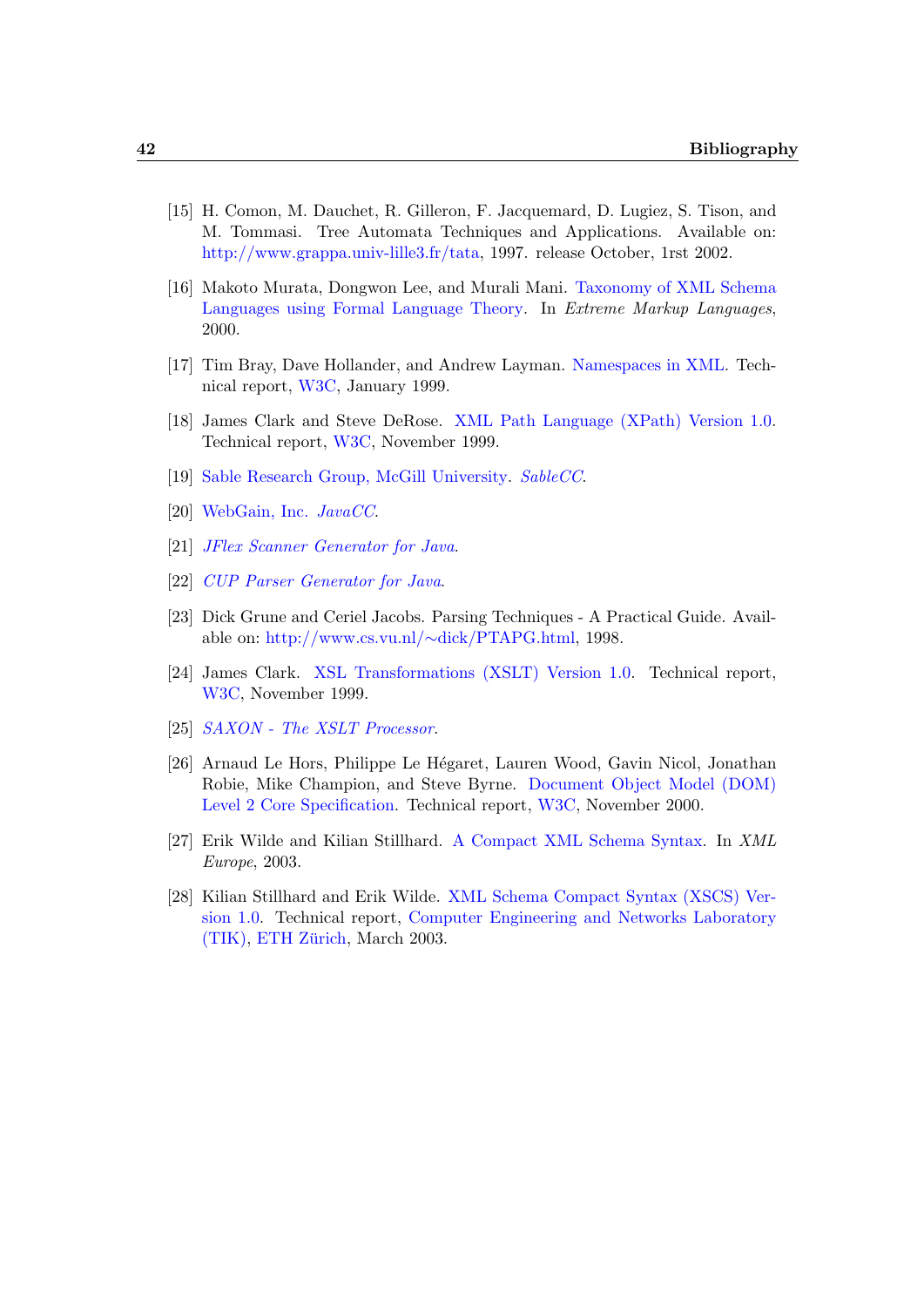# <span id="page-48-0"></span>Appendix A

# Complete Grammar

## <span id="page-48-1"></span>A.1 Structure

|                            | $schema = [schemaOption] * [schemaIndude] *$       |       |
|----------------------------|----------------------------------------------------|-------|
|                            | $\int \operatorname{cchem}(\operatorname{Body}) +$ |       |
|                            |                                                    | (A.1) |
|                            | $schemaOption = targetName space$                  |       |
|                            | $\mid$ namespace                                   |       |
|                            | $\vert \ blockFinalDefault$                        |       |
|                            | $\vert$ elementDefault                             |       |
|                            | $ $ attributeDefault                               |       |
|                            | version                                            | (A.2) |
|                            |                                                    |       |
| $schemal nclude = include$ |                                                    |       |
|                            | $\mid import$                                      |       |
|                            | $\vert$ redefine                                   | (A.3) |
| $schemaBody = simpleType$  |                                                    |       |
|                            | $\vert \ complex Type$                             |       |
|                            | element                                            |       |
|                            | attribute                                          |       |
|                            | group                                              |       |
|                            | attributeGroup                                     |       |
|                            | notation                                           | (A.4) |
|                            |                                                    |       |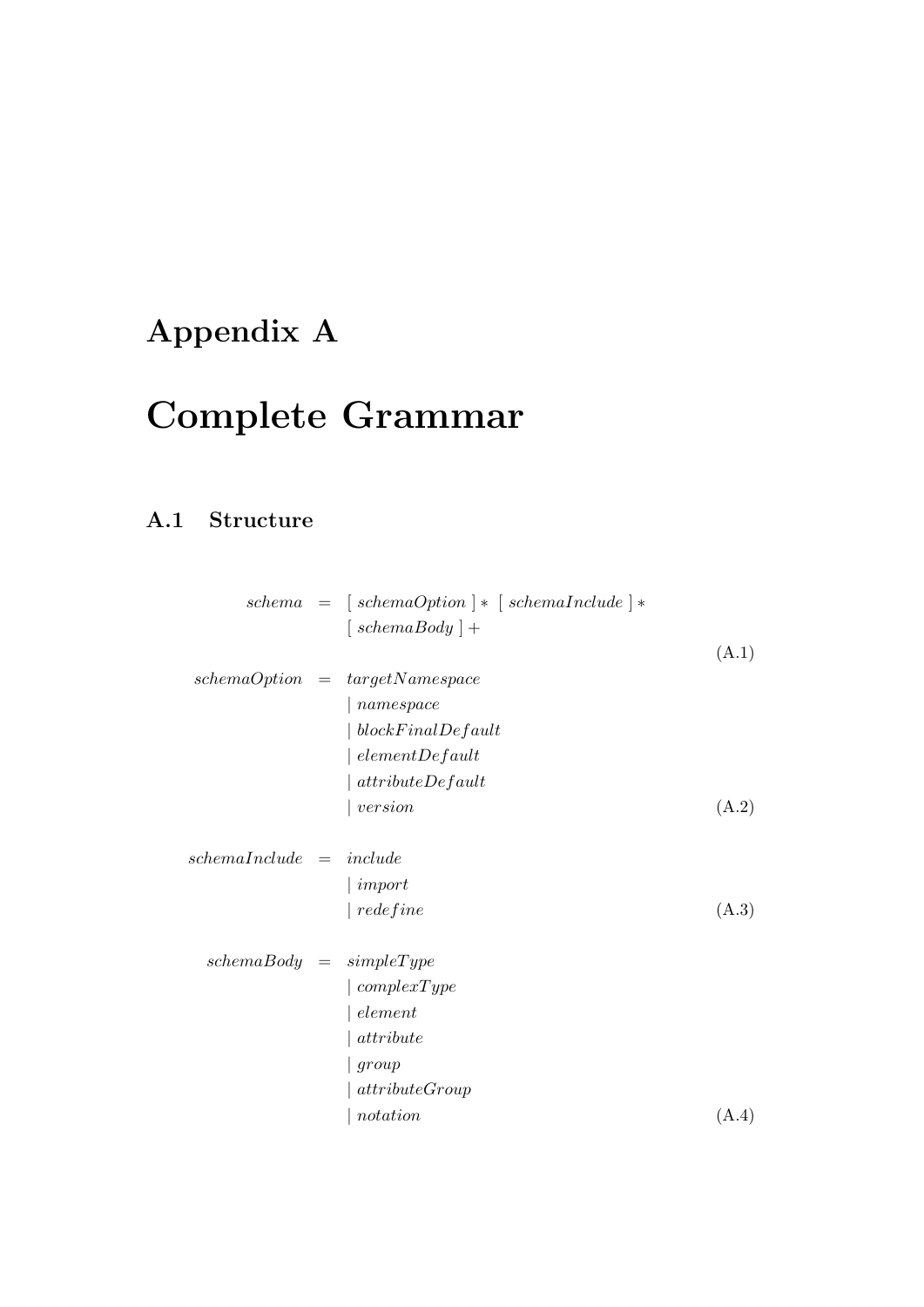|  | $targetName space = targetName space URI$ ;                                                                                                                                                                                                                   | (A.5)  |
|--|---------------------------------------------------------------------------------------------------------------------------------------------------------------------------------------------------------------------------------------------------------------|--------|
|  | $namespace = \textbf{namespace} \mid Name \mid URL \mid ; \mid$                                                                                                                                                                                               | (A.6)  |
|  | blockFinalDefault = $\textbf{default } quality$ qualifier $\left[ , \textit{qualifier} \right] * \left[ ; \right]$                                                                                                                                            | (A.7)  |
|  | $elementDefault = elementDefault\ quality[i]$                                                                                                                                                                                                                 | (A.8)  |
|  | $attributeDefault = attributeDefault$ qualifier $\vert \cdot \rangle$                                                                                                                                                                                         | (A.9)  |
|  | version = version $String [ ; ]$                                                                                                                                                                                                                              | (A.10) |
|  |                                                                                                                                                                                                                                                               |        |
|  | $include \quad = \quad \textbf{include} \; URI \; [ ; ]$                                                                                                                                                                                                      | (A.11) |
|  | $import = import \text{ } URI$ namespace $\text{ } URI$   ;                                                                                                                                                                                                   | (A.12) |
|  | $redefine = \textbf{redefine} \textit{URI} \mid \{ \text{ [simpleType} \mid complexType \}$                                                                                                                                                                   |        |
|  | $\mid group \mid attributeGroup \mid * \mid   \mid ; \mid$                                                                                                                                                                                                    | (A.13) |
|  | qualifier = final   final-restriction   final-extension   final-list<br>final-union   block   block-substitution<br>  block-extension   block-restriction<br>$\mid$ qualified $\mid$ unqualified<br>  abstract   nillable<br>required   optional   prohibited | (A.14) |
|  | $derivation = extends Name   restricts Name$                                                                                                                                                                                                                  | (A.15) |
|  | $substitution$ = substitutes Name                                                                                                                                                                                                                             | (A.16) |
|  | $fixedDefault = String \mid \leq = String$                                                                                                                                                                                                                    | (A.17) |

$$
element = [qualifier] * element Name
$$
  
\n
$$
[ substitution | derivation] * [ elementContent ]
$$
  
\n
$$
[ fixedDefault] [ ; ]
$$
  
\n
$$
elementShort = Name [ { Name } ]
$$
  
\n
$$
elementContent = { [ anonSimpleType | a nonComplexType
$$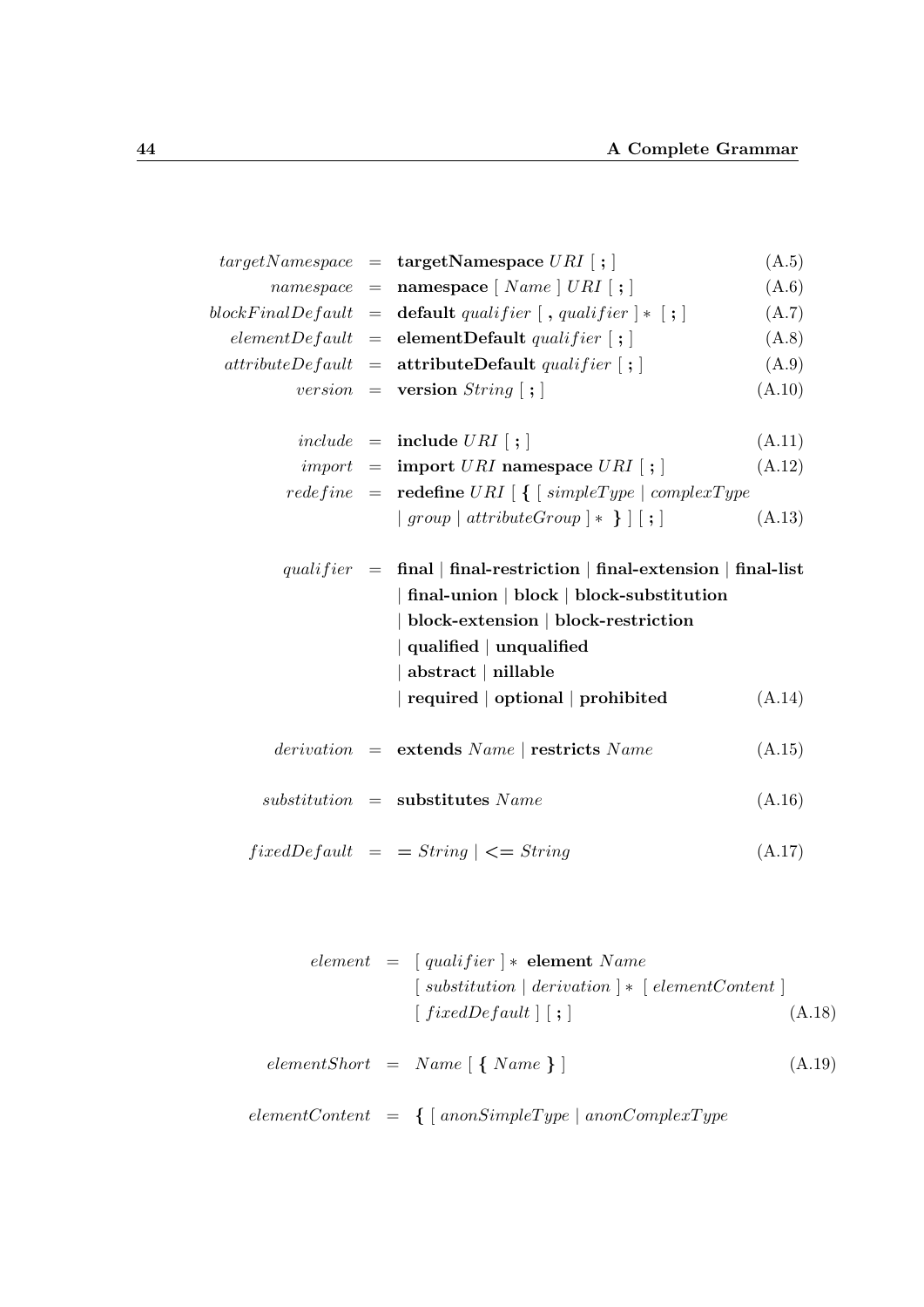$$
attribute = [qualifier] * attribute Name
$$
  
\n
$$
[attributeContent] ? [fixedDefault] [ ; ]
$$
 (A.21)

$$
attributeContent = \{ [ \;anonSimpleType ] \; \} \tag{A.22}
$$

$$
complexType = [qualifier] * complexType Name
$$
  
[ derivation] [complexTypeContent] [ ; ] (A.23)

$$
complexTypeContent = \{ [ \text{ a nonComplexType } | \text{ a nonSimpleType } ] * \} \tag{A.24}
$$

$$
anonComplexType = contentModel | element | attribute
$$
  
\n
$$
| attributeWC | attributeGroup
$$
\n(A.25)

$$
contentModel = (empty\n| [mixed] (modelGroup | groupRef )\n[ occurrenceSpec] ) [ ;]
$$
\n(A.26)

$$
occurrenceSpec = ? \mid * \mid + \mid posIntRange \tag{A.27}
$$

$$
modelGroup = ([particle [composition particle]*][composition])
$$
\n
$$
composition = , || | \&
$$
\n
$$
(A.28)
$$
\n
$$
(A.29)
$$

$$
particle = (modelGroup | elementShort | groupRef | { element }\n | \{ elementWC \} ) [ occurrenceSpec ]
$$
\n(A.30)

$$
simpleType = [qualifier] * simpleType Name
$$
  
\n
$$
[simpleTypeContent] [ ; ]
$$
  
\n
$$
simpleTypeContent = \{ [anonSimpleType] \}
$$
  
\n(A.31)

$$
an on SimpleType = restriction \mid union \mid list
$$
\n(A.33)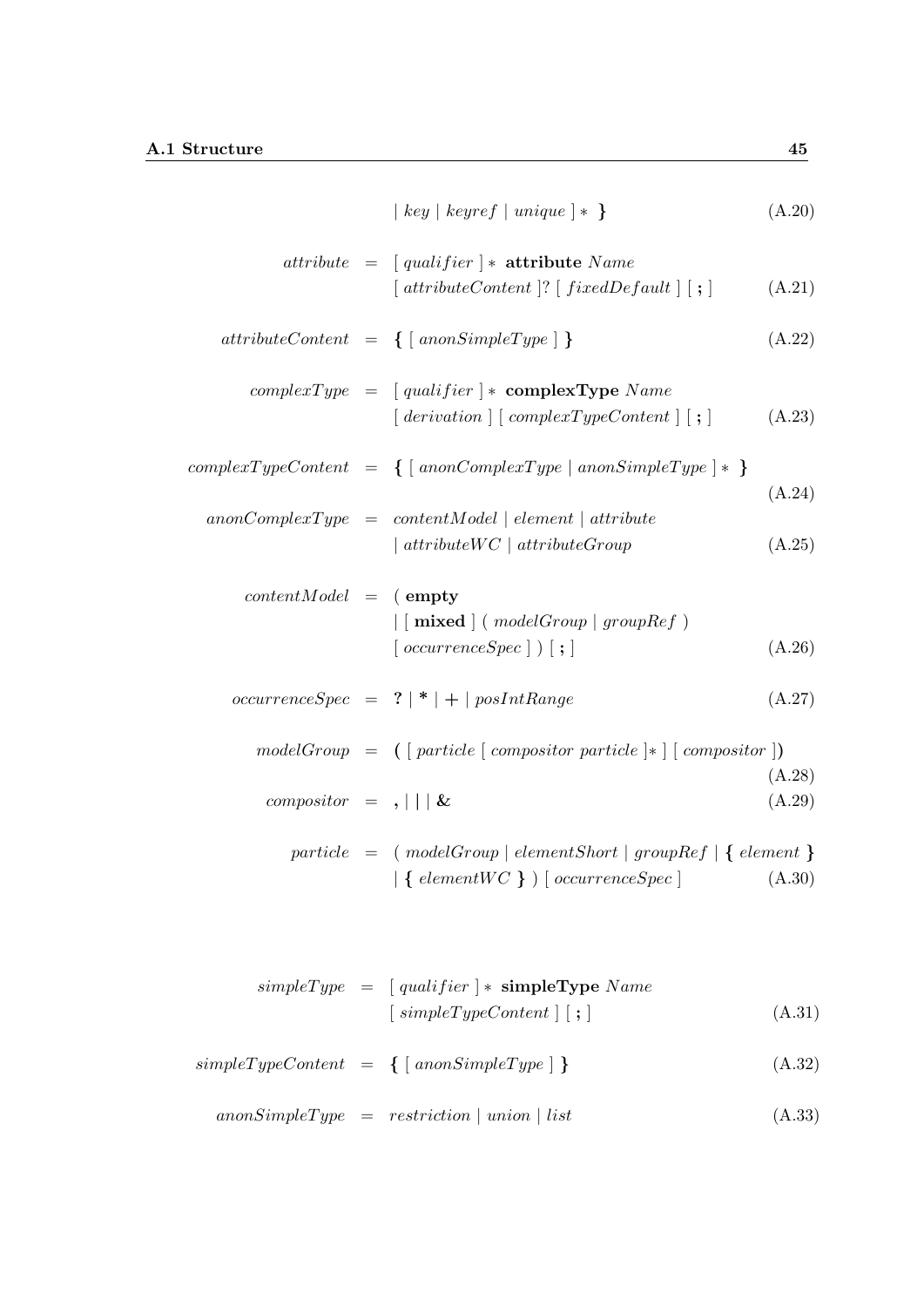|                             | $restriction = \{ Name \mid \{\mid face\} \mid \}$                                 |  |
|-----------------------------|------------------------------------------------------------------------------------|--|
|                             | $\vert$ simpleType { $anonSimpleType$ } { $\vert$ facet $\vert *$ } $\rangle$ [; ] |  |
|                             | (A.34)                                                                             |  |
|                             | union = $\text{union} \{ \} \{ \text{nonSimpleType} \} + \}$<br>(A.35)             |  |
|                             | $list = list \{ \text{anonsimpleType} \}$ ;<br>(A.36)                              |  |
|                             | $fixed$ = fixed   fixed-minimum   fixed-maximum                                    |  |
|                             | (A.37)                                                                             |  |
|                             | $facet = [fixed] * (lengthFace   rangeFace$                                        |  |
|                             | $\mid patternFacet \mid enumFacet \mid whiteSpaceFacet$                            |  |
|                             | totalDigitsFacet   fractionDigitsFacet $  \cdot  $ ; $ $                           |  |
|                             | (A.38)                                                                             |  |
|                             | (A.39)<br>$lengthFace t = length = (PosInt   posIntRange)$                         |  |
| $rangeFace t = numRange$    | (A.40)                                                                             |  |
| $patternFacet = /Pattern /$ | (A.41)                                                                             |  |
|                             | (A.42)<br>$enumFacet = String [$ , $String$ $]*$                                   |  |
|                             | white $SpaceFace$ = white $Space$ = (preserve   collapse   replace)                |  |
|                             | (A.43)                                                                             |  |
|                             | $totalDigitsFace t = totalDigits = PosInt$<br>(A.44)                               |  |
|                             | $fraction DigitsFace t = fraction Digits = PosInt$<br>(A.45)                       |  |
|                             | $posIntRange = [(PosInt[, PosInt], PosInt]$ , $PosInt)$<br>(A.46)                  |  |
|                             | $numRange = ( [   ()   Number   , Number   , Number   ) ( ]   ) )$                 |  |
|                             | (A.47)                                                                             |  |

|                                   | group = $\text{group Name} \{ \} \{ \} \text{contentModel} \} \{ \} \} \} \}$ |        |
|-----------------------------------|-------------------------------------------------------------------------------|--------|
|                                   |                                                                               | (A.48) |
| $groupRef = \textcircled{0} Name$ |                                                                               | (A.49) |
|                                   |                                                                               |        |

|  | $attributeGroup =$ attributeGroup Name $\lceil \int$ attribute $ $ attributeWC |        |
|--|--------------------------------------------------------------------------------|--------|
|  | $\mid$ attributeGroup $\mid + \}$ $\mid$ ; $\mid$                              | (A.50) |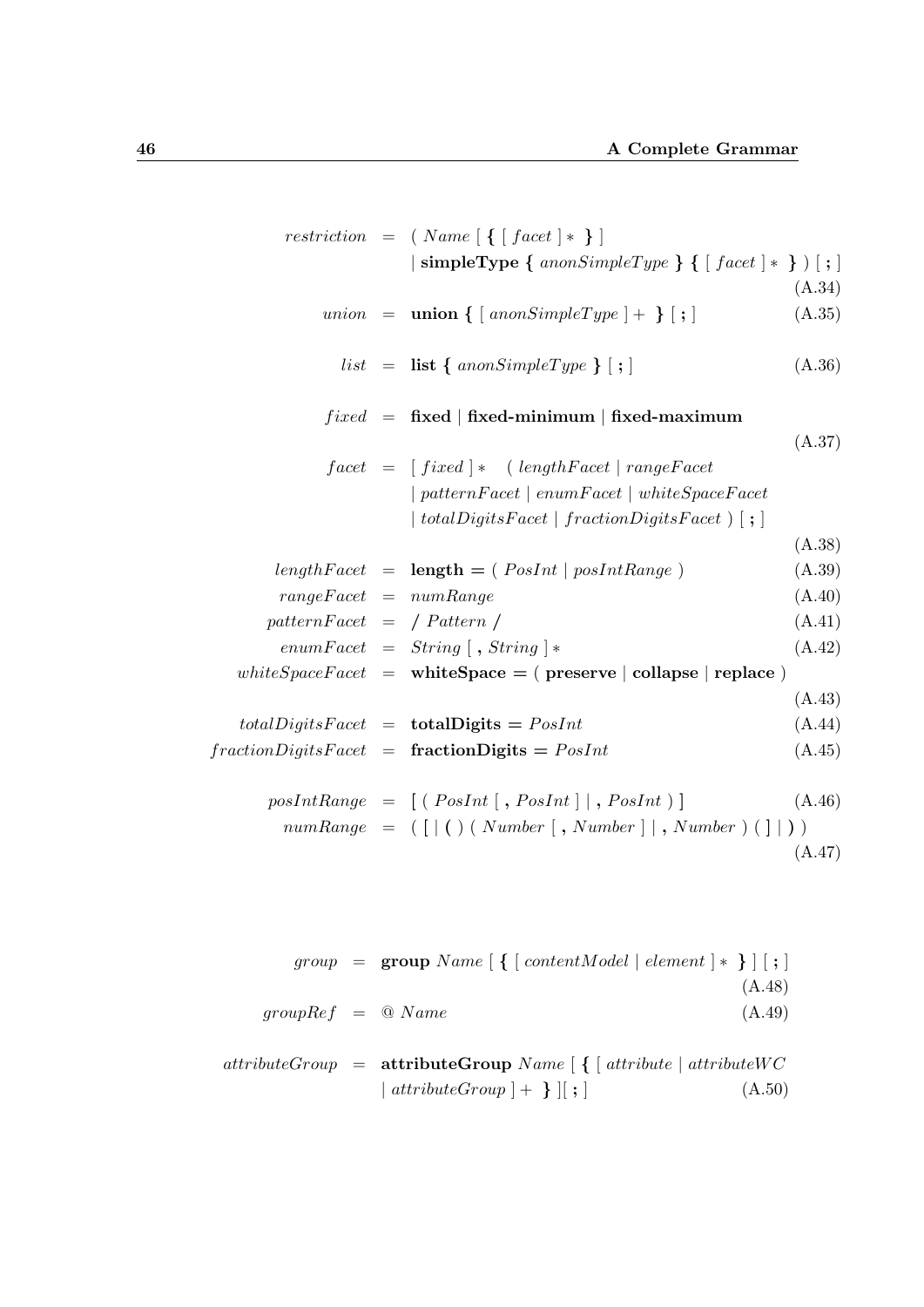|  | $process = \mathbf{ax}   \mathbf{strict}   \mathbf{skip}$                                         | (A.51) |
|--|---------------------------------------------------------------------------------------------------|--------|
|  | wildcardNSDecl = $\#$ #targetNS   $\#$ #other   $\#$ #local   URI                                 | (A.52) |
|  | $elementWC = [process   any   namespace$                                                          |        |
|  | wildcardNSDecl $\lceil$ , wildcardNSDecl $\lceil$ $\cdot \rceil$ $($ A.53)                        |        |
|  | $attributeWC = [process   anyAttribute   namespace$                                               |        |
|  | wildcardNSDecl $\lceil$ , wildcardNSDecl $\lceil$ $\cdot \rceil$ $\lceil$ $\cdot \rceil$ $(A.54)$ |        |
|  |                                                                                                   |        |
|  | $idConstructField = field XPath$ , $XPath$   * in $XPath$                                         | (A.55) |
|  | $key = \text{key } Name \ idConstruct \text{[}; \text{] }$                                        | (A.56) |
|  | $keyref = \text{keyref } Name$                                                                    |        |
|  | <b>refers</b> Name idConstrField $ \;;\;$                                                         | (A.57) |
|  | <i>unique</i> = <b>unique</b> Name $idConstruct$ [; ]                                             | (A.58) |
|  |                                                                                                   |        |
|  | <i>notation</i> = <b>notation</b> Name <b>public</b> String system $URI$ [; ]                     |        |
|  |                                                                                                   | (A.59) |

## <span id="page-52-0"></span>A.2 Literals

|  | $Name = NCName   QName   \ NCName$                                                                                 | (A.60)           |
|--|--------------------------------------------------------------------------------------------------------------------|------------------|
|  |                                                                                                                    |                  |
|  | $XPath = "Selector"$                                                                                               | (A.61)<br>(A.62) |
|  | $PosInt = [0 - 9] +$                                                                                               | (A.63)           |
|  | $Number = NumberStart$ [NumberChar]*<br>$\mid$ INF $\mid$ -INF $\mid$ NaN                                          | (A.64)           |
|  | $NumberStart = 0-9 \mid + \mid - \mid$ .   P<br>$NumberChar = 0-9$   +   -   .   e   E   T   Z   Y   M   D   H   S | (A.65)           |
|  | $URI = "anyURI"$                                                                                                   | (A.66)<br>(A.67) |
|  | $Pattern = / regExp /$                                                                                             | (A.68)           |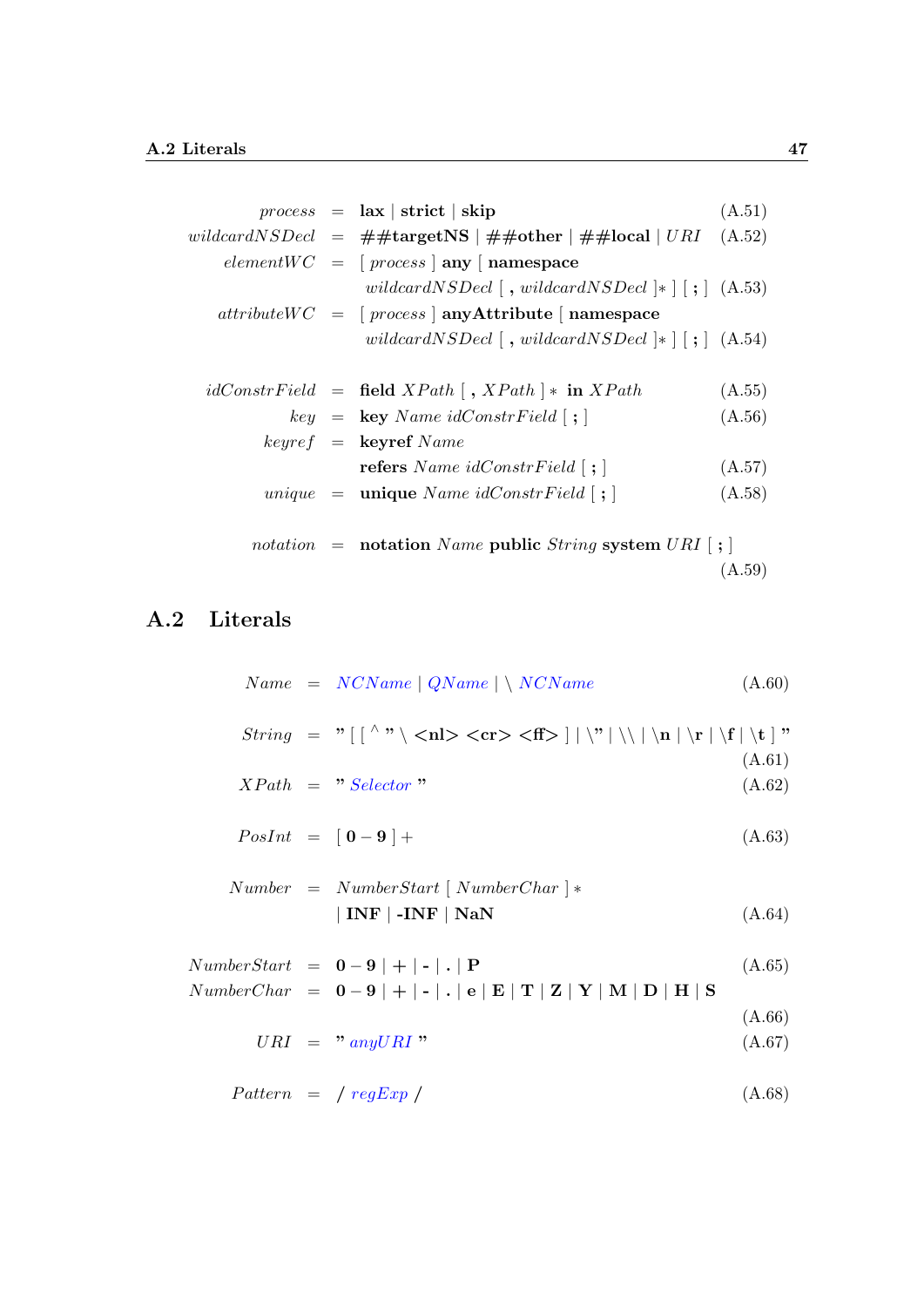## <span id="page-53-0"></span>Appendix B

# User Manual

## <span id="page-53-1"></span>B.1 Software Installation

Copy the following files from directory impl to a local directory:

- xsc.jar
- xerces.jar
- xercesImpl.jar
- xsc2xsd.bat
- xsd2xsc.bat

The software needs [Java 1.4](http://java.sun.com/) or later to run. The batch files for MS Windows are provided for user convenience, on other platforms the Java Runtime has to be started directly. Testing has been done using Apache Xerces version 2.2.1 on Windows XP.

## <span id="page-53-2"></span>B.2 Conversion

To run the conversion programs, use the following commands. The examples shown convert from compact syntax (xsc) to XML syntax (xsd), just rotate these shortcuts for the other direction.

xsc2xsd file.xsc converts file.xsc to XML syntax, creates file file.xsd. xsc2xsd file1 file2 converts *file1* to XML syntax and creates file *file2*.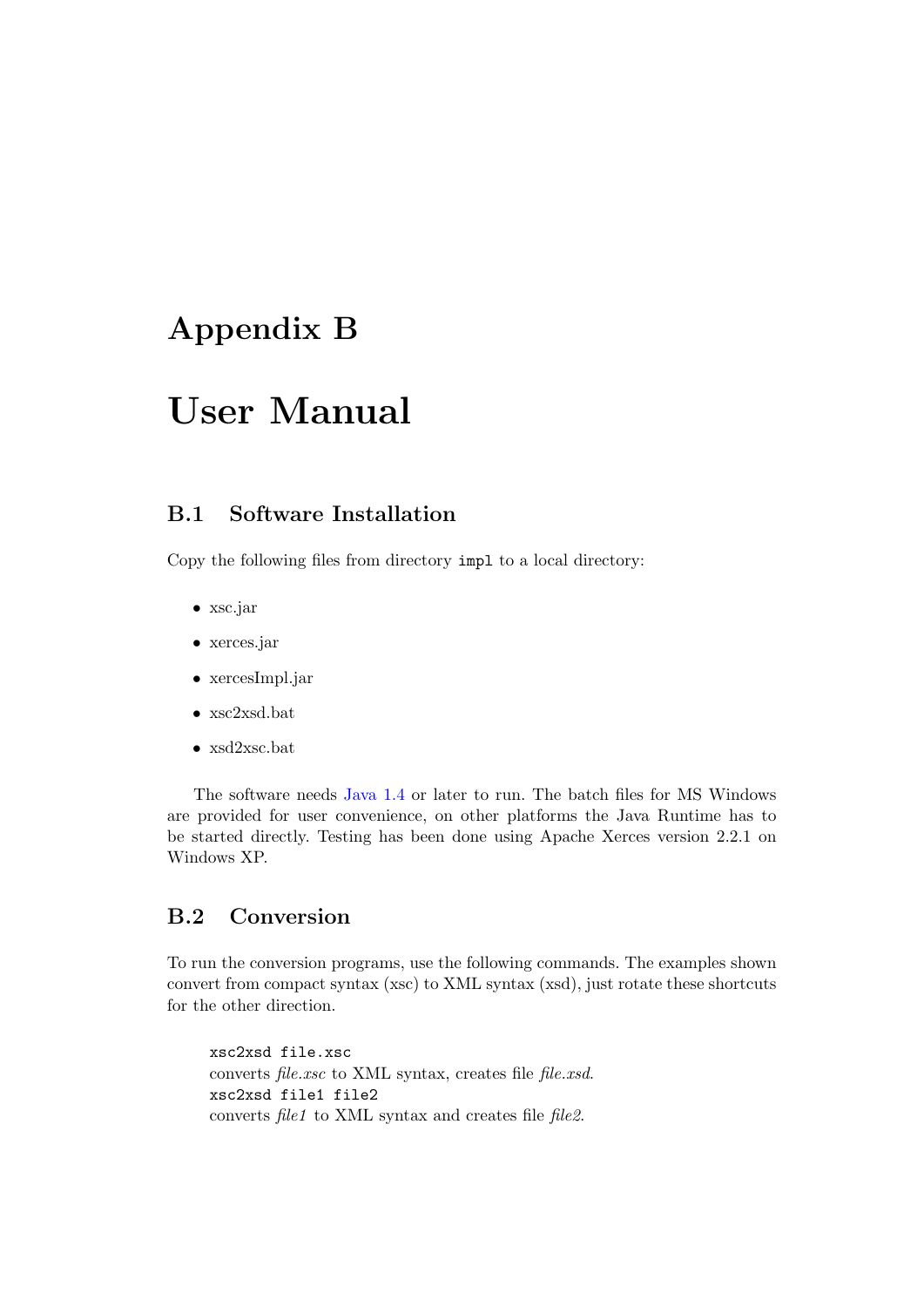```
java -classpath "xsc.jar;xerces.jar;xercesImpl.jar"
noown.domain.xsc.util.XSCtoXSD file.xsc
the same for non-Windows platforms
```
Options for xsc2xsd:

-d output debug information

-p no indentation for the XML output file

-e encoding specify encoding of input and output file

-a skip annotations

-v validate output file with Xerces

Options for xsd2xsc:

-a skip annotations

- -v validate input file (depends on parser)
- -i indent number of blanks or t to be used for indentation

-n nl specify line separator (CR, LF or CR-LF)

-e encoding specify encoding for input file

 $-w$  n wrap lines after *n* characters

Note that the encoding names that can be specified are simply passed to the stream reader and writer classes. Please refer to your Java documentation for the names of the available encodings.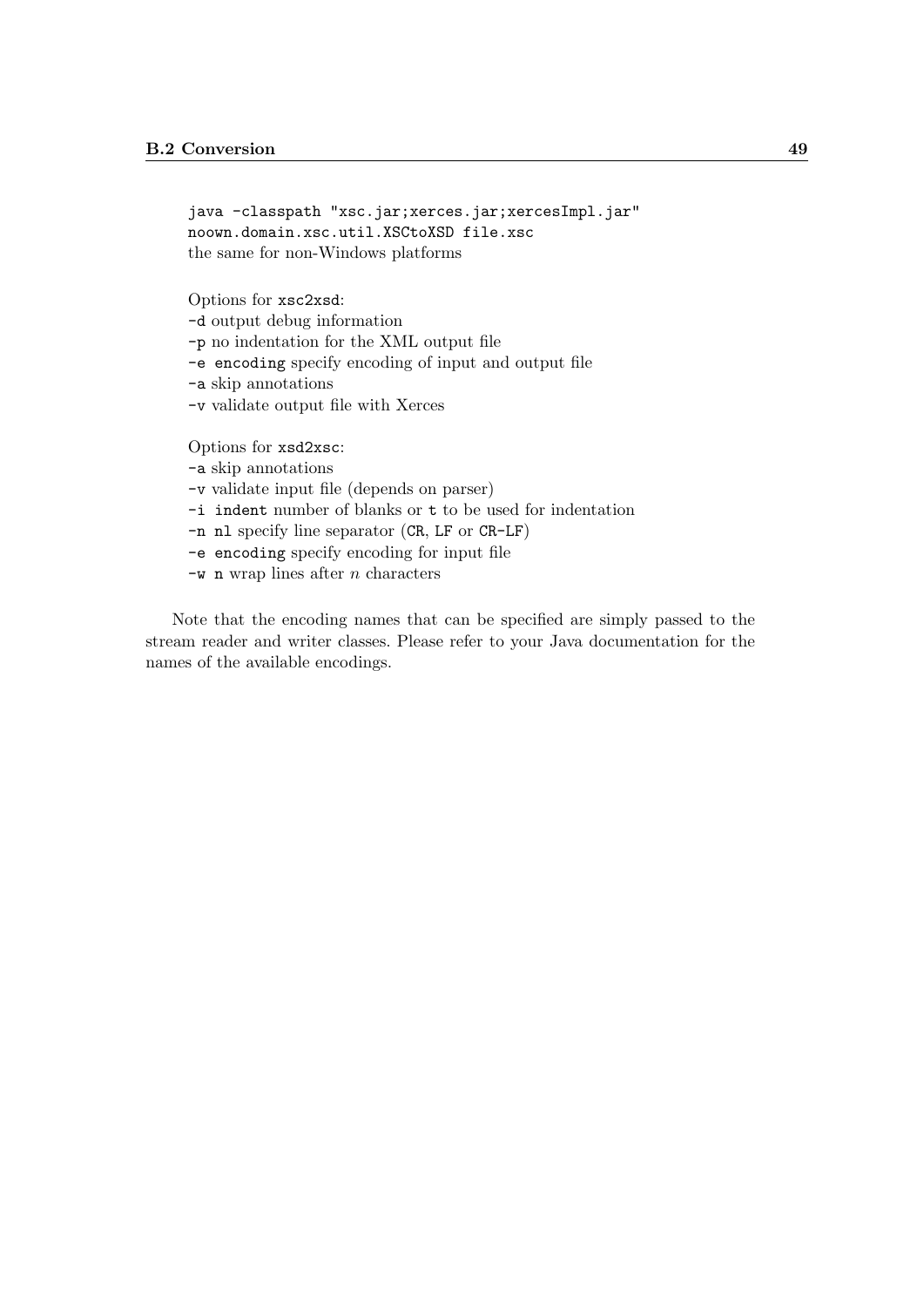## <span id="page-55-0"></span>Appendix C

# Schema Components

The following tables show the various properties of the Schema Components. All named components have additional name and target namespace properties and all annotated components have an additional annotation property as shown in table [C.1.](#page-55-1)

| Property         | Value      |
|------------------|------------|
| name             | NCName     |
| target namespace | JR.I       |
| annotation       | Annotation |

| <b>Simple Type Definition</b> named, annotated |                                                        |  |
|------------------------------------------------|--------------------------------------------------------|--|
| Property                                       | Value                                                  |  |
| base type definition                           | <b>Simple Type Definition</b>                          |  |
| facets                                         | list of <b>Facet</b>                                   |  |
| fundamental facets                             | list of <b>Facet</b>                                   |  |
| final                                          | subset of <i>(extension, restriction, list, union)</i> |  |
| variety                                        | one of ( <i>atomic</i> , <i>list</i> , <i>union</i> )  |  |
| primitive type definition                      | <b>Simple Type Definition</b>                          |  |
| item type definition                           | <b>Simple Type Definition</b>                          |  |
| member type definitions                        | list of Simple Type Definition                         |  |

<span id="page-55-1"></span>Table C.1: General Schema Component Properties

<span id="page-55-2"></span>Table C.2: Simple Type Definition Schema Component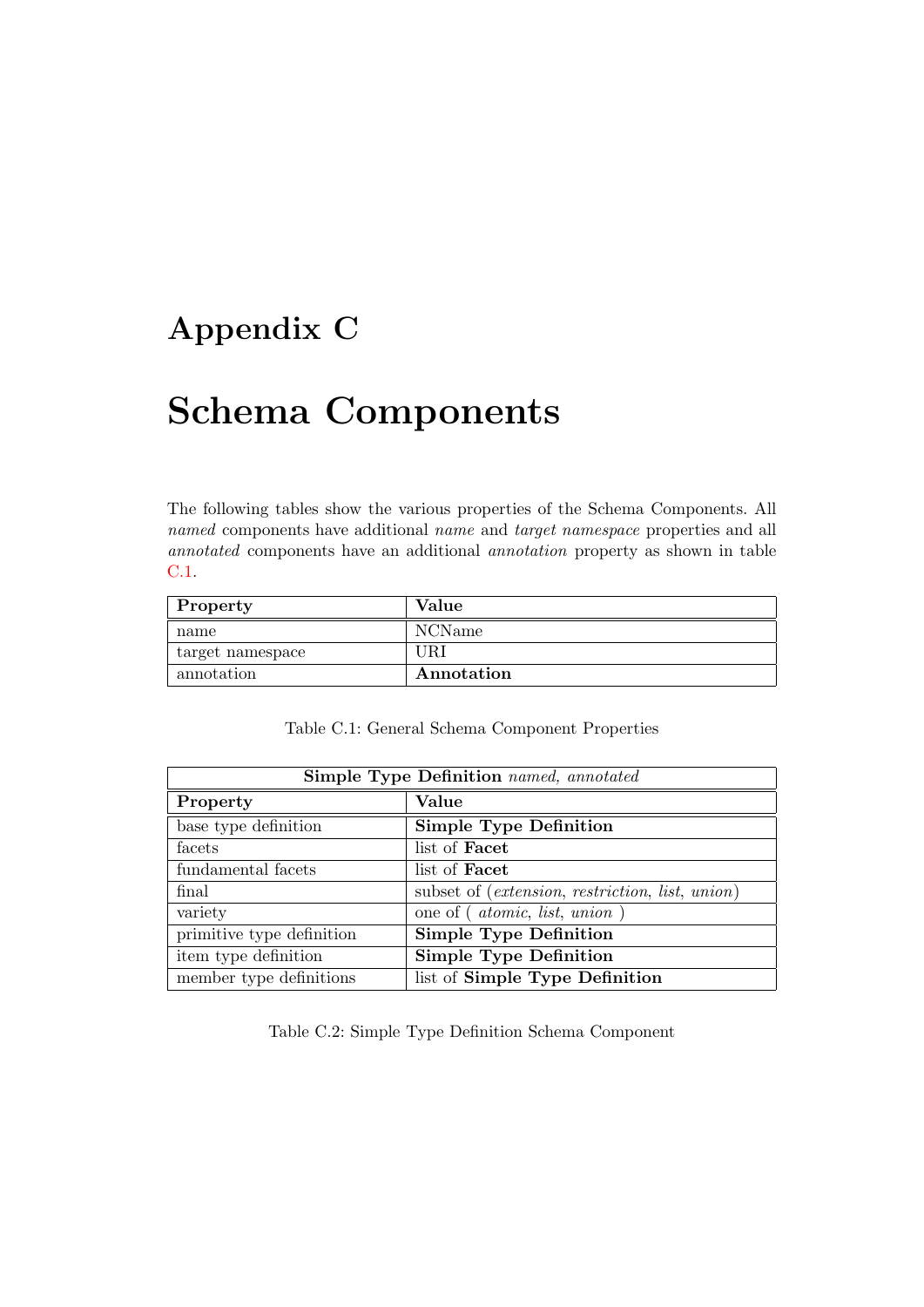| Complex Type Definition named, annotated |                                                          |  |
|------------------------------------------|----------------------------------------------------------|--|
| Property                                 | Value                                                    |  |
| base type definition                     | one of (Simple Type Definition, Complex                  |  |
|                                          | <b>Type Definition</b> )                                 |  |
| derivation method                        | one of ( <i>extension, restriction</i> )                 |  |
| final                                    | subset of <i>(extension, restriction)</i>                |  |
| abstract                                 | boolean                                                  |  |
| attribute uses                           | list of Attribute Use                                    |  |
| attribute wildcard                       | Wildcard                                                 |  |
| content type                             | empty or Simple Type Definition or pair of (             |  |
|                                          | one of ( <i>mixed, element-only</i> ), <b>Particle</b> ) |  |
| prohibited substitutions                 | subset of <i>(extension, restriction)</i>                |  |

<span id="page-56-0"></span>Table C.3: Complex Type Definition Schema Component

| Element Declaration named, annotated |                                                                           |  |
|--------------------------------------|---------------------------------------------------------------------------|--|
| Property                             | Value                                                                     |  |
| type definition                      | one of (Simple Type Definition, Complex                                   |  |
|                                      | <b>Type Definition</b> )                                                  |  |
| scope                                | one of ( <i>global</i> , <b>Complex Type Definition</b> )                 |  |
| value constraint                     | pair of (one of ( <i>default, fixed</i> ), value)                         |  |
| nillable                             | boolean                                                                   |  |
| identity-constraint definitions      | list of Identity Constraint Definition                                    |  |
| substitution group affiliations      | Element Declaration                                                       |  |
| substitution group exclusions        | subset of <i>(extension, restriction)</i>                                 |  |
| disallowed substitutions             | subset of ( <i>substitution</i> , <i>extension</i> , <i>restriction</i> ) |  |
| abstract                             | boolean                                                                   |  |

<span id="page-56-1"></span>Table C.4: Element Declaration Schema Component

| Attribute Declaration named, annotated |                                                         |  |
|----------------------------------------|---------------------------------------------------------|--|
| Property                               | Value                                                   |  |
| type definition                        | <b>Simple Type Definition</b>                           |  |
| scope                                  | one of ( <i>global</i> , <b>Complex Type Definition</b> |  |
| value constraint                       | pair of (one of ( <i>default, fixed</i> ), value)       |  |

<span id="page-56-2"></span>Table C.5: Attribute Declaration Schema Component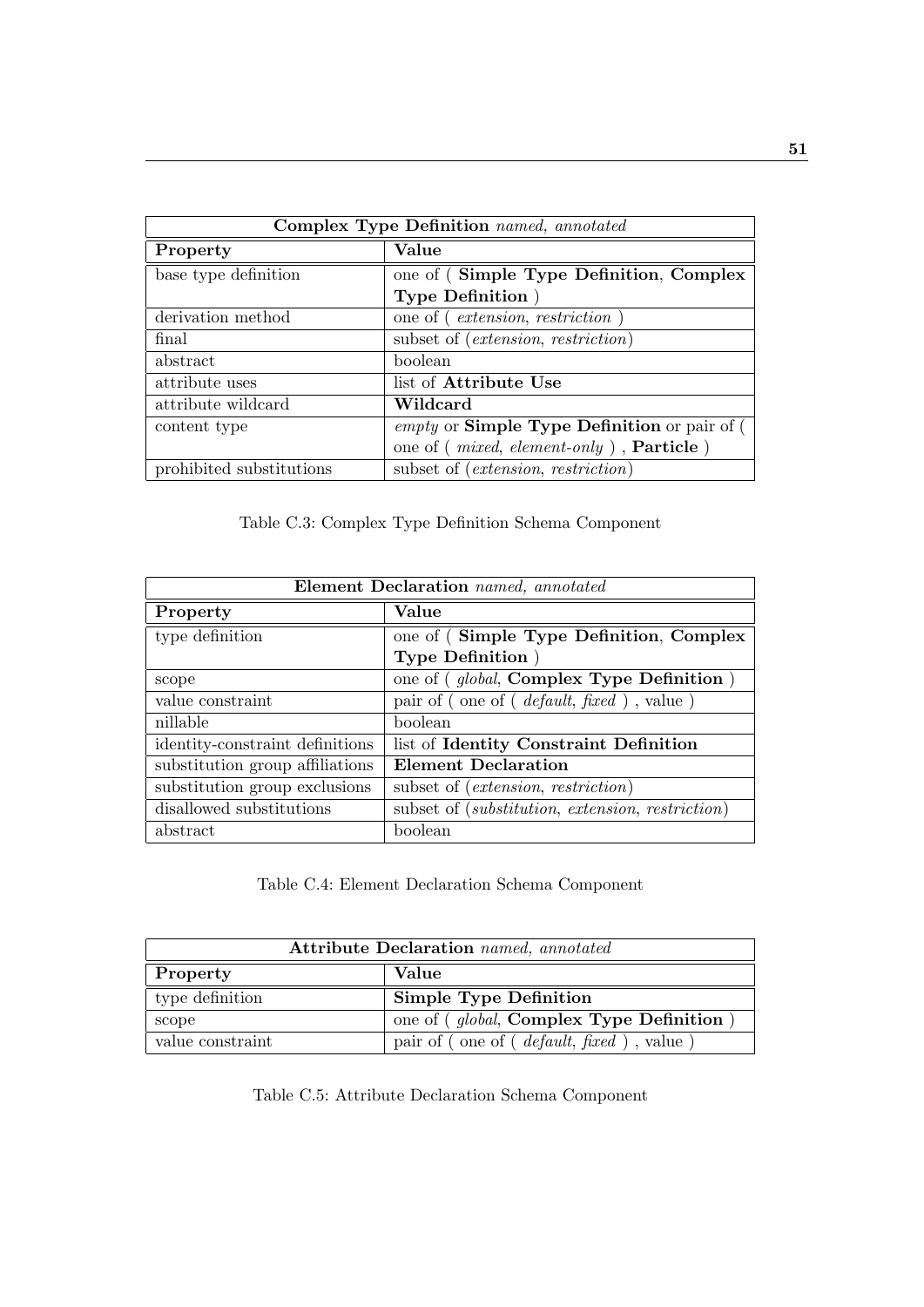| <b>Attribute Group Declaration</b> named, annotated |                              |  |
|-----------------------------------------------------|------------------------------|--|
| Property                                            | Value                        |  |
| attribute uses                                      | list of <b>Attribute</b> Use |  |
| attribute wildcard                                  | Wildcard                     |  |

<span id="page-57-0"></span>Table C.6: Attribute Group Declaration Schema Component

| Attribute Use         |                                                  |  |
|-----------------------|--------------------------------------------------|--|
| Property              | Value                                            |  |
| required              | boolean                                          |  |
| attribute declaration | <b>Attribute Declaration</b>                     |  |
| value constraint      | pair of (one of ( <i>default, fixed</i> ), value |  |

#### <span id="page-57-1"></span>Table C.7: Attribute Use Schema Component

| Model Group Definition named, annotated |             |  |
|-----------------------------------------|-------------|--|
| Property                                | Value       |  |
| model group                             | Model Group |  |

### <span id="page-57-2"></span>Table C.8: Model Group Definition Schema Component

| Model Group annotated |                                       |  |
|-----------------------|---------------------------------------|--|
| <b>Property</b>       | Value                                 |  |
| compositor            | one of ( <i>all, choice, sequence</i> |  |
| particles             | list of <b>Particle</b>               |  |

### <span id="page-57-3"></span>Table C.9: Model Group Schema Component

| Particle   |                                                   |
|------------|---------------------------------------------------|
| Property   | Value                                             |
| min occurs | non-negative integer                              |
| max occurs | one of ( <i>unbounded</i> , non-negative integer) |
| term       | one of (Model Group, Wildcard, Element            |
|            | Declaration                                       |

<span id="page-57-4"></span>Table C.10: Particle Schema Component